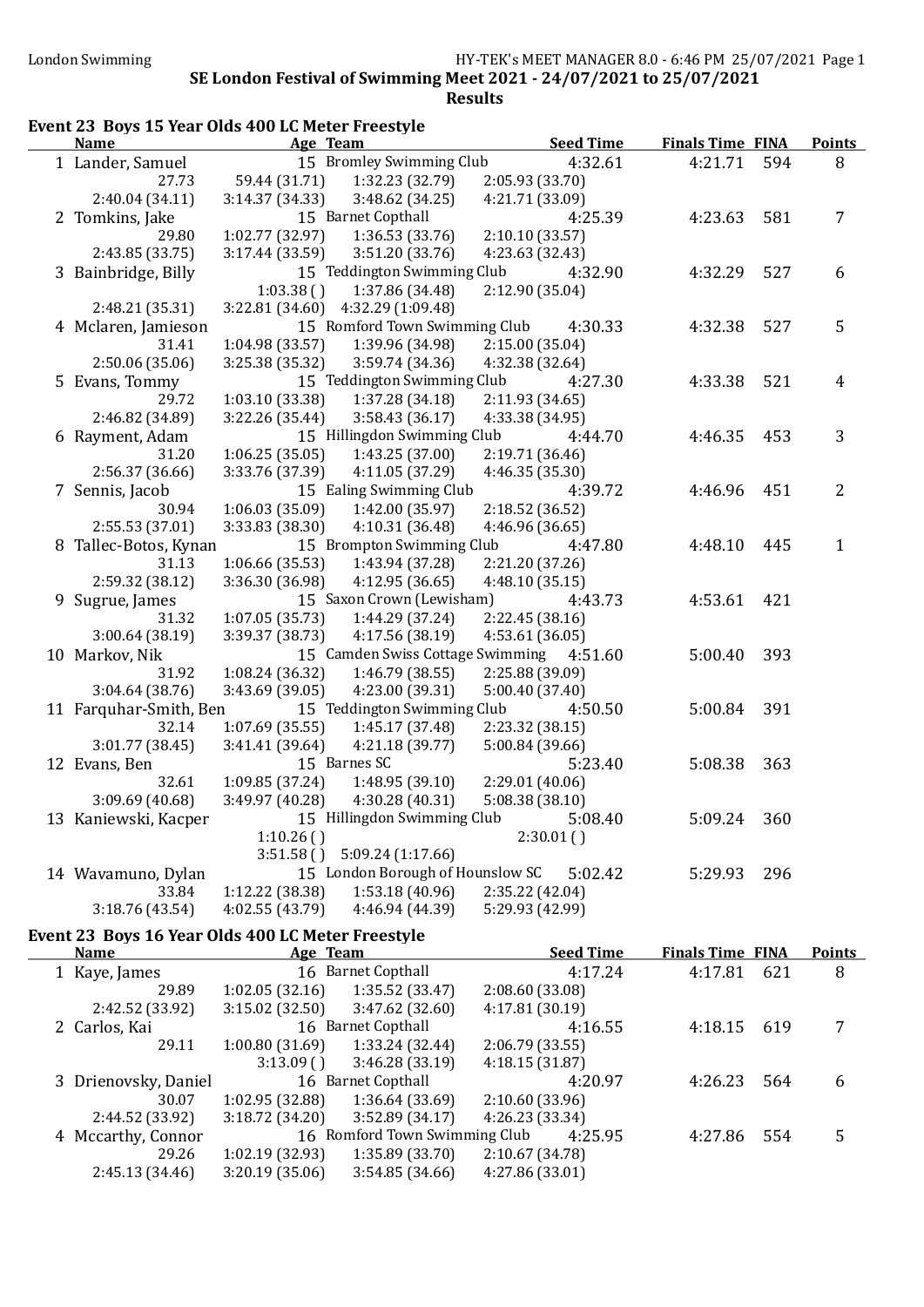## (Event 23 Boys 16 Year Olds 400 LC Meter Freestyle)

|   | <b>Name</b>           | Age Team        |                             |                 | <b>Seed Time</b> | <b>Finals Time FINA</b> |     | <b>Points</b> |
|---|-----------------------|-----------------|-----------------------------|-----------------|------------------|-------------------------|-----|---------------|
|   | 5 Williams, Alexander |                 | 16 Hillingdon Swimming Club |                 | 4:27.30          | 4:29.97                 | 541 | 4             |
|   | 29.87                 | 1:03.69(33.82)  | 1:37.08(33.39)              | 2:11.58(34.50)  |                  |                         |     |               |
|   | 2:45.71 (34.13)       | 3:20.71 (35.00) | 3:55.45(34.74)              | 4:29.97 (34.52) |                  |                         |     |               |
|   | 6 Langley, David      |                 | 16 Beckenham Swimming Club  |                 | 4:30.90          | 4:34.87                 | 513 | 3             |
|   | 30.84                 | 1:04.63(33.79)  | 1:38.45(33.82)              | 2:13.37 (34.92) |                  |                         |     |               |
|   | 2:47.98 (34.61)       | 3:23.61(35.63)  | 3:59.65(36.04)              | 4:34.87 (35.22) |                  |                         |     |               |
|   | 7 Quinn, Morgan       |                 | 16 Hillingdon Swimming Club |                 | 4:47.00          | 4:58.67                 | 400 | 2             |
|   | 34.22                 | 1:09.45(35.23)  | 1:46.20(36.75)              | 2:23.29 (37.09) |                  |                         |     |               |
|   |                       | 3:41.05(        | 4:19.91 (38.86)             | 4:58.67(38.76)  |                  |                         |     |               |
|   | 8 Catling, Ben        |                 | 16 Teddington Swimming Club |                 | 4:49.50          | 5:00.83                 | 391 |               |
|   | 30.84                 | 1:06.61(35.77)  | 1:45.18(38.57)              | 2:24.62 (39.44) |                  |                         |     |               |
|   | 3:04.06(39.44)        | 3:44.28(40.22)  | 4:23.88 (39.60)             | 5:00.83(36.95)  |                  |                         |     |               |
| 9 | Booth, Rex            |                 | 16 Ealing Swimming Club     |                 | 4:53.06          | 5:08.79                 | 361 |               |
|   | 32.40                 | 1:10.40(38.00)  | 1:49.14(38.74)              | 2:28.98 (39.84) |                  |                         |     |               |
|   | 3:09.19(40.21)        | 3:50.10(40.91)  | 4:29.87 (39.77)             | 5:08.79 (38.92) |                  |                         |     |               |

# Event 23 Boys 17 Year Olds 400 LC Meter Freestyle

| <b>Name</b>        | Age Team       |                            |                 | <b>Seed Time</b> | <b>Finals Time FINA</b> |     | <b>Points</b> |
|--------------------|----------------|----------------------------|-----------------|------------------|-------------------------|-----|---------------|
| 1 Bennett, Adam    | 17             | Hillingdon Swimming Club   |                 | 4:23.50          | 4:26.04                 | 566 | 8             |
| 29.56              | 1:02.57(33.01) | 1:36.92(34.35)             | 2:11.71 (34.79) |                  |                         |     |               |
| 2:45.21 (33.50)    | 3:19.03(33.82) | 3:53.42(34.39)             | 4:26.04 (32.62) |                  |                         |     |               |
| 2 Wootten, Finn    |                | 17 Beckenham Swimming Club |                 | 4:27.51          | 4:30.44                 | 538 | 7             |
| 31.44              | 1:03.95(32.51) | 1:36.95(33.00)             | 2:11.52(34.57)  |                  |                         |     |               |
| 2:46.21 (34.69)    | 3:21.05(34.84) | 3:56.12(35.07)             | 4:30.44 (34.32) |                  |                         |     |               |
| 3 Dakin, Jimmy     |                | 17 Leander Swimming Club   |                 | 4:37.80          | 4:32.77                 | 525 | 6             |
| 29.93              | 1:03.57(33.64) | 1:37.84(34.27)             | 2:13.17 (35.33) |                  |                         |     |               |
| 2:48.25 (35.08)    | 3:24.24(35.99) | 3:59.38(35.14)             | 4:32.77 (33.39) |                  |                         |     |               |
| 4 Hampton, Elliott |                | 17 Wandsworth SC           |                 | 4:27.47          | 4:33.16                 | 522 | 5             |
| 31.38              | 1:02.83(31.45) | 1:36.75(33.92)             | 2:11.65(34.90)  |                  |                         |     |               |
| 2:47.59 (35.94)    | 3:23.84(36.25) | 3:59.84(36.00)             | 4:33.16 (33.32) |                  |                         |     |               |
| 5 Nimoh, Pharell   |                | 17 Saxon Crown (Lewisham)  |                 | 4:34.58          | 4:50.68                 | 433 | 4             |
| 31.15              | 1:05.69(34.54) | 1:41.87(36.18)             | 2:18.81 (36.94) |                  |                         |     |               |
| 2:55.87 (37.06)    | 3:34.36(38.49) | 4:12.56(38.20)             | 4:50.68(38.12)  |                  |                         |     |               |

## Event 23 Boys 18 & Over 400 LC Meter Freestyle

| <b>Name</b>       | Age Team       |                                   | <b>Seed Time</b> | <b>Finals Time FINA</b> |       | <b>Points</b> |
|-------------------|----------------|-----------------------------------|------------------|-------------------------|-------|---------------|
| 1 Leberl, Timothy |                | 19 Beckenham Swimming Club        | 4:20.20          | 4:17.42                 | - 624 | 8             |
| 29.09             | 1:00.99(31.90) | 1:33.24 (32.25)                   | 2:06.04(32.80)   |                         |       |               |
| 2:39.01(32.97)    |                | $3:12.27(33.26)$ $3:45.29(33.02)$ | 4:17.42 (32.13)  |                         |       |               |
| 2 Vazirani, Rohan |                | 20 Ealing Swimming Club           | 4:09.33          | 4:29.51 544             |       |               |
| 28.57             | 1:00.20(31.63) | 1:33.67 (33.47)                   | 2:07.76 (34.09)  |                         |       |               |
| 2:42.90(35.14)    | 3:18.36(35.46) | 3:54.12 (35.76)                   | 4:29.51 (35.39)  |                         |       |               |
|                   |                |                                   |                  |                         |       |               |

## Event 23 Boys 400 LC Meter Freestyle Multi-Class

| <b>Name</b>               | Age Team        |                                   | <b>Seed Time</b> | <b>Finals Time Para</b> | Points |
|---------------------------|-----------------|-----------------------------------|------------------|-------------------------|--------|
| 1 Bradshaw, Balthazar S10 |                 | 15 Brompton Swimming Club         | 5:01.40          | 4:57.91 508             |        |
| 32.92                     | 1:09.51 (36.59) | $1:47.02(37.51)$ $2:26.78(39.76)$ |                  |                         |        |
| 3:04.63(37.85)            | 3:44.03 (39.40) | 4:21.67 (37.64)                   | 4:57.91 (36.24)  |                         |        |

#### Event 24 Girls 15 Year Olds 400 LC Meter IM

 $\overline{a}$ 

| <b>Name</b>    |                 |                                          |                             | <b>Seed Time</b> |                                                                                                                                                         |     | <b>Points</b>                      |
|----------------|-----------------|------------------------------------------|-----------------------------|------------------|---------------------------------------------------------------------------------------------------------------------------------------------------------|-----|------------------------------------|
|                |                 |                                          |                             | 5:20.10          | 5:16.27                                                                                                                                                 | 597 | 8                                  |
| 30.93          | 1:06.54(35.61)  | 1:49.14 (42.60)                          |                             |                  |                                                                                                                                                         |     |                                    |
| 3:16.28(45.66) |                 | 4:40.12 (38.20)                          |                             |                  |                                                                                                                                                         |     |                                    |
|                |                 |                                          |                             |                  |                                                                                                                                                         | 545 |                                    |
| 32.37          | 1:09.98(37.61)  | 1:50.06 (40.08)                          |                             |                  |                                                                                                                                                         |     |                                    |
| 3:21.06(51.13) |                 | 4:49.93 (37.04)                          |                             |                  |                                                                                                                                                         |     |                                    |
|                | 2 McCall, Chloe | 1 Pasakinskaite, Erika<br>4:12.89(51.83) | Age Team<br>4:01.92 (45.64) |                  | 15 Barking and Dagenham Aquatics<br>2:30.62 (41.48)<br>5:16.27(36.15)<br>15 Kingston Royals Swimming Club 5:22.00<br>2:29.93 (39.87)<br>5:25.90 (35.97) |     | <b>Finals Time FINA</b><br>5:25.90 |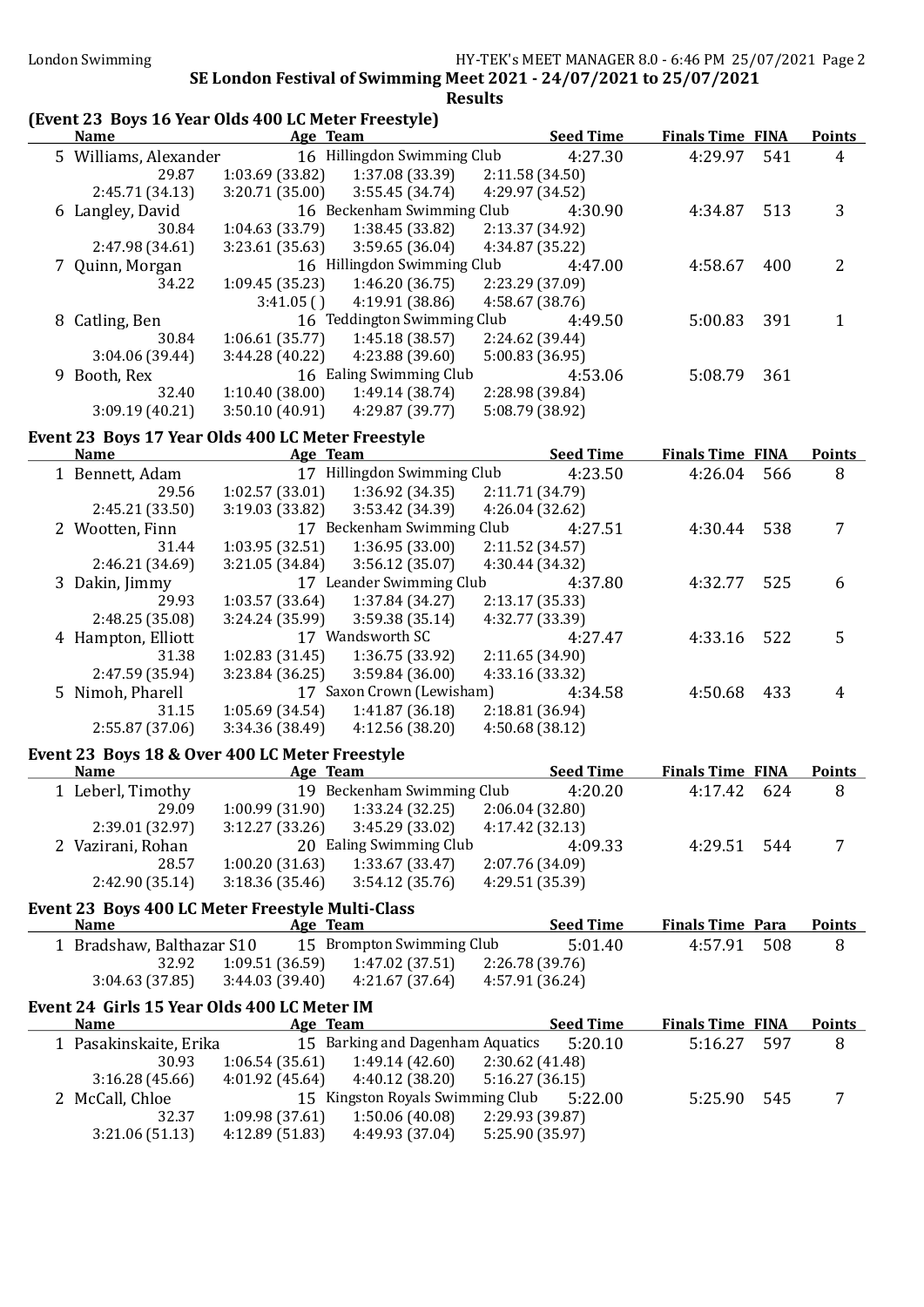| (Event 24 Girls 15 Year Olds 400 LC Meter IM)              |                                   |                                                                          | ncourc                                    |                         |     |                |
|------------------------------------------------------------|-----------------------------------|--------------------------------------------------------------------------|-------------------------------------------|-------------------------|-----|----------------|
| <b>Name</b>                                                |                                   | Age Team                                                                 | <b>Seed Time</b>                          | <b>Finals Time FINA</b> |     | <b>Points</b>  |
| 3 Hill, Olivia                                             |                                   | 15 Wandsworth SC                                                         | 5:25.60                                   | 5:42.54                 | 470 | 6              |
| 33.64                                                      | 1:14.02(40.38)                    | 2:00.82(46.80)                                                           | 2:44.67 (43.85)                           |                         |     |                |
| 3:34.48 (49.81)                                            | 4:25.74(51.26)                    | 5:04.14(38.40)                                                           | 5:42.54 (38.40)                           |                         |     |                |
| 4 Murray, Eva                                              |                                   | 15 Borough of Waltham Forest Gato                                        | 5:52.70                                   | 5:57.93                 | 412 | 5              |
| 36.61<br>3:48.59 (53.29)                                   | 1:24.59 (47.98)<br>4:40.19(51.60) | 2:09.86 (45.27)<br>5:20.31(40.12)                                        | 2:55.30(45.44)<br>5:57.93 (37.62)         |                         |     |                |
| 5 Rooney, Tierney                                          |                                   | 15 Romford Town Swimming Club                                            | 5:54.85                                   | 5:58.07                 | 411 | 4              |
| 33.79                                                      | 1:13.35(39.56)                    | 2:02.53(49.18)                                                           | 2:48.08 (45.55)                           |                         |     |                |
| 3:41.40 (53.32)                                            | 4:34.24 (52.84)                   | 5:16.98(42.74)                                                           | 5:58.07 (41.09)                           |                         |     |                |
| Event 24 Girls 16 Year Olds 400 LC Meter IM                |                                   |                                                                          |                                           |                         |     |                |
| <b>Name</b>                                                |                                   | Age Team                                                                 | <b>Seed Time</b>                          | <b>Finals Time FINA</b> |     | <b>Points</b>  |
| 1 McEver, Ella                                             |                                   | 16 Camden Swiss Cottage Swimming                                         | 5:05.40                                   | 5:14.19                 | 609 | 8              |
| 33.98                                                      | 1:11.88 (37.90)                   | 1:52.90(41.02)                                                           | 2:32.71 (39.81)                           |                         |     |                |
| 3:16.71(44.00)                                             | 3:58.86(42.15)                    | 4:37.82 (38.96)                                                          | 5:14.19 (36.37)                           |                         |     |                |
| 2 Arundale, Jessica                                        |                                   | 16 Barnet Copthall                                                       | 5:26.98                                   | 5:23.31                 | 559 | $\overline{7}$ |
| 35.71                                                      | 1:14.18(38.47)                    | 1:55.00(40.82)                                                           | 2:35.35(40.35)                            |                         |     |                |
| 3:25.59 (50.24)                                            | 4:14.71(49.12)                    | 4:49.15(34.44)                                                           | 5:23.31(34.16)                            |                         |     |                |
| 3 Danielson, Pippa                                         |                                   |                                                                          | 16 Croydon Amphibians Swimming Cl 5:32.87 | 5:37.64                 | 490 | 6              |
| 34.39                                                      | 1:15.32 (40.93)                   | 2:00.08(44.76)                                                           | 2:43.61 (43.53)                           |                         |     |                |
| 3:31.38 (47.77)                                            | 4:18.88(47.50)                    | 4:58.47 (39.59)                                                          | 5:37.64 (39.17)                           |                         |     |                |
| 4 Wiseman Lee, Holly                                       |                                   | 16 Teddington Swimming Club                                              | 5:36.27                                   | 5:45.98                 | 456 | 5              |
| 34.90<br>3:32.91 (51.35)                                   | 1:16.45(41.55)<br>4:25.14 (52.23) | 1:58.45(42.00)<br>5:05.79 (40.65)                                        | 2:41.56(43.11)<br>5:45.98 (40.19)         |                         |     |                |
| 5 Littlemore, Matilda                                      |                                   |                                                                          | 16 Chelsea and Westminster Swimmi 5:34.83 | 5:57.02                 | 415 | 4              |
| 36.79                                                      | 1:22.20 (45.41)                   | 2:09.06(46.86)                                                           | 2:53.80 (44.74)                           |                         |     |                |
| 3:44.33 (50.53)                                            | 4:35.31 (50.98)                   | 5:17.09(41.78)                                                           | 5:57.02 (39.93)                           |                         |     |                |
|                                                            |                                   |                                                                          |                                           |                         |     |                |
| Event 24 Girls 17 Year Olds 400 LC Meter IM<br><b>Name</b> |                                   | Age Team                                                                 | <b>Seed Time</b>                          | <b>Finals Time FINA</b> |     | <b>Points</b>  |
| 1 Frisby, Amelia                                           |                                   | 17 Orpington Ojays                                                       | 5:44.92                                   | 6:01.82                 | 398 | 8              |
| 38.34                                                      | 1:27.32 (48.98)                   | 2:11.32(44.00)                                                           | 2:56.13(44.81)                            |                         |     |                |
|                                                            |                                   |                                                                          |                                           |                         |     |                |
| 3:48.17 (52.04)                                            | 4:39.91(51.74)                    | 5:21.81 (41.90)                                                          | 6:01.82(40.01)                            |                         |     |                |
|                                                            |                                   |                                                                          |                                           |                         |     |                |
| Event 24 Girls 18 & Over 400 LC Meter IM                   |                                   |                                                                          |                                           |                         |     |                |
| <b>Name</b>                                                | <b>Example 2</b> Age Team         |                                                                          | <b>Seed Time</b>                          | <b>Finals Time FINA</b> |     | <b>Points</b>  |
| 1 Jopson, Isabelle                                         |                                   | 18 Romford Town Swimming Club                                            | 5:14.39                                   | 5:13.16                 | 615 | 8              |
| 3:16.79(48.22)                                             | 4:03.63 (46.84)                   | 32.79 1:08.68 (35.89) 1:48.90 (40.22) 2:28.57 (39.67)<br>4:39.36 (35.73) | 5:13.16 (33.80)                           |                         |     |                |
| 2 Hawkins, Amie                                            |                                   | 19 Bexley Swimming Club                                                  | 5:38.16                                   | 5:55.20                 | 421 | 7              |
| 36.31                                                      | 1:21.16(44.85)                    | 2:08.93(47.77)                                                           | 2:54.88 (45.95)                           |                         |     |                |
| 3:41.54(46.66)                                             | 4:31.80 (50.26)                   | 5:13.89(42.09)                                                           | 5:55.20 (41.31)                           |                         |     |                |
| Event 25 Boys 15 Year Olds 200 LC Meter IM                 |                                   |                                                                          |                                           |                         |     |                |
| <b>Name</b>                                                |                                   | Age Team                                                                 | <b>Seed Time</b>                          | <b>Finals Time FINA</b> |     | <b>Points</b>  |
| 1 Whittles, Edward                                         |                                   | 15 Chelsea and Westminster Swimmi                                        | 2:10.19                                   | 2:12.28                 | 640 | 8              |
| 28.35                                                      | 1:02.46(34.11)                    | 1:40.64(38.18)                                                           | 2:12.28 (31.64)                           |                         |     |                |
| 2 Finch, Nick                                              |                                   | 15 Camden Swiss Cottage Swimming                                         | 2:14.80                                   | 2:23.55                 | 500 | 7              |
| 28.35                                                      | 1:05.39 (37.04)                   | 1:49.13 (43.74)                                                          | 2:23.55 (34.42)                           |                         |     |                |
| 3 Zeren, Mehmet                                            |                                   | 15 Brompton Swimming Club                                                | 2:21.40                                   | 2:24.24                 | 493 | 6              |
| 28.25                                                      | 1:03.65(35.40)                    | 1:49.16(45.51)                                                           | 2:24.24 (35.08)                           |                         |     |                |
| 4 Dinev, Bryan                                             |                                   | 15 Bexley Swimming Club                                                  | 2:26.56                                   | 2:25.67                 | 479 | 5              |
| 30.17                                                      | 1:09.22 (39.05)                   | 1:52.61 (43.39)                                                          | 2:25.67 (33.06)                           |                         |     |                |
| 5 Lewis, Teddy                                             |                                   | 15 Saxon Crown (Lewisham)                                                | 2:27.13                                   | 2:31.12                 | 429 | 4              |
| 30.77                                                      | 1:11.55(40.78)                    | 1:56.94 (45.39)                                                          | 2:31.12 (34.18)                           |                         |     |                |
| 6 Jarrett, Lewis                                           |                                   | 15 Romford Town Swimming Club                                            | 2:33.22                                   | 2:32.20                 | 420 | 3              |
| 32.84                                                      | 1:10.82 (37.98)                   | 1:57.75 (46.93)                                                          | 2:32.20 (34.45)                           |                         |     |                |
| 7 Evans, Tommy<br>33.36                                    | 1:15.56(42.20)                    | 15 Teddington Swimming Club<br>1:59.05(43.49)                            | 2:27.20<br>2:33.14 (34.09)                | 2:33.14                 | 412 | 2              |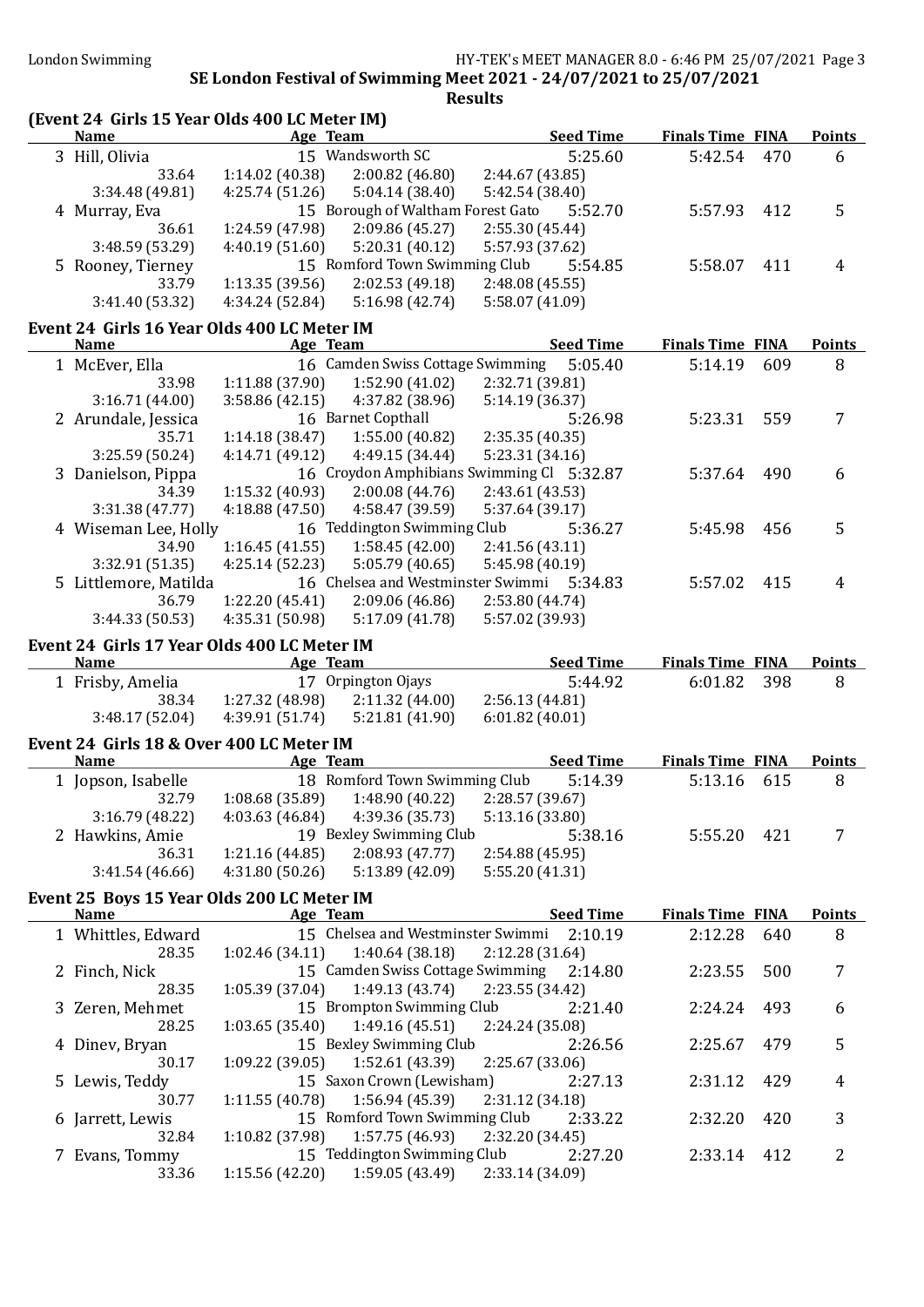# (Event 25 Boys 15 Year Olds 200 LC Meter IM)

36.31 1:16.74 (40.43)

| <u>Name</u>                             | (prent by Doys Is Ical Olas boo be meter Im )<br><u>Age Team</u> | <b>Seed Time</b> | <b>Finals Time FINA</b> |     | <b>Points</b>  |
|-----------------------------------------|------------------------------------------------------------------|------------------|-------------------------|-----|----------------|
| 8 Thomas, Taran                         | 15 Anaconda Swimming Club                                        | 2:36.86          | 2:34.55                 | 401 | $\mathbf{1}$   |
| 31.22                                   | 1:58.24 (47.84)<br>1:10.40(39.18)                                | 2:34.55 (36.31)  |                         |     |                |
|                                         | 15 Romford Town Swimming Club                                    | 2:34.71          | 2:35.28                 | 395 |                |
| 9 Mclaren, Jamieson<br>32.26            | 2:01.75 (49.58)<br>1:12.17(39.91)                                | 2:35.28 (33.53)  |                         |     |                |
|                                         | 15 Newham & UEL Swimming Club                                    | 2:34.10          | 2:36.96                 | 383 |                |
| 10 Atotileto, Joshua<br>30.81           | 1:58.96(48.15)<br>1:10.81(40.00)                                 | 2:36.96 (38.00)  |                         |     |                |
| 11 Al-Khudairy, Yahya                   | 15 Teddington Swimming Club                                      | 2:34.90          | 2:38.72                 | 370 |                |
| 33.72                                   | 2:01.58(50.48)<br>1:11.10(37.38)                                 | 2:38.72 (37.14)  |                         |     |                |
| 12 Peters, Matthew                      | 15 Chelsea and Westminster Swimmi 2:34.11                        |                  | 2:39.17                 | 367 |                |
| 30.77                                   | 2:01.37(49.44)<br>1:11.93(41.16)                                 | 2:39.17 (37.80)  |                         |     |                |
| 13 Markov, Nik                          | 15 Camden Swiss Cottage Swimming 2:32.30                         |                  | 2:44.40                 | 333 |                |
| 33.66                                   | 2:06.49(48.31)<br>1:18.18(44.52)                                 | 2:44.40 (37.91)  |                         |     |                |
| 14 Kaniewski, Kacper                    | 15 Hillingdon Swimming Club                                      | 2:54.00          | 2:53.65                 | 282 |                |
| 35.02                                   | 2:14.75 (53.97)<br>1:20.78(45.76)                                | 2:53.65 (38.90)  |                         |     |                |
|                                         |                                                                  |                  |                         |     |                |
|                                         | Event 25 Boys 16 Year Olds 200 LC Meter IM                       |                  |                         |     |                |
| <b>Name</b>                             | <u>Age Team</u>                                                  | <u>Seed Time</u> | <b>Finals Time FINA</b> |     | <b>Points</b>  |
| 1 Woolfenden, Callum                    | 16 Beckenham Swimming Club                                       | 2:17.00          | 2:18.61                 | 556 | 8              |
| 28.46                                   | $1:06.27(37.81)$ $1:44.93(38.66)$                                | 2:18.61 (33.68)  |                         |     |                |
| 2 Mccarthy, Connor                      | 16 Romford Town Swimming Club                                    | 2:20.95          | 2:22.57                 | 511 | $\overline{7}$ |
| 30.49                                   | $1:07.93(37.44)$ $1:50.42(42.49)$ $2:22.57(32.15)$               |                  |                         |     |                |
| 3 Gabriel, Aaron                        | 16 Barking and Dagenham Aquatics 2:20.90                         |                  | 2:22.64                 | 510 | 6              |
| 30.02                                   | $1:05.18(35.16)$ $1:49.91(44.73)$ $2:22.64(32.73)$               |                  |                         |     |                |
|                                         | Event 25 Boys 17 Year Olds 200 LC Meter IM                       |                  |                         |     |                |
| <b>Name</b>                             | <b>Example 2 Age Team</b>                                        | <b>Seed Time</b> | <b>Finals Time FINA</b> |     | <b>Points</b>  |
| 1 Ubertalli, Pietro                     | 17 Natare West London                                            | 2:10.11          | 2:11.54                 | 650 | 8              |
| 29.50                                   | 1:02.10 (32.60)<br>1:41.35 (39.25)                               | 2:11.54(30.19)   |                         |     |                |
| 2 Dragasius, Donatas                    | 17 Camden Swiss Cottage Swimming 2:11.10                         |                  | 2:13.38                 | 624 | $\overline{7}$ |
| 29.90                                   | 1:02.99(33.09)<br>1:42.76 (39.77)                                | 2:13.38 (30.62)  |                         |     |                |
| 3 Pauling, Edward                       | 17 Beckenham Swimming Club                                       | 2:17.90          | 2:18.26                 | 560 | 6              |
| 28.60                                   | 1:03.94(35.34)<br>1:45.04(41.10)                                 | 2:18.26 (33.22)  |                         |     |                |
| 4 Davies, Louis                         | 17 Kingston Royals Swimming Club                                 | 2:26.70          | 2:30.03                 | 438 | 5              |
| 30.95                                   | 1:09.23(38.28)<br>1:55.24(46.01)                                 | 2:30.03 (34.79)  |                         |     |                |
| 5 Dakin, Jimmy                          | 17 Leander Swimming Club                                         | 2:24.90          | 2:32.87                 | 414 | 4              |
| 31.72                                   | 1:11.44(39.72)<br>1:57.22 (45.78)                                | 2:32.87 (35.65)  |                         |     |                |
| 6 Robinson, Harry                       | 17 Barking and Dagenham Aquatics                                 | 2:32.90          | 2:46.42                 | 321 | 3              |
| 33.53                                   | $1:11.55(38.02)$ $2:06.75(55.20)$ $2:46.42(39.67)$               |                  |                         |     |                |
| Event 25 Boys 18 & Over 200 LC Meter IM |                                                                  |                  |                         |     |                |
| <b>Name</b>                             | Age Team                                                         | <b>Seed Time</b> | <b>Finals Time FINA</b> |     | <b>Points</b>  |
| 1 Britton, John                         | 26 Ealing Swimming Club                                          | 2:02.17          | 2:08.37                 | 700 | 8              |
| 27.91                                   | 1:00.69 (32.78)<br>1:36.62 (35.93)                               | 2:08.37 (31.75)  |                         |     |                |
| 2 Hunt, Eddie                           | 18 Natare West London                                            | 2:10.80          | 2:12.62                 | 635 | 7              |
| 29.04                                   | 1:41.67 (37.52)<br>1:04.15(35.11)                                | 2:12.62 (30.95)  |                         |     |                |
| 3 Rogers, Matthew                       | 21 Bromley Swimming Club                                         | 2:07.20          | 2:12.66                 | 634 | 6              |
| 28.19                                   | 1:03.50(35.31)<br>1:41.07 (37.57)                                | 2:12.66 (31.59)  |                         |     |                |
| 4 Gencas, Daniel                        | 18 Barking and Dagenham Aquatics                                 | 2:16.30          | 2:17.32                 | 572 | 5              |
| 28.32                                   | 1:04.07(35.75)<br>1:46.80 (42.73)                                | 2:17.32 (30.52)  |                         |     |                |
| 5 Findlay, Ben                          | 18 Leander Swimming Club                                         | 2:30.90          | 2:45.85                 | 324 | 4              |
| 31.03                                   | 2:02.33 (48.35)<br>1:13.98(42.95)                                | 2:45.85 (43.52)  |                         |     |                |
|                                         |                                                                  |                  |                         |     |                |
| <b>Name</b>                             | Event 26 Girls 15 Year Olds 100 LC Meter Breaststroke            | <b>Seed Time</b> | <b>Finals Time FINA</b> |     |                |
|                                         | Age Team<br>15 Natare West London                                |                  |                         |     | <b>Points</b>  |
| 1 Shaw, Ava<br>36.16                    | 1:16.68(40.52)                                                   | 1:16.58          | 1:16.68                 | 584 | 8              |
| 2 Leonard, Emily                        | 15 Natare West London                                            | 1:18.79          | 1:16.74                 | 583 | 7              |
|                                         |                                                                  |                  |                         |     |                |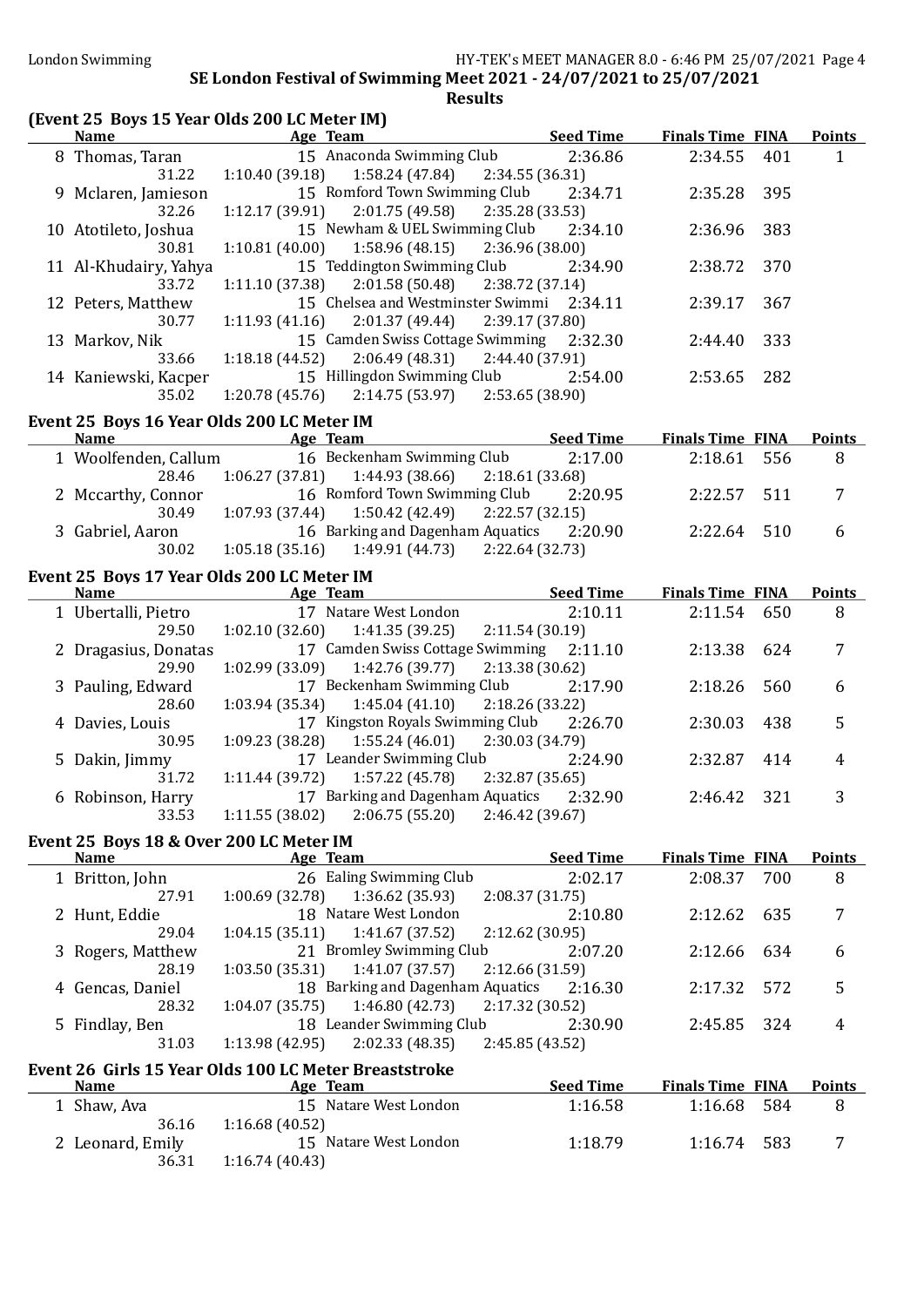# (Event 26 Girls 15 Year Olds 100 LC Meter Breaststroke)

| <b>Name</b>                                           | Age Team                                                                 | <b>Seed Time</b> | <b>Finals Time FINA</b> |     | <b>Points</b>      |
|-------------------------------------------------------|--------------------------------------------------------------------------|------------------|-------------------------|-----|--------------------|
| 3 Richards, Aaliyah<br>36.33                          | 15 Borough of Waltham Forest Gato<br>1:18.32 (41.99)                     | 1:19.50          | 1:18.32                 | 548 | 6                  |
| 4 Kelly, Ava<br>38.25                                 | 15 Croydon Amphibians Swimming Cl 1:18.40<br>1:19.14 (40.89)             |                  | 1:19.14                 | 532 | 5                  |
| 5 Lewis, Hannah                                       | 15 Bromley Swimming Club                                                 | 1:21.10          | 1:19.68                 | 521 | 4                  |
| 37.76<br>6 Bremen, Sophia                             | 1:19.68 (41.92)<br>15 Anaconda Swimming Club                             | 1:21.46          | 1:21.00                 | 496 | 3                  |
| 38.51<br>7 Pattle, Grace                              | 1:21.00 (42.49)<br>15 Chelsea and Westminster Swimmi                     | 1:24.49          | 1:21.81                 | 481 | 2                  |
| 38.85<br>8 Everett, Zoe                               | 1:21.81 (42.96)<br>15 Greenwich Royals Swimming Club                     | 1:20.17          | 1:23.10                 | 459 | $\mathbf{1}$       |
| 37.66<br>9 Jeffs, Beatrice                            | 1:23.10 (45.44)<br>15 Hillingdon Swimming Club                           | 1:22.90          | 1:23.43                 | 454 |                    |
| 40.83                                                 | 1:23.43 (42.60)<br>10 Andersson Harmon, Klippa 15 Saxon Crown (Lewisham) | 1:18.42          | 1:23.85                 | 447 |                    |
| 40.08<br>11 Proudlove, Katie                          | 1:23.85(43.77)<br>15 Brompton Swimming Club                              | 1:22.60          | 1:25.00                 | 429 |                    |
| 38.48<br>12 Doyle, Ella                               | 1:25.00 (46.52)<br>15 Greenwich Royals Swimming Club                     | 1:22.90          | 1:25.04                 | 428 |                    |
| 38.86<br>13 Shaw, Charlotte                           | 1:25.04 (46.18)<br>15 Camden Swiss Cottage Swimming                      | 1:24.90          | 1:25.15                 | 427 |                    |
| 39.75<br>14 Brennan, Chloe                            | 1:25.15(45.40)<br>15 Ealing Swimming Club                                | 1:25.60          | 1:25.86                 | 416 |                    |
| 40.09<br>15 Hayes, Mabel                              | 1:25.86 (45.77)<br>15 Anaconda Swimming Club                             | 1:24.11          | 1:26.89                 | 402 |                    |
| 40.24<br>16 Coles, Mia                                | 1:26.89(46.65)<br>15 Wandsworth SC                                       | 1:30.90          | 1:30.64                 | 354 |                    |
| 41.58<br>17 Hughes, Niamh                             | 1:30.64 (49.06)<br>15 Hillingdon Swimming Club                           | 1:38.10          | 1:33.02                 | 327 |                    |
| 44.09<br>18 De Jager, Tara                            | 1:33.02 (48.93)<br>15 Hillingdon Swimming Club                           | 1:27.10          | 1:33.97                 | 317 |                    |
| 43.80                                                 | 1:33.97 (50.17)<br>Event 26 Girls 16 Year Olds 100 LC Meter Breaststroke |                  |                         |     |                    |
| <b>Name</b>                                           | <b>Example 2</b> Age Team                                                | <b>Seed Time</b> | <b>Finals Time FINA</b> |     | <b>Points</b>      |
| 1 Bowley, Hannah<br>35.47                             | 16 Hillingdon Swimming Club<br>1:17.38 (41.91)                           | 1:15.40          | 1:17.38                 | 569 | 8                  |
| 2 Clark, Molly<br>38.46                               | 16 Kingston Royals Swimming Club 1:21.20<br>1:20.77 (42.31)              |                  | 1:20.77 500             |     | $\overline{7}$     |
| 3 Wootton, Evie<br>38.15                              | 16 Haringey Aquatics<br>1:22.81 (44.66)                                  | 1:20.70          | 1:22.81                 | 464 | 6                  |
| 4 Struc, Cassie<br>39.63                              | 16 Hillingdon Swimming Club<br>1:24.28 (44.65)                           | 1:23.50          | 1:24.28                 | 440 | 5                  |
| 5 Bhugun, Emma<br>40.99                               | 16 Chelsea and Westminster Swimmi<br>1:25.07 (44.08)                     | 1:23.88          | 1:25.07                 | 428 | 4                  |
| 6 Sullivan, Madeleine<br>38.49                        | 16 Bexley Swimming Club<br>1:27.16(48.67)                                | 1:21.73          | 1:27.16                 | 398 | 3                  |
| 7 Lipsey-Swarbrick, Leah<br>43.14                     | 16 Hackney Aquatics Club<br>1:28.65(45.51)                               | 1:22.30          | 1:28.65                 | 378 | $\overline{2}$     |
| --- Saeijs, Lilou<br>4.4 Start before starting signal | 16 Bromley Swimming Club                                                 | 1:19.40          | DQ                      |     |                    |
|                                                       |                                                                          |                  |                         |     |                    |
|                                                       | Event 26 Girls 17 Year Olds 100 LC Meter Breaststroke                    | <b>Seed Time</b> | <b>Finals Time FINA</b> |     |                    |
| <b>Name</b><br>1 Powell, Eliza                        | Age Team<br>17 Bromley Swimming Club                                     | 1:13.70          | 1:15.50                 | 612 | <b>Points</b><br>8 |
| 34.79                                                 | 1:15.50(40.71)                                                           |                  |                         |     |                    |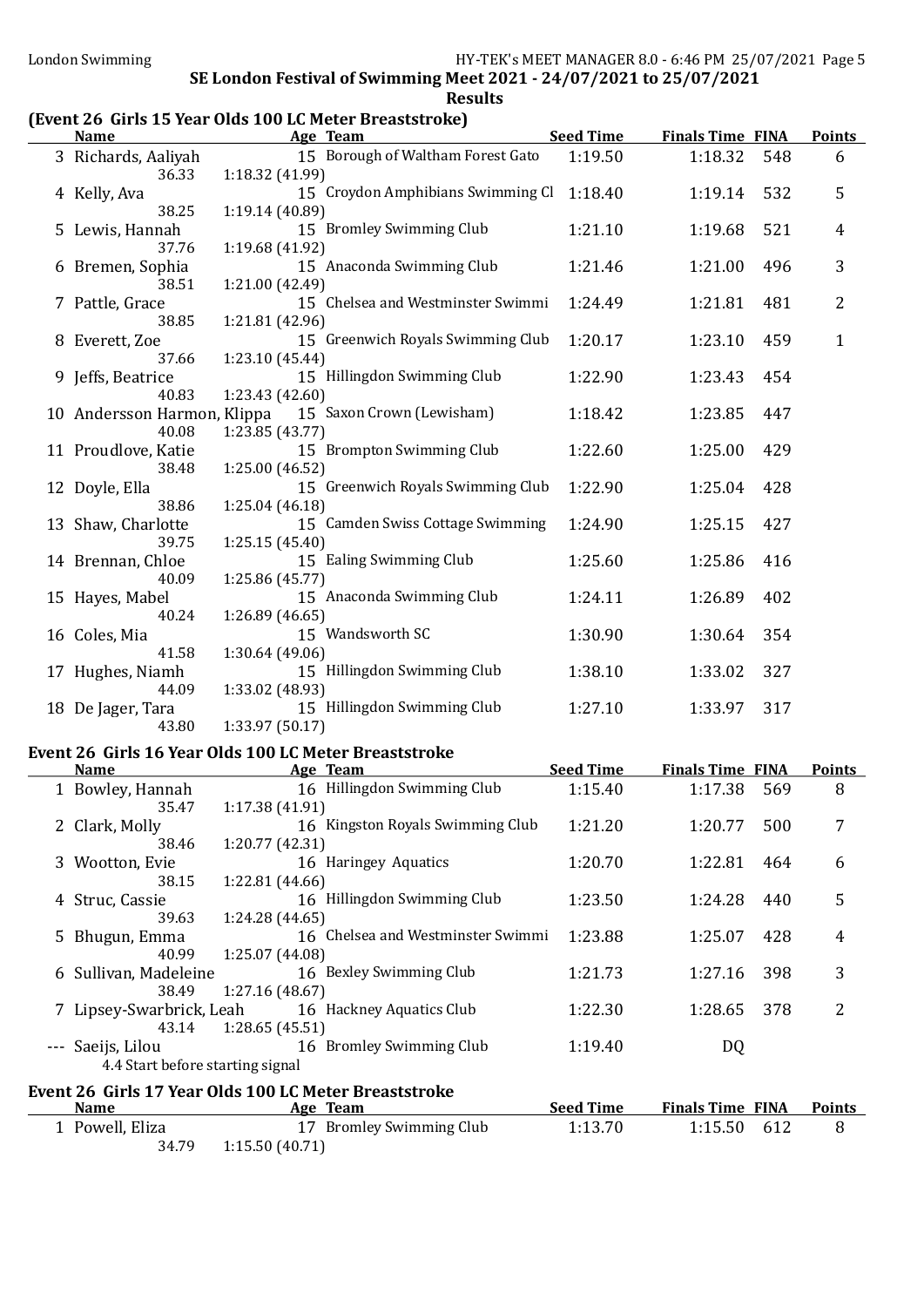# (Event 26 Girls 17 Year Olds 100 LC Meter Breaststroke)

| <b>Name</b>          | Age Team                                           | <b>Seed Time</b> | <b>Finals Time FINA</b> |     | <b>Points</b> |
|----------------------|----------------------------------------------------|------------------|-------------------------|-----|---------------|
| 2 Brooks, Aoife      | 17 Hackney Aquatics Club                           | 1:17.50          | 1:19.27                 | 529 | 7             |
| 36.63                | 1:19.27(42.64)                                     |                  |                         |     |               |
| 3 Hagan, Holly       | 17 Romford Town Swimming Club                      | 1:15.83          | 1:20.00                 | 515 | 6             |
| 37.87                | 1:20.00(42.13)                                     |                  |                         |     |               |
| 4 Bayley, Alice      | 17 Anaconda Swimming Club                          | 1:17.21          | 1:20.19                 | 511 | 5             |
| 37.68                | 1:20.19(42.51)                                     |                  |                         |     |               |
| 5 Owens, Anna        | 17 Brompton Swimming Club                          | 1:22.40          | 1:21.93                 | 479 | 4             |
| 37.96                | 1:21.93 (43.97)                                    |                  |                         |     |               |
| 6 Verbaityte, Emilia | 17 Greenwich Royals Swimming Club                  | 1:19.80          | 1:22.23                 | 474 | 3             |
| 38.92                | 1:22.23(43.31)                                     |                  |                         |     |               |
| 7 Patel, Esha        | 17 Bo Of Harrow                                    | 1:32.04          | 1:31.28                 | 346 | 2             |
| 8 Menteath, Shannon  | 17 Bromley Swimming Club                           | 1:28.70          | 1:34.14                 | 316 | 1             |
| 42.77                | 1:34.14(51.37)                                     |                  |                         |     |               |
|                      | Event 26 Girls 18 & Over 100 LC Meter Breaststroke |                  |                         |     |               |
| <b>Name</b>          | Age Team                                           | <b>Seed Time</b> | <b>Finals Time FINA</b> |     | <b>Points</b> |
| 1 Ayling, Jess       | 20 Barking and Dagenham Aquatics                   | 1:13.20          | 1:12.53                 | 691 | 8             |
| 34.19                | 1:12.53(38.34)                                     |                  |                         |     |               |
| 2 Heyn, Gina         | 37 Teddington Swimming Club                        | 1:14.10          | 1:15.69                 | 608 | 7             |
| 36.19                | 1:15.69(39.50)                                     |                  |                         |     |               |
|                      |                                                    |                  |                         |     |               |

| 2 Heyn, Gina           |                 | 37 Teddington Swimming Club       | 1:14.10 | 1:15.69 | 608 |   |
|------------------------|-----------------|-----------------------------------|---------|---------|-----|---|
| 36.19                  | 1:15.69(39.50)  |                                   |         |         |     |   |
| 3 Lale-Klasicki, Pixie |                 | 25 Brompton Swimming Club         | 1:11.76 | 1:15.79 | 605 | 6 |
| 35.64                  | 1:15.79(40.15)  |                                   |         |         |     |   |
| 4 Tallas, Iman         |                 | 18 Brompton Swimming Club         | 1:17.90 | 1:19.35 | 527 | 5 |
| 36.30                  | 1:19.35(43.05)  |                                   |         |         |     |   |
| 5 Marriott, Kai        |                 | 19 Hackney Aquatics Club          | 1:17.60 | 1:22.44 | 470 | 4 |
| 37.27                  | 1:22.44(45.17)  |                                   |         |         |     |   |
| 6 Blair, Tay           |                 | 18 Croydon Amphibians Swimming Cl | 1:21.40 | 1:22.85 | 463 | 3 |
| 38.40                  | 1:22.85(44.45)  |                                   |         |         |     |   |
| 7 Mccormack, Madeleine |                 | 19 Romford Town Swimming Club     | 1:22.44 | 1:25.63 | 420 | 2 |
| 39.08                  | 1:25.63(46.55)  |                                   |         |         |     |   |
| 8 Stewart-Liddon, Hebe |                 | 18 Brompton Swimming Club         | 1:20.29 | 1:25.91 | 415 |   |
| 39.62                  | 1:25.91 (46.29) |                                   |         |         |     |   |
| 9 Hawkins, Amie        |                 | 19 Bexley Swimming Club           | 1:22.84 | 1:29.28 | 370 |   |
| 41.09                  | 1:29.28(48.19)  |                                   |         |         |     |   |
|                        |                 |                                   |         |         |     |   |

# Event 27 Boys 15 Year Olds 200 LC Meter Butterfly

| <b>Name</b>           | Age Team                                                         |                | <b>Seed Time</b> | <b>Finals Time FINA</b> |       | <b>Points</b> |
|-----------------------|------------------------------------------------------------------|----------------|------------------|-------------------------|-------|---------------|
| 1 Ryan, Sam           | 15 Orpington Ojays                                               | 2:23.21        |                  | 2:18.63 509             |       | 8             |
| 29.73                 | $1:05.23(35.50)$ $1:42.02(36.79)$                                | 2:18.63(36.61) |                  |                         |       |               |
| 2 Tomkins, Jake       | 15 Barnet Copthall                                               |                | 2:25.60          | 2:23.90                 | 455   | 7             |
| 31.20                 | $1:07.45(36.25)$ $1:46.26(38.81)$ $2:23.90(37.64)$               |                |                  |                         |       |               |
| 3 Diney, Bryan        | 15 Bexley Swimming Club                                          |                | 2:28.03          | 2:32.03                 | 386   | 6             |
| 31.47                 | $1:09.72(38.25)$ $1:51.30(41.58)$ $2:32.03(40.73)$               |                |                  |                         |       |               |
|                       | 4 Kazlauskas, Justinas 15 Barking and Dagenham Aquatics 2:29.90  |                |                  | 2:33.50                 | 375   | 5             |
| 31.04                 | $1:08.32(37.28)$ $1:50.41(42.09)$ $2:33.50(43.09)$               |                |                  |                         |       |               |
| 5 Tallec-Botos, Kynan | 15 Brompton Swimming Club                                        |                | 2:27.90          | 2:35.39                 | 361   | 4             |
| 33.65                 | $1:12.66(39.01)$ $1:53.75(41.09)$ $2:35.39(41.64)$               |                |                  |                         |       |               |
| 6 Salazar, Steven     | 15 Newham & UEL Swimming Club 2:27.50                            |                |                  | 2:36.21                 | 356   | 3             |
| 33.68                 | $1:11.67(37.99)$ $1:52.68(41.01)$ $2:36.21(43.53)$               |                |                  |                         |       |               |
| 7 Drelev, Denis       | 15 Romford Town Swimming Club 2:42.12                            |                |                  | 2:41.52                 | 322   | 2             |
| 32.86                 | $1:12.50(39.64)$ $1:56.23(43.73)$ $2:41.52(45.29)$               |                |                  |                         |       |               |
| 8 Atotileto, Joshua   | 15 Newham & UEL Swimming Club 2:33.28                            |                |                  | 2:44.53                 | 304   |               |
| 32.92                 | $1:12.89(39.97)$ $1:56.72(43.83)$ $2:44.53(47.81)$               |                |                  |                         |       |               |
| 9 Thomas, Sonny       | 15 Leander Swimming Club 2:45.90                                 |                |                  | 2:49.49                 | 278   |               |
| 32.64                 | $1:12.80(40.16)$ $2:01.52(48.72)$ $2:49.49(47.97)$               |                |                  |                         |       |               |
|                       | 10 Ashdown-Parkes, Tao 15 Croydon Amphibians Swimming Cl 2:45.50 |                |                  | 2:54.52                 | - 255 |               |
|                       | $1:20.15$ () $2:54.52$ (1:34.37)                                 |                |                  |                         |       |               |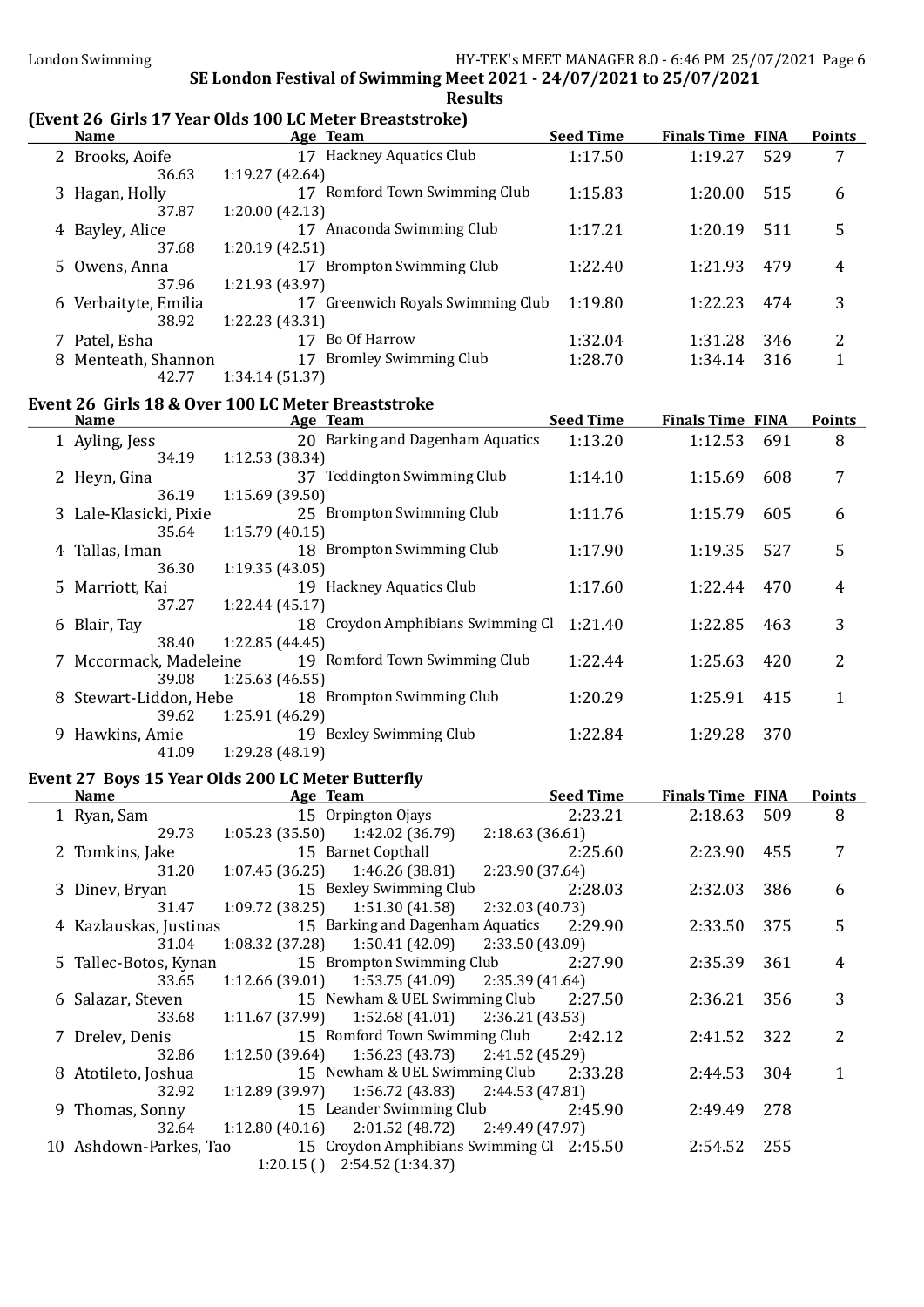| London Swimming |  |  |  |
|-----------------|--|--|--|
|-----------------|--|--|--|

| (Event 27 Boys 15 Year Olds 200 LC Meter Butterfly)           |                              |                                             |                                           |                         |     |                |
|---------------------------------------------------------------|------------------------------|---------------------------------------------|-------------------------------------------|-------------------------|-----|----------------|
| <b>Name</b>                                                   | <b>Age Team</b>              |                                             | <b>Seed Time</b>                          | <b>Finals Time FINA</b> |     | <b>Points</b>  |
| 11 Dawood, Ahmad                                              |                              | 15 Newham & UEL Swimming Club               | 2:41.27                                   | 2:59.26                 | 235 |                |
| 32.38                                                         |                              | $1:13.42(41.04)$ $2:02.82(49.40)$           | 2:59.26 (56.44)                           |                         |     |                |
| Event 27 Boys 16 Year Olds 200 LC Meter Butterfly             |                              |                                             |                                           |                         |     |                |
| <b>Name</b>                                                   |                              | Age Team                                    | <b>Seed Time</b>                          | <b>Finals Time FINA</b> |     | <b>Points</b>  |
| 1 Cleaver, James                                              |                              | 16 Bromley Swimming Club                    | 2:16.59                                   | 2:09.70                 | 622 | 8              |
| 27.66                                                         | 1:00.87(33.21)               | 1:34.80 (33.93)                             | 2:09.70 (34.90)                           |                         |     |                |
| 2 Kaye, James                                                 |                              | 16 Barnet Copthall                          | 2:15.55                                   | 2:12.70                 | 581 | $\overline{7}$ |
| 29.38                                                         | 1:03.03(33.65)               | 1:37.30 (34.27)                             | 2:12.70 (35.40)                           |                         |     |                |
| 3 Williams, Alexander                                         |                              | 16 Hillingdon Swimming Club                 | 2:17.30                                   | 2:18.00                 | 516 | 6              |
| 30.34                                                         |                              | $1:05.05(34.71)$ $1:40.83(35.78)$           | 2:18.00 (37.17)                           |                         |     |                |
| 4 Garfield, Joe                                               |                              | 16 Borough of Waltham Forest Gato           | 2:25.40                                   | 2:22.78                 | 466 | 5              |
| 30.11                                                         |                              | $1:05.55(35.44)$ $1:45.36(39.81)$           | 2:22.78 (37.42)                           |                         |     |                |
| 5 Drienovsky, Daniel                                          |                              | 16 Barnet Copthall                          | 2:19.66                                   | 2:23.69                 | 457 | $\overline{4}$ |
| 31.02                                                         |                              | $1:07.25(36.23)$ $1:45.19(37.94)$           | 2:23.69 (38.50)                           |                         |     |                |
| Event 27 Boys 17 Year Olds 200 LC Meter Butterfly             |                              |                                             |                                           |                         |     |                |
| <b>Name</b>                                                   |                              | Age Team                                    | <b>Seed Time</b>                          | <b>Finals Time FINA</b> |     | <b>Points</b>  |
| 1 Chapman, Nathan                                             |                              |                                             | 17 Greenwich Royals Swimming Club 2:12.70 | 2:13.39                 | 572 | 8              |
| 30.78                                                         | 1:03.42 (32.64)              | 1:38.14 (34.72)                             | 2:13.39(35.25)                            |                         |     |                |
| 2 Maunders, Harvey                                            |                              |                                             | 17 Greenwich Royals Swimming Club 2:16.50 | 2:19.53                 | 499 | 7              |
| 29.21                                                         | 1:03.35(34.14)               | 1:40.35(37.00)                              | 2:19.53 (39.18)                           |                         |     |                |
| 3 Emerton, Matthew                                            |                              | 17 Hillingdon Swimming Club                 | 2:26.80                                   | 2:24.04                 | 454 | 6              |
| 29.79                                                         |                              | $1:04.72(34.93)$ $1:44.25(39.53)$           | 2:24.04 (39.79)                           |                         |     |                |
| 4 Baritsch, Stuart                                            |                              | 17 Wandsworth SC                            | 2:39.20                                   | 2:45.25                 | 300 | 5              |
| 35.37                                                         | 1:16.77(41.40)               | 2:00.14(43.37)                              | 2:45.25(45.11)                            |                         |     |                |
|                                                               |                              |                                             |                                           |                         |     |                |
| Event 27 Boys 18 & Over 200 LC Meter Butterfly<br><b>Name</b> |                              |                                             | <b>Seed Time</b>                          | <b>Finals Time FINA</b> |     | <b>Points</b>  |
|                                                               |                              | Age Team<br>18 Hillingdon Swimming Club     |                                           |                         |     |                |
| 1 Kelly, Josh<br>29.49                                        | 1:03.64(34.15)               | 1:41.63 (37.99)                             | 2:15.40<br>2:22.63(41.00)                 | 2:22.63                 | 467 | 8              |
| 2 Ramaiya, Shanil                                             |                              | 19 Bo Of Harrow                             | 2:23.42                                   | 2:34.29                 | 369 | $\overline{7}$ |
| 30.42                                                         | 1:06.74(36.32)               | 1:49.09 (42.35)                             | 2:34.29(45.20)                            |                         |     |                |
|                                                               |                              |                                             |                                           |                         |     |                |
| Event 28 Girls 15 Year Olds 200 LC Meter Backstroke           |                              |                                             |                                           |                         |     |                |
| <b>Name</b>                                                   | <b>Example 2016</b> Age Team |                                             | <b>Seed Time</b>                          | <b>Finals Time FINA</b> |     | <b>Points</b>  |
| 1 Ricca, Lavinia                                              |                              | 15 Natare West London                       | 2:32.08                                   | 2:32.18                 | 532 | 8              |
| 34.77                                                         |                              | $1:13.39(38.62)$ $1:52.61(39.22)$           | 2:32.18 (39.57)                           |                         |     |                |
| 2 Hayes, Mabel                                                |                              | 15 Anaconda Swimming Club                   | 2:36.69                                   | 2:36.57                 | 488 | 7              |
| 36.81                                                         | 1:16.26(39.45)               | 1:57.21(40.95)                              | 2:36.57 (39.36)                           |                         |     |                |
| 3 O'Neill, Sophia                                             |                              | 15 Orpington Ojays                          | 2:32.76                                   | 2:36.90                 | 485 | 6              |
| 35.32                                                         | 1:15.35(40.03)               | 1:56.63(41.28)                              | 2:36.90 (40.27)                           |                         |     |                |
| 4 Richards, Aaliyah                                           |                              | 15 Borough of Waltham Forest Gato           | 2:37.70                                   | 2:37.94                 | 476 | 5              |
| 37.06                                                         | 1:16.53(39.47)               | 1:58.06(41.53)                              | 2:37.94 (39.88)                           |                         |     |                |
| 5 Van Zyl, Kayla                                              |                              | 15 Hillingdon Swimming Club                 | 2:33.30                                   | 2:38.71                 | 469 | 4              |
| 35.47                                                         | 1:15.18 (39.71)              | 1:57.12 (41.94)<br>15 Leander Swimming Club | 2:38.71 (41.59)                           |                         |     |                |
| 6 To, Jessica<br>37.73                                        | 1:19.38(41.65)               | 2:01.62 (42.24)                             | 2:46.50                                   | 2:42.86                 | 434 | 3              |
| 7 De Alwis, Malika                                            |                              | 15 Hillingdon Swimming Club                 | 2:42.86 (41.24)<br>2:39.70                | 2:46.03                 | 410 | $\overline{2}$ |
| 37.46                                                         | 1:19.16(41.70)               | 2:02.44 (43.28)                             | 2:46.03 (43.59)                           |                         |     |                |
|                                                               |                              | 15 Wandsworth SC                            | 2:45.70                                   |                         | 351 | $\mathbf{1}$   |
| 8 Coles, Mia<br>41.39                                         | 1:25.99(44.60)               | 2:10.90 (44.91)                             | 2:54.82 (43.92)                           | 2:54.82                 |     |                |
| 9 Mirembe, Jayla                                              |                              | 15 Barking and Dagenham Aquatics            | 3:06.40                                   | 3:17.95                 | 241 |                |
| 42.63                                                         | 1:33.22 (50.59)              | 2:26.49(53.27)                              | 3:17.95(51.46)                            |                         |     |                |
|                                                               |                              |                                             |                                           |                         |     |                |
| Event 28 Girls 16 Year Olds 200 LC Meter Backstroke           |                              |                                             |                                           |                         |     |                |
| <u>Name</u>                                                   |                              | Age Team                                    | <b>Seed Time</b>                          | <b>Finals Time FINA</b> |     | <b>Points</b>  |
| 1 Strover, Hannah                                             |                              | 16 Orpington Ojays                          | 2:35.09                                   | 2:31.08                 | 544 | 8              |

34.87 1:12.96 (38.09) 1:53.37 (40.41) 2:31.08 (37.71)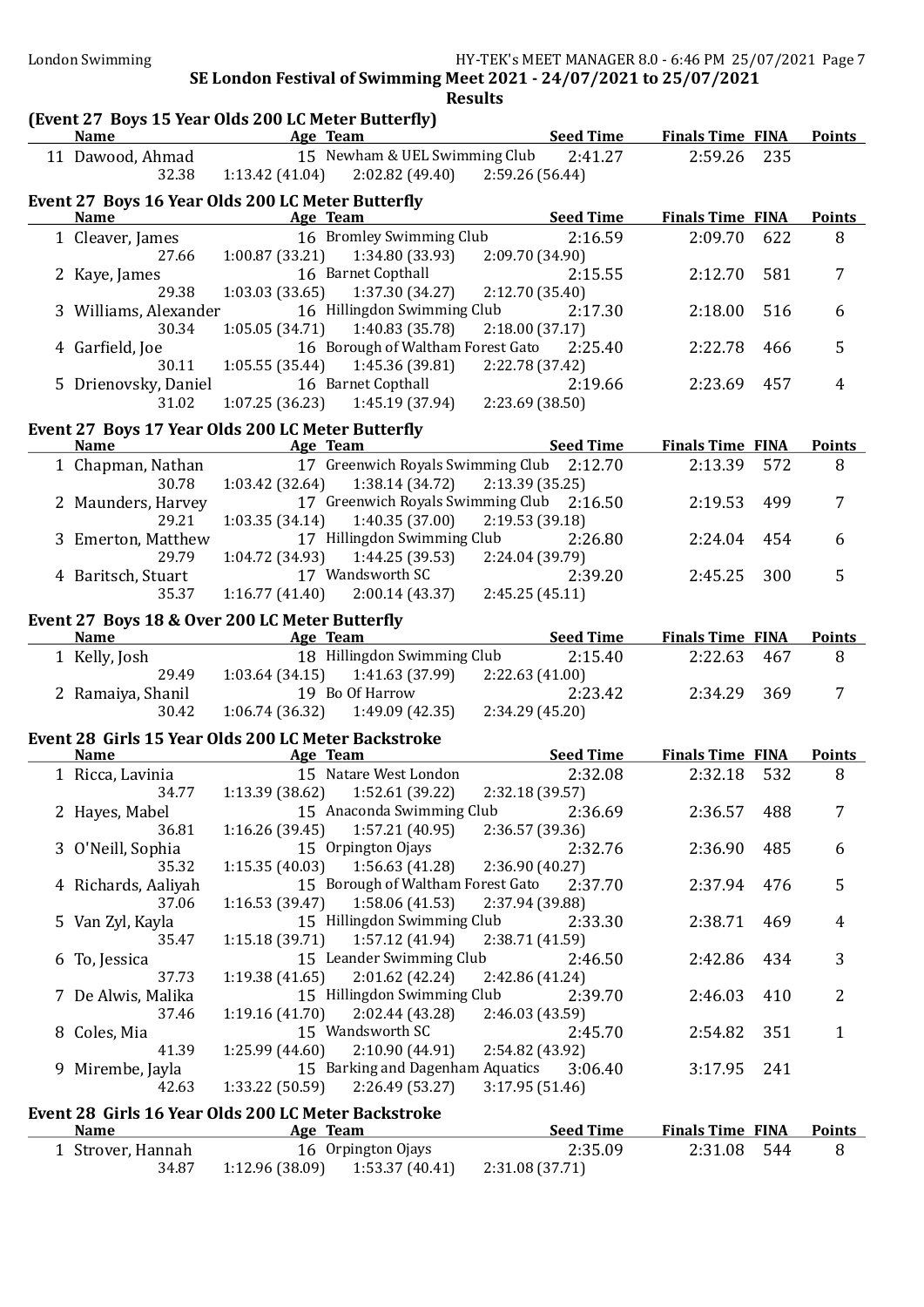## (Event 28 Girls 16 Year Olds 200 LC Meter Backstroke)

| <b>Name</b>            | Age Team                                            | <b>Seed Time</b> | <b>Finals Time FINA</b> |     | <b>Points</b> |
|------------------------|-----------------------------------------------------|------------------|-------------------------|-----|---------------|
| 2 Ortiz, Emma          | 16 Hillingdon Swimming Club                         | 2:28.50          | 2:31.56                 | 539 | 7             |
| 35.62                  | 1:53.03 (39.60)<br>1:13.43(37.81)                   | 2:31.56 (38.53)  |                         |     |               |
| 3 Magliocco, Emilia    | 16 Camden Swiss Cottage Swimming                    | 2:32.40          | 2:33.65                 | 517 | 6             |
| 33.60                  | 1:53.38 (41.24)<br>1:12.14(38.54)                   | 2:33.65(40.27)   |                         |     |               |
| 4 Dreleva, Victoria    | 16 Romford Town Swimming Club                       | 2:29.63          | 2:33.97                 | 514 | 5             |
| 34.51                  | 1:53.50(40.73)<br>1:12.77(38.26)                    | 2:33.97(40.47)   |                         |     |               |
| 5 Benidir, Dina        | 16 Newham & UEL Swimming Club                       | 2:34.50          | 2:43.02                 | 433 | 4             |
| 36.77                  | 2:01.93(43.67)<br>1:18.26(41.49)                    | 2:43.02 (41.09)  |                         |     |               |
|                        | Event 28 Girls 17 Year Olds 200 LC Meter Backstroke |                  |                         |     |               |
| Name                   | Age Team                                            | <b>Seed Time</b> | <b>Finals Time FINA</b> |     | <b>Points</b> |
| 1 Jolley-Ellis, Blythe | Orpington Ojays                                     | 2:33.69          | 2:38.52                 | 471 | 8             |

| 35.60                                                         | $1:15.72$ (40.12) $1:57.47$ (41.75) $2:38.52$ (41.05) |         |             |  |  |  |
|---------------------------------------------------------------|-------------------------------------------------------|---------|-------------|--|--|--|
| 2 Poaros, Rhea                                                | 17 Teddington Swimming Club                           | 2:28.40 | 2:44.52 421 |  |  |  |
| 37.74                                                         | $1:18.31(40.57)$ $2:01.37(43.06)$ $2:44.52(43.15)$    |         |             |  |  |  |
| --- McArdle, Kiera                                            | 17 Leander Swimming Club                              | 2:29.30 | DO.         |  |  |  |
| 6.2 Left position on the back (other than to initiate a turn) |                                                       |         |             |  |  |  |

#### Event 28 Girls 18 & Over 200 LC Meter Backstroke

| Name            | Age Team                                           | <b>Seed Time</b> | <b>Finals Time FINA Points</b> |  |
|-----------------|----------------------------------------------------|------------------|--------------------------------|--|
| 1 Meers, Imogen | 19 Bromley Swimming Club                           | 2:19.10          | 2:25.18 613                    |  |
| 34.05           | $1:09.76(35.71)$ $1:47.86(38.10)$ $2:25.18(37.32)$ |                  |                                |  |

## Event 29 Boys 15 Year Olds 100 LC Meter Freestyle

| <b>Name</b>                     | Age Team                                  | <b>Seed Time</b> | <b>Finals Time FINA</b> |     | <b>Points</b> |
|---------------------------------|-------------------------------------------|------------------|-------------------------|-----|---------------|
| 1 Macgonigal, Oliver            | 15 Bo Of Harrow                           | 56.52            | 56.08                   | 585 | 8             |
| 26.74                           | 56.08 (29.34)                             |                  |                         |     |               |
| 2 Lander, Samuel                | 15 Bromley Swimming Club                  | 56.90            | 56.36                   | 576 | 7             |
| 27.08                           | 56.36 (29.28)                             |                  |                         |     |               |
| 3 Zeren, Mehmet                 | 15 Brompton Swimming Club                 | 58.20            | 58.59                   | 513 | 6             |
| 28.06                           | 58.59 (30.53)<br>15 Leander Swimming Club |                  |                         | 499 | 5             |
| 4 Thomas, Sonny<br>28.57        | 59.14 (30.57)                             | 58.90            | 59.14                   |     |               |
|                                 | 15 Barking and Dagenham Aquatics          | 1:00.03          | 59.20                   | 497 | 4             |
| 5 Kazlauskas, Justinas<br>28.32 | 59.20 (30.88)                             |                  |                         |     |               |
| 6 Dinev, Bryan                  | 15 Bexley Swimming Club                   | 58.08            | 59.28                   | 495 | 3             |
| 28.57                           | 59.28 (30.71)                             |                  |                         |     |               |
| 7 Jemmott, Kadeen               | 15 Bexley Swimming Club                   | 59.51            | 59.71                   | 484 | 2             |
| 28.30                           | 59.71 (31.41)                             |                  |                         |     |               |
| 8 Dunsmore, Owen                | 15 Erith and District SC                  | 1:01.10          | 59.87                   | 481 | $\mathbf{1}$  |
| 28.76                           | 59.87 (31.11)                             |                  |                         |     |               |
| 9 Lewis, Teddy                  | 15 Saxon Crown (Lewisham)                 | 58.30            | 1:00.17                 | 473 |               |
| 28.83                           | 1:00.17 (31.34)                           |                  |                         |     |               |
| 10 Pratt, Lanre                 | 15 Chelsea and Westminster Swimmi         | 59.77            | 1:00.88                 | 457 |               |
| 28.62                           | 1:00.88(32.26)                            |                  |                         |     |               |
| 11 Rayment, Adam                | 15 Hillingdon Swimming Club               | 1:01.10          | 1:00.90                 | 457 |               |
| 29.17                           | 1:00.90 (31.73)                           |                  |                         |     |               |
| 12 Peters, Matthew              | 15 Chelsea and Westminster Swimmi         | 1:02.32          | 1:01.02                 | 454 |               |
| 28.90                           | 1:01.02(32.12)                            |                  |                         |     |               |
| 13 Bainbridge, Billy            | 15 Teddington Swimming Club               | 1:00.30          | 1:01.24                 | 449 |               |
| 28.72                           | 1:01.24(32.52)                            |                  |                         |     |               |
| 14 Wilson, Laurence             | 15 Beckenham Swimming Club                | 1:00.60          | 1:02.25                 | 427 |               |
| 29.55                           | 1:02.25(32.70)                            |                  |                         |     |               |
| 15 Evans, Ben                   | 15 Barnes SC                              | 1:08.01          | 1:02.78                 | 417 |               |
| 29.97                           | 1:02.78 (32.81)                           |                  |                         |     |               |
| 16 Hurst, Archie                | 15 Teddington Swimming Club               | 1:01.60          | 1:03.23                 | 408 |               |
| 28.84                           | 1:03.23 (34.39)                           |                  |                         |     |               |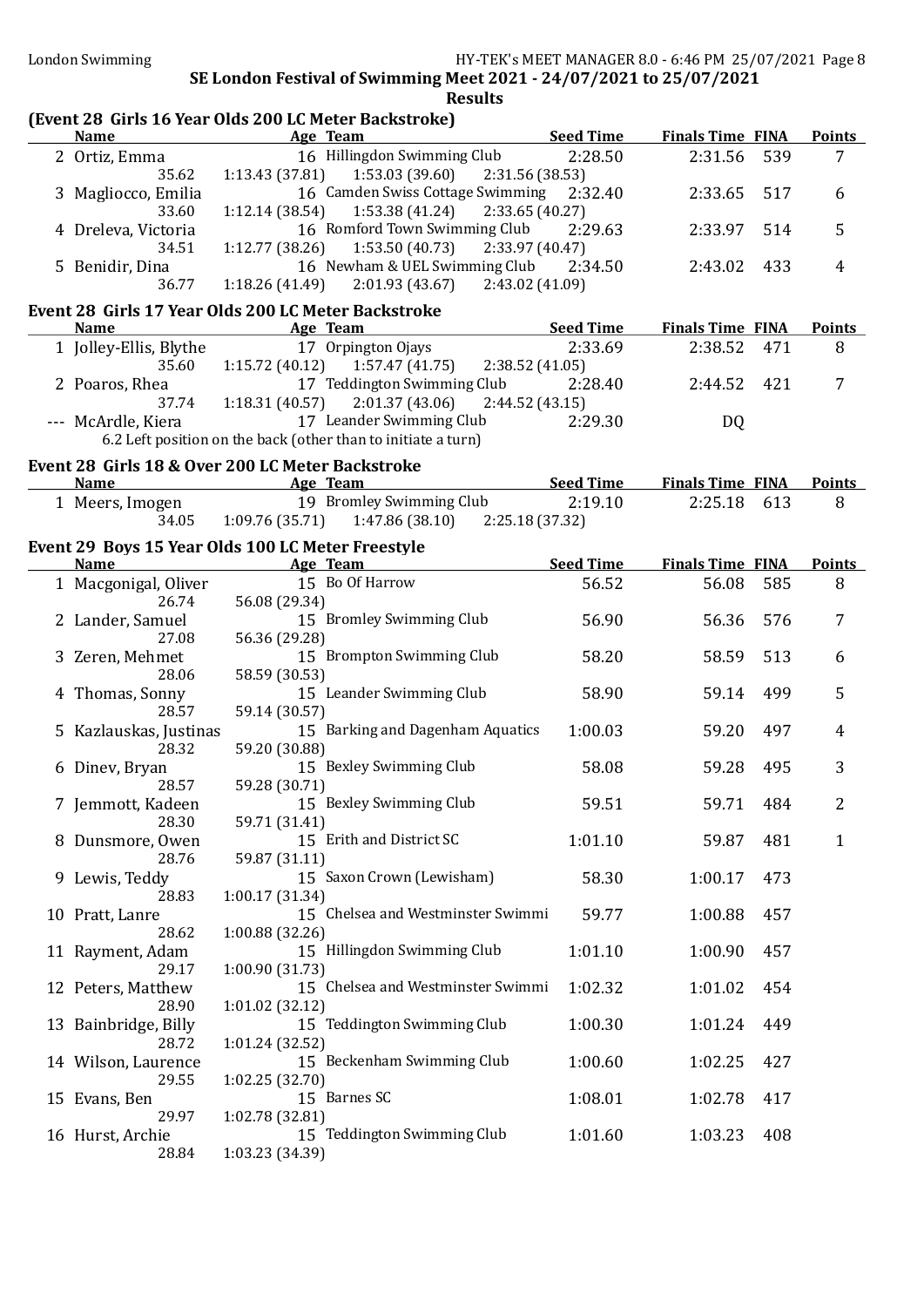# (Event 29 Boys 15 Year Olds 100 LC Meter Freestyle)

| <b>Name</b> | Age Team                                                                                                         | <b>Seed Time</b> |                                                                                                                                               |     | <b>Points</b>           |
|-------------|------------------------------------------------------------------------------------------------------------------|------------------|-----------------------------------------------------------------------------------------------------------------------------------------------|-----|-------------------------|
| Markov, Nik |                                                                                                                  | 1:00.90          | 1:03.64                                                                                                                                       | 400 |                         |
| 29.34       | 1:03.64(34.30)                                                                                                   |                  |                                                                                                                                               |     |                         |
|             |                                                                                                                  | 1:04.03          | 1:05.78                                                                                                                                       | 362 |                         |
| 30.89       | 1:05.78 (34.89)                                                                                                  |                  |                                                                                                                                               |     |                         |
|             |                                                                                                                  | 1:19.30          | 1:06.03                                                                                                                                       | 358 |                         |
| 30.54       | 1:06.03(35.49)                                                                                                   |                  |                                                                                                                                               |     |                         |
|             |                                                                                                                  | 1:05.82          | 1:06.80                                                                                                                                       | 346 |                         |
| 31.76       | 1:06.80(35.04)                                                                                                   |                  |                                                                                                                                               |     |                         |
|             | 15 Hillingdon Swimming Club                                                                                      | 1:08.70          | 1:06.98                                                                                                                                       | 343 |                         |
|             | 15 Bo Of Harrow                                                                                                  | 1:11.27          | 1:07.37                                                                                                                                       | 337 |                         |
| 32.21       | 1:07.37(35.16)                                                                                                   |                  |                                                                                                                                               |     |                         |
|             | 17<br>18 Kupsin, Misha<br>19 Puslednik, Kacper<br>20 Wavamuno, Dylan<br>21 Kaniewski, Kacper<br>22 Patel, Kishan |                  | 15 Camden Swiss Cottage Swimming<br>15 Chelsea and Westminster Swimmi<br>15 London Borough of Hounslow SC<br>15 London Borough of Hounslow SC |     | <b>Finals Time FINA</b> |

## Event 29 Boys 16 Year Olds 100 LC Meter Freestyle

| <b>Name</b>                    | Age Team                                        | <b>Seed Time</b> | <b>Finals Time FINA</b> |     | <b>Points</b>  |
|--------------------------------|-------------------------------------------------|------------------|-------------------------|-----|----------------|
| 1 Cleaver, James               | 16 Bromley Swimming Club                        | 54.40            | 54.39                   | 641 | 8              |
| 26.02                          | 54.39 (28.37)                                   |                  |                         |     |                |
| 2 Khadraoui, Sami              | 16 Enfield Swim Squad                           | 57.50            | 56.41                   | 575 | 7              |
| 27.11                          | 56.41 (29.30)                                   |                  |                         |     |                |
| 3 Pickering, Sebastian         | 16 Bromley Swimming Club                        | 1:00.50          | 57.11                   | 554 | 6              |
| 26.69                          | 57.11 (30.42)                                   |                  |                         |     |                |
| 4 Chou, Nevan                  | 16 Bromley Swimming Club                        | 57.70            | 57.25                   | 550 | 5              |
| 27.04                          | 57.25 (30.21)                                   |                  |                         |     |                |
| 5 Garfield, Joe                | 16 Borough of Waltham Forest Gato               | 57.50            | 57.54                   | 541 | $\overline{4}$ |
| 27.80                          | 57.54 (29.74)<br>16 Bromley Swimming Club       |                  |                         |     |                |
| 6 Kirdar, Tim<br>27.55         | 57.62 (30.07)                                   | 58.98            | 57.62                   | 539 | 3              |
| 7 Zawada, Isaac                | 16 Teddington Swimming Club                     | 57.40            | 57.63                   | 539 | $\overline{2}$ |
| 26.45                          | 57.63 (31.18)                                   |                  |                         |     |                |
| 8 Borak, Yuriy                 | 16 Chelsea and Westminster Swimmi               | 58.13            | 58.26                   | 522 | $\mathbf{1}$   |
| 27.50                          | 58.26 (30.76)                                   |                  |                         |     |                |
| 9 Oladele-Ajose, Luke          | 16 Saxon Crown (Lewisham)                       | 57.41            | 58.51                   | 515 |                |
| 27.57                          | 58.51 (30.94)                                   |                  |                         |     |                |
| 10 Addington, Sam              | 16 Camden Swiss Cottage Swimming                | 59.00            | 59.43                   | 491 |                |
| 28.15                          | 59.43 (31.28)                                   |                  |                         |     |                |
| 11 Rudd, Jonathan              | 16 Chelsea and Westminster Swimmi               | 59.17            | 59.57                   | 488 |                |
| 28.38                          | 59.57 (31.19)                                   |                  |                         |     |                |
| 12 Piedra Ojeda, Bryan         | 16 Hackney Aquatics Club                        | 59.80            | 59.99                   | 478 |                |
| 28.37                          | 59.99 (31.62)                                   |                  |                         |     |                |
| 13 Wright, Oliver              | 16 Camden Swiss Cottage Swimming                | 1:00.10          | 1:00.02                 | 477 |                |
| 28.22                          | 1:00.02(31.80)                                  |                  |                         |     |                |
| 14 Tubilewicz, Philip<br>28.73 | 16 Ealing Swimming Club                         | 59.34            | 1:00.24                 | 472 |                |
| 15 Mccarthy, Connor            | 1:00.24(31.51)<br>16 Romford Town Swimming Club | 59.25            | 1:00.49                 | 466 |                |
| 28.48                          | 1:00.49 (32.01)                                 |                  |                         |     |                |
| 16 Langley, David              | 16 Beckenham Swimming Club                      | 59.00            | 1:01.17                 | 451 |                |
| 28.63                          | 1:01.17(32.54)                                  |                  |                         |     |                |
| 17 Bushby-Knight, Harvey       | 16 Orpington Ojays                              | 1:02.63          | 1:01.63                 | 440 |                |
| 29.33                          | 1:01.63 (32.30)                                 |                  |                         |     |                |
| 18 Catling, Ben                | 16 Teddington Swimming Club                     | 59.80            | 1:01.99                 | 433 |                |
| 28.61                          | 1:01.99 (33.38)                                 |                  |                         |     |                |
| 19 Shtraus, Larik              | 16 Chelsea and Westminster Swimmi               | 1:04.06          | 1:02.28                 | 427 |                |
| 28.97                          | 1:02.28 (33.31)                                 |                  |                         |     |                |
| 20 Alvarado, Matthias          | 16 Camden Swiss Cottage Swimming                | 59.60            | 1:02.85                 | 415 |                |
| 29.17                          | 1:02.85 (33.68)                                 |                  |                         |     |                |
| 21 Gurung, Anix                | 16 London Borough of Hounslow SC                | 1:03.17          | 1:03.59                 | 401 |                |
| 29.73                          | 1:03.59 (33.86)                                 |                  |                         |     |                |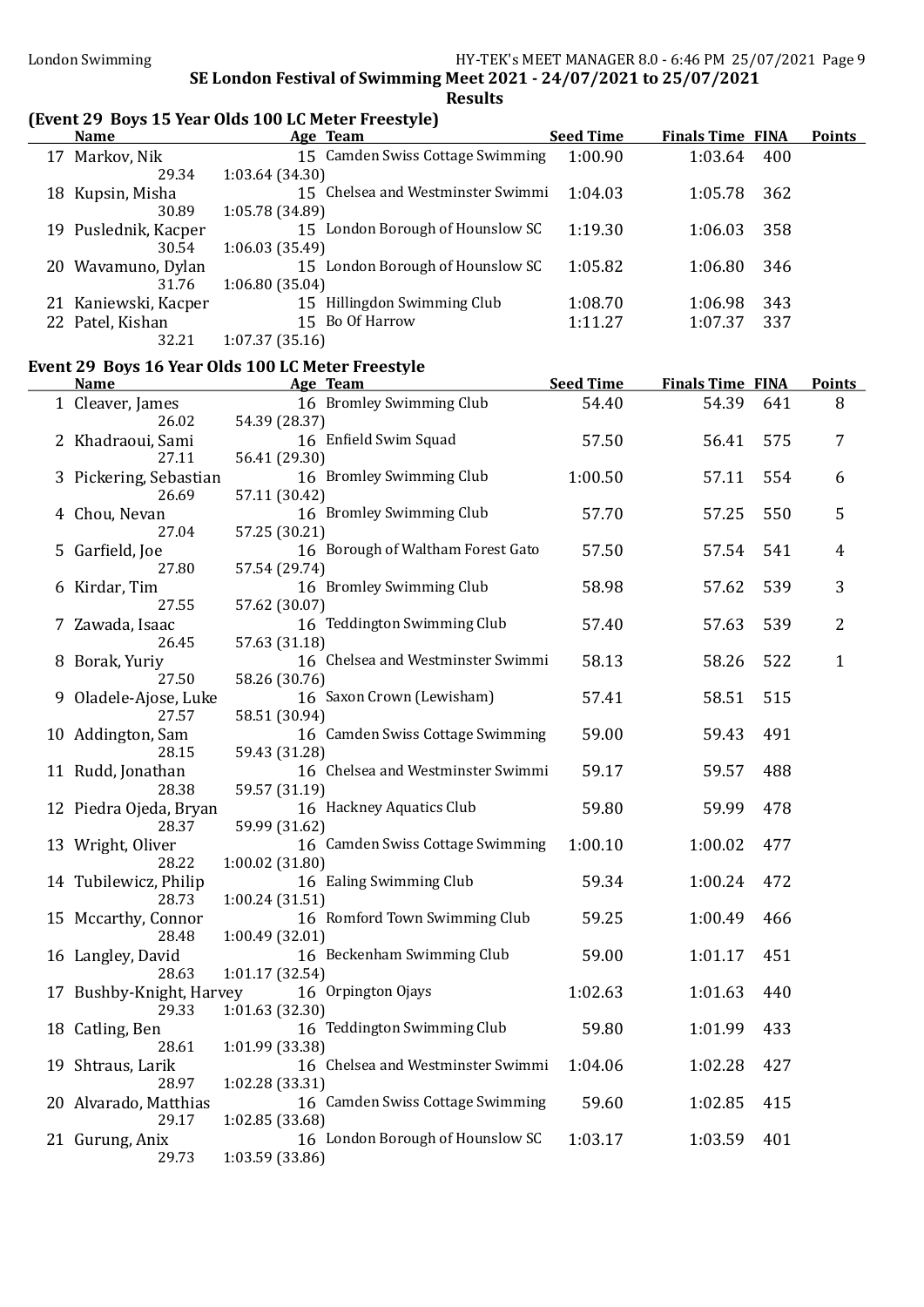# Event 29 Boys 17 Year Olds 100 LC Meter Freestyle

| Name                              | Age Team                                            | <b>Seed Time</b> | <b>Finals Time FINA</b> |     | <b>Points</b>  |
|-----------------------------------|-----------------------------------------------------|------------------|-------------------------|-----|----------------|
| 1 Ubertalli, Pietro               | 17 Natare West London                               | 56.25            | 54.39                   | 641 | 8              |
| 26.71                             | 54.39 (27.68)                                       |                  |                         |     |                |
| 2 Mahmutoglu, Jason               | 17 Chelsea and Westminster Swimmi                   | 54.16            | 54.50                   | 637 | 7              |
| 26.38                             | 54.50 (28.12)                                       |                  |                         |     |                |
| 3 Solly, Josh                     | 17 Bexley Swimming Club                             | 55.18            | 55.27                   | 611 | 6              |
| 4 Wilding, Daniel                 | 17 Erith and District SC                            | 56.16            | 55.78                   | 594 | 5              |
| 26.01                             | 55.78 (29.77)                                       |                  |                         |     |                |
| 5 Ellis, Joshua                   | 17 Beckenham Swimming Club                          | 55.40            | 56.11                   | 584 | 4              |
| 26.04                             | 56.11 (30.07)                                       |                  |                         |     |                |
| 6 Corner, Jago                    | 17 Hackney Aquatics Club                            | 56.51            | 56.44                   | 574 | 3              |
| 27.07                             | 56.44 (29.37)                                       |                  |                         |     |                |
| 7 Hampton, Elliott                | 17 Wandsworth SC                                    | 56.85            | 56.48                   | 572 | $\overline{2}$ |
| 27.54                             | 56.48 (28.94)                                       |                  |                         |     |                |
| 8 Pauling, Edward                 | 17 Beckenham Swimming Club                          | 56.20            | 56.75                   | 564 | $\mathbf{1}$   |
| 27.33                             | 56.75 (29.42)                                       |                  |                         |     |                |
| 9 Dakin, Jimmy                    | 17 Leander Swimming Club                            | 57.70            | 56.86                   | 561 |                |
| 27.49                             | 56.86 (29.37)                                       |                  |                         |     |                |
| *10 Bartos, Matej                 | 17 Barnet Copthall                                  | 56.84            | 57.02                   | 556 |                |
| 26.98                             | 57.02 (30.04)                                       |                  |                         |     |                |
| *10 Ghatauray, Rory               | 17 Erith and District SC                            | 56.31            | 57.02                   | 556 |                |
| 27.31                             | 57.02 (29.71)                                       |                  |                         |     |                |
| 12 Nimoh, Pharell                 | 17 Saxon Crown (Lewisham)                           | 55.70            | 57.57                   | 541 |                |
| 27.13                             | 57.57 (30.44)                                       |                  |                         |     |                |
| 13 Hoole, Haydn                   | 17 Haringey Aquatics                                | 57.15            | 57.71                   | 537 |                |
| 26.78                             | 57.71 (30.93)                                       |                  |                         |     |                |
| 14 Roberts, Daniel                | 17 Kingston Royals Swimming Club                    | 1:00.00          | 58.82                   | 507 |                |
| 27.88                             | 58.82 (30.94)                                       |                  |                         |     |                |
| 15 Wootten, Finn                  | 17 Beckenham Swimming Club                          | 58.90            | 59.32                   | 494 |                |
| 28.32                             | 59.32 (31.00)                                       |                  |                         |     |                |
| 16 Emerton, Matthew               | 17 Hillingdon Swimming Club                         | 59.30            | 59.53                   | 489 |                |
| 29.11                             | 59.53 (30.42)                                       |                  |                         |     |                |
| 17 Carlton, Fraser                | 17 Hackney Aquatics Club                            | 57.90            | 1:00.08                 | 475 |                |
| 28.48                             | 1:00.08(31.60)                                      |                  |                         |     |                |
| 18 Mahendrakumar, Sachin<br>29.58 | 17 Bromley Swimming Club                            | 1:03.20          | 1:03.79                 | 397 |                |
|                                   | 1:03.79 (34.21)<br>17 Barking and Dagenham Aquatics | 1:02.32          | 1:08.41                 | 322 |                |
| 19 Robinson, Harry<br>32.55       | 1:08.41(35.86)                                      |                  |                         |     |                |
|                                   |                                                     |                  |                         |     |                |

## Event 29 Boys 18 & Over 100 LC Meter Freestyle

| <b>Name</b>        | Age Team                          | <b>Seed Time</b> | <b>Finals Time FINA</b> |     | <b>Points</b> |
|--------------------|-----------------------------------|------------------|-------------------------|-----|---------------|
| 1 Rowson, Alex     | 19 Brompton Swimming Club         | 52.50            | 52.22 724               |     | 8             |
| 25.10              | 52.22 (27.12)                     |                  |                         |     |               |
| 2 Din, Aryaan      | 18 Chelsea and Westminster Swimmi | 52.05            | 52.93                   | 696 | 7             |
| 25.46              | 52.93 (27.47)                     |                  |                         |     |               |
| 3 Price, Archie    | 18 Barnet Copthall                | 52.74            | 53.27                   | 682 | 6             |
| 25.82              | 53.27 (27.45)                     |                  |                         |     |               |
| 4 Lovelock, Taylor | 21 Hillingdon Swimming Club       | 52.41            | 53.30                   | 681 | 5             |
| 26.24              | 53.30 (27.06)                     |                  |                         |     |               |
| 5 Gencas, Daniel   | 18 Barking and Dagenham Aquatics  | 54.90            | 53.33                   | 680 | 4             |
| 26.05              | 53.33 (27.28)                     |                  |                         |     |               |
| 6 Kirlew, Josh     | 22 Enfield Swim Squad             | 53.30            | 53.44                   | 676 | 3             |
| 26.50              | 53.44 (26.94)                     |                  |                         |     |               |
| 7 Leong, Bryan     | 18 Natare West London             | 52.83            | 53.69                   | 666 | 2             |
| 25.54              | 53.69 (28.15)                     |                  |                         |     |               |
| 8 McPhail, Jordon  | 18 Natare West London             | 54.81            | 53.89                   | 659 | 1             |
| 25.60              | 53.89 (28.29)                     |                  |                         |     |               |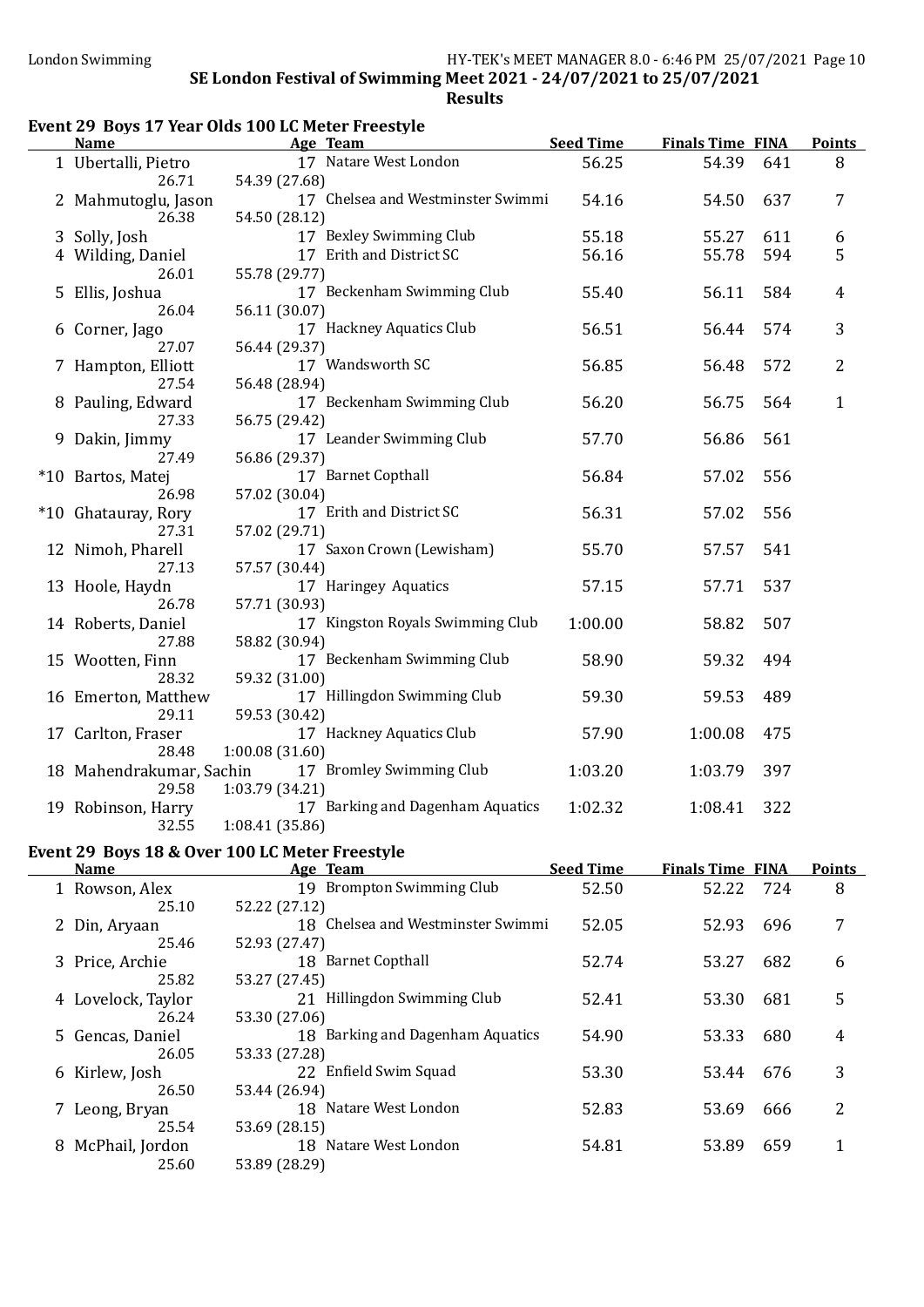# (Event 29 Boys 18 & Over 100 LC Meter Freestyle)

|   | <b>Name</b>                                             |                 | Age Team                          | <b>Seed Time</b> | <b>Finals Time FINA</b> |     | <b>Points</b> |
|---|---------------------------------------------------------|-----------------|-----------------------------------|------------------|-------------------------|-----|---------------|
|   | 9 Hunt, Eddie<br>27.01                                  | 55.25 (28.24)   | 18 Natare West London             | 55.36            | 55.25                   | 612 |               |
|   | 10 Peh, Fraser                                          |                 | 31 Otter SC                       | 55.23            | 55.70                   | 597 |               |
|   | 27.05<br>11 Banga, Nathan                               | 55.70 (28.65)   | 18 Barking and Dagenham Aquatics  | 55.70            | 56.11                   | 584 |               |
|   | 12 Wilson, Aaron                                        |                 | 19 Barking and Dagenham Aquatics  | 58.50            | 56.32                   | 577 |               |
|   | 26.69                                                   | 56.32 (29.63)   |                                   |                  |                         |     |               |
|   | 13 Rudd, Will                                           |                 | 18 Chelsea and Westminster Swimmi | 53.85            | 56.98                   | 557 |               |
|   | 27.06                                                   | 56.98 (29.92)   | 20 Ealing Swimming Club           |                  |                         |     |               |
|   | 14 Vazirani, Rohan<br>26.69                             | 57.31 (30.62)   |                                   | 55.81            | 57.31                   | 548 |               |
|   | 15 Peel, Max                                            |                 | 18 Orpington Ojays                | 57.51            | 57.90                   | 531 |               |
|   | 26.84                                                   | 57.90 (31.06)   |                                   |                  |                         |     |               |
|   | 16 Eguakhide, Joshua                                    |                 | 18 Romford Town Swimming Club     | 58.50            | 1:01.19                 | 450 |               |
|   | 28.85                                                   | 1:01.19 (32.34) |                                   |                  |                         |     |               |
|   | <b>Event 29 Boys 100 LC Meter Freestyle Multi-Class</b> |                 |                                   |                  |                         |     |               |
|   | <b>Name</b>                                             |                 | Age Team                          | <b>Seed Time</b> | <b>Finals Time Para</b> |     | <b>Points</b> |
|   | 1 Bradshaw, Balthazar S10<br>32.46                      | 1:07.05 (34.59) | 15 Brompton Swimming Club         | 1:08.20          | 1:07.05                 | 437 | 8             |
|   | Event 30 Girls 15 Year Olds 100 LC Meter Butterfly      |                 |                                   |                  |                         |     |               |
|   | <b>Name</b>                                             |                 | Age Team                          | <b>Seed Time</b> | <b>Finals Time FINA</b> |     | <b>Points</b> |
|   | 1 Pasakinskaite, Erika                                  |                 | 15 Barking and Dagenham Aquatics  | 1:06.26          | 1:03.85                 | 656 | 8             |
|   | 2 Cottrell, Annabella                                   |                 | 15 Greenwich Royals Swimming Club | 1:06.60          | 1:06.92                 | 569 | 7             |
|   | 30.96                                                   | 1:06.92 (35.96) |                                   |                  |                         |     |               |
|   | 3 Dewhurst, Annabel<br>30.55                            | 1:07.13 (36.58) | 15 Anaconda Swimming Club         | 1:10.83          | 1:07.13                 | 564 | 6             |
|   | 4 McCall, Chloe                                         |                 | 15 Kingston Royals Swimming Club  | 1:06.60          | 1:08.12                 | 540 | 5             |
|   | 32.88                                                   | 1:08.12 (35.24) |                                   |                  |                         |     |               |
|   | 5 Van Zyl, Kayla                                        |                 | 15 Hillingdon Swimming Club       | 1:10.01          | 1:09.88                 | 500 | 4             |
|   | 33.22                                                   | 1:09.88 (36.66) |                                   |                  |                         |     |               |
|   | 6 Burns, Lola<br>31.43                                  | 1:09.94 (38.51) | 15 Beckenham Swimming Club        | 1:08.80          | 1:09.94                 | 499 | 3             |
|   | 7 Pattle, Grace                                         |                 | 15 Chelsea and Westminster Swimmi | 1:12.22          | 1:11.21                 | 472 | 2             |
|   | 32.42                                                   | 1:11.21 (38.79) |                                   |                  |                         |     |               |
| 8 | Hill, Olivia                                            |                 | 15 Wandsworth SC                  | 1:10.20          | 1:12.37                 | 450 | $\mathbf{1}$  |
|   | 33.75<br>9 Rooney, Tierney                              | 1:12.37 (38.62) | 15 Romford Town Swimming Club     | 1:13.98          | 1:12.71                 | 444 |               |
|   | 34.71                                                   | 1:12.71 (38.00) |                                   |                  |                         |     |               |
|   | 10 To, Jessica                                          |                 | 15 Leander Swimming Club          | 1:10.00          | 1:13.09                 | 437 |               |
|   | 34.95                                                   | 1:13.09 (38.14) |                                   |                  |                         |     |               |
|   | 11 Weekly, Katherine<br>33.32                           | 1:13.21 (39.89) | 15 Saxon Crown (Lewisham)         | 1:09.17          | 1:13.21                 | 435 |               |
|   | 12 Mcglinchey, Erica                                    |                 | 15 Greenwich Royals Swimming Club | 1:12.64          | 1:13.82                 | 424 |               |
|   | 33.13                                                   | 1:13.82 (40.69) |                                   |                  |                         |     |               |
|   | 13 Pawlik, Julia                                        |                 | 15 Hillingdon Swimming Club       | 1:11.90          | 1:14.17                 | 418 |               |
|   | 33.41                                                   | 1:14.17(40.76)  |                                   |                  |                         |     |               |
|   | 14 Tricker, Grace<br>34.84                              | 1:14.22 (39.38) | 15 Beckenham Swimming Club        | 1:13.10          | 1:14.22                 | 417 |               |
|   | 15 Shaw, Charlotte                                      |                 | 15 Camden Swiss Cottage Swimming  | 1:14.80          | 1:14.30                 | 416 |               |
|   | 34.00                                                   | 1:14.30(40.30)  |                                   |                  |                         |     |               |
|   | 16 O'Leary, Aoife                                       |                 | 15 Hillingdon Swimming Club       | 1:13.15          | 1:14.52                 | 412 |               |
|   | 35.63                                                   | 1:14.52 (38.89) | 15 Natare West London             |                  |                         |     |               |
|   | 17 Ricca, Lavinia<br>33.62                              | 1:15.33(41.71)  |                                   | 1:12.78          | 1:15.33                 | 399 |               |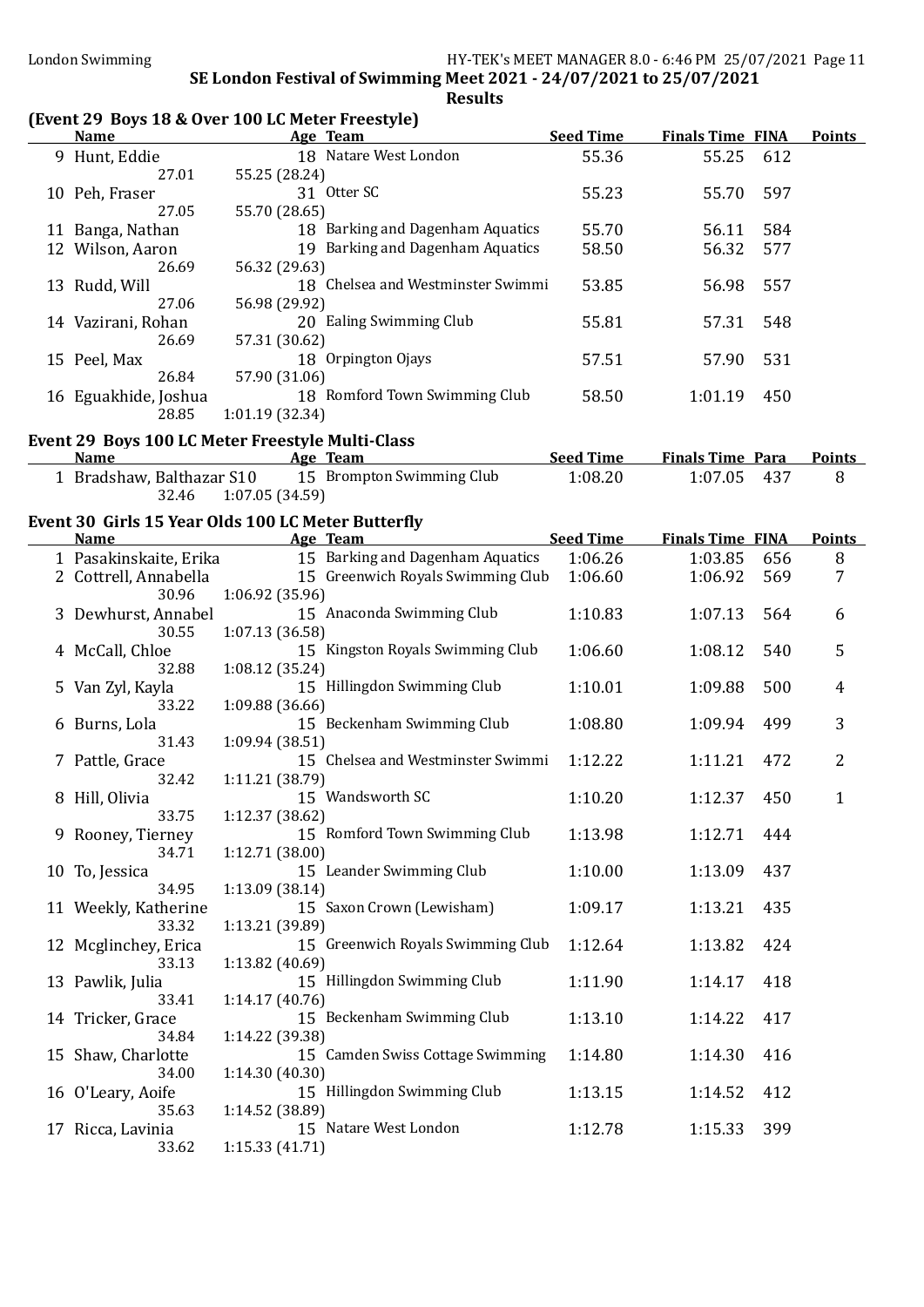# Event 30 Girls 16 Year Olds 100 LC Meter Butterfly

| <b>Name</b>              | Age Team                                           | <b>Seed Time</b> | <b>Finals Time FINA</b> |     | Points         |
|--------------------------|----------------------------------------------------|------------------|-------------------------|-----|----------------|
| 1 Gordon, Kennedy        | 16 Natare West London                              | 1:06.59          | 1:06.04 592             |     | 8              |
| 30.28                    | 1:06.04(35.76)                                     |                  |                         |     |                |
| 2 Berenger-Fleming, Evie | 16 Bromley Swimming Club                           | 1:08.16          | 1:08.35                 | 534 | 7              |
| 32.29                    | 1:08.35(36.06)                                     |                  |                         |     |                |
| 3 Dreleva, Victoria      | 16 Romford Town Swimming Club                      | 1:07.97          | 1:08.46                 | 532 | 6              |
| 33.01                    | 1:08.46(35.45)                                     |                  |                         |     |                |
| 4 Harris, Rachel         | 16 Natare West London                              | 1:06.50          | 1:09.26                 | 513 | 5              |
| 31.75                    | 1:09.26 (37.51)                                    |                  |                         |     |                |
| 5 McEver, Ella           | 16 Camden Swiss Cottage Swimming                   | 1:07.70          | 1:10.14                 | 494 | 4              |
| 32.18                    | 1:10.14(37.96)                                     |                  |                         |     |                |
| 6 Barrett, Alex          | 16 Teddington Swimming Club                        | 1:12.90          | 1:11.39                 | 469 | 3              |
| 34.79                    | 1:11.39(36.60)                                     |                  |                         |     |                |
| 7 Wiseman Lee, Holly     | 16 Teddington Swimming Club                        | 1:12.84          | 1:13.11                 | 436 | $\overline{2}$ |
| 35.82                    | 1:13.11 (37.29)                                    |                  |                         |     |                |
| 8 Sautschak, Emma        | 16 Hillingdon Swimming Club                        | 1:13.40          | 1:15.68                 | 393 | 1              |
| 34.03                    | 1:15.68(41.65)                                     |                  |                         |     |                |
| 9 Bhugun, Emma           | 16 Chelsea and Westminster Swimmi                  | 1:14.35          | 1:17.20                 | 371 |                |
| 35.45                    | 1:17.20(41.75)                                     |                  |                         |     |                |
| 10 Littlemore, Matilda   | 16 Chelsea and Westminster Swimmi                  | 1:09.84          | 1:18.87                 | 348 |                |
| 35.58                    | 1:18.87(43.29)                                     |                  |                         |     |                |
|                          | Event 30 Girls 17 Year Olds 100 LC Meter Butterfly |                  |                         |     |                |
| $N_{\alpha m \alpha}$    | $\Lambda_{\alpha\alpha}$ Toom                      | Cood Time        | Einole Time, EINA       |     | Dointe         |

| <b>Name</b>            | <u>Age Team</u>                   | Seed Time | Finals Time FINA |     | <b>Points</b> |
|------------------------|-----------------------------------|-----------|------------------|-----|---------------|
| 1 Hobsley, Jo          | <b>Barnet Copthall</b><br>17      | 1:05.58   | 1:05.60          | 604 | 8             |
| 30.39                  | 1:05.60(35.21)                    |           |                  |     |               |
| 2 Sargent, Imogen      | 17 Chelsea and Westminster Swimmi | 1:06.25   | 1:07.94          | 544 | 7             |
| 31.30                  | 1:07.94(36.64)                    |           |                  |     |               |
| 3 Corver, Alicia       | 17 Bromley Swimming Club          | 1:05.46   | 1:08.19          | 538 | 6             |
| 31.80                  | 1:08.19 (36.39)                   |           |                  |     |               |
| 4 Paisley, Tallulah    | 17 Natare West London             | 1:09.01   | 1:08.43          | 532 | 5             |
| 31.31                  | 1:08.43(37.12)                    |           |                  |     |               |
| 5 Jolley-Ellis, Blythe | 17 Orpington Ojays                | 1:10.69   | 1:10.33          | 490 | 4             |
| 32.68                  | 1:10.33(37.65)                    |           |                  |     |               |
| 6 Salu, Oluwatunmise   | 17 Newham & UEL Swimming Club     | 1:10.50   | 1:14.29          | 416 | 3             |
| 33.82                  | 1:14.29(40.47)                    |           |                  |     |               |
| 7 Verbaityte, Emilia   | 17 Greenwich Royals Swimming Club | 1:12.50   | 1:16.72          | 378 | 2             |
| 34.66                  | 1:16.72 (42.06)                   |           |                  |     |               |
|                        |                                   |           |                  |     |               |

# Event 30 Girls 18 & Over 100 LC Meter Butterfly

| <b>Name</b>       | Age Team                  | <b>Seed Time</b> | <b>Finals Time FINA</b> | <b>Points</b> |
|-------------------|---------------------------|------------------|-------------------------|---------------|
| 1 Smith, Annabel  | 18 Bromley Swimming Club  | 1:03.97          | 637<br>1:04.47          | 8             |
| 30.24             | 1:04.47(34.23)            |                  |                         |               |
| 2 Kelly, Alesha   | 19 Brompton Swimming Club | 1:03.78          | 621<br>1:05.01          |               |
| 30.88             | 1:05.01(34.13)            |                  |                         |               |
| 3 O'Flynn, Hannah | 19 Bromley Swimming Club  | 1:06.47          | - 553<br>1:07.59        | b             |
| 31.09             | 1:07.59(36.50)            |                  |                         |               |

# Event 31 Boys 15 Year Olds 200 LC Meter Breaststroke

 $\overline{\phantom{a}}$ 

| <b>Name</b>          | Age Team                                              | <b>Seed Time</b> | <b>Finals Time FINA</b> |     | <b>Points</b> |
|----------------------|-------------------------------------------------------|------------------|-------------------------|-----|---------------|
| 1 Corver, Alexander  | 15 Bromley Swimming Club                              | 2:32.70          | 2:32.47                 | 565 | -8            |
| 32.97                | $1:11.54(38.57)$ $1:51.19(39.65)$ $2:32.47(41.28)$    |                  |                         |     |               |
| 2 Whittles, Edward   | 15 Chelsea and Westminster Swimmi 2:27.89             |                  | 2:33.95 549             |     |               |
| 35.14                | $1:13.72$ (38.58) $1:53.28$ (39.56) $2:33.95$ (40.67) |                  |                         |     |               |
| 3 Pauling, Christian | 15 Beckenham Swimming Club                            | 2:50.66          | 2:49.14 414             |     | 6             |
| 35.17                | $1:18.48(43.31)$ $2:04.04(45.56)$ $2:49.14(45.10)$    |                  |                         |     |               |
| 4 Evans, Tommy       | 15 Teddington Swimming Club                           | 2:46.80          | 2:50.60                 | 404 | 5             |
| 38.59                | $1:22.10(43.51)$ $2:06.87(44.77)$ $2:50.60(43.73)$    |                  |                         |     |               |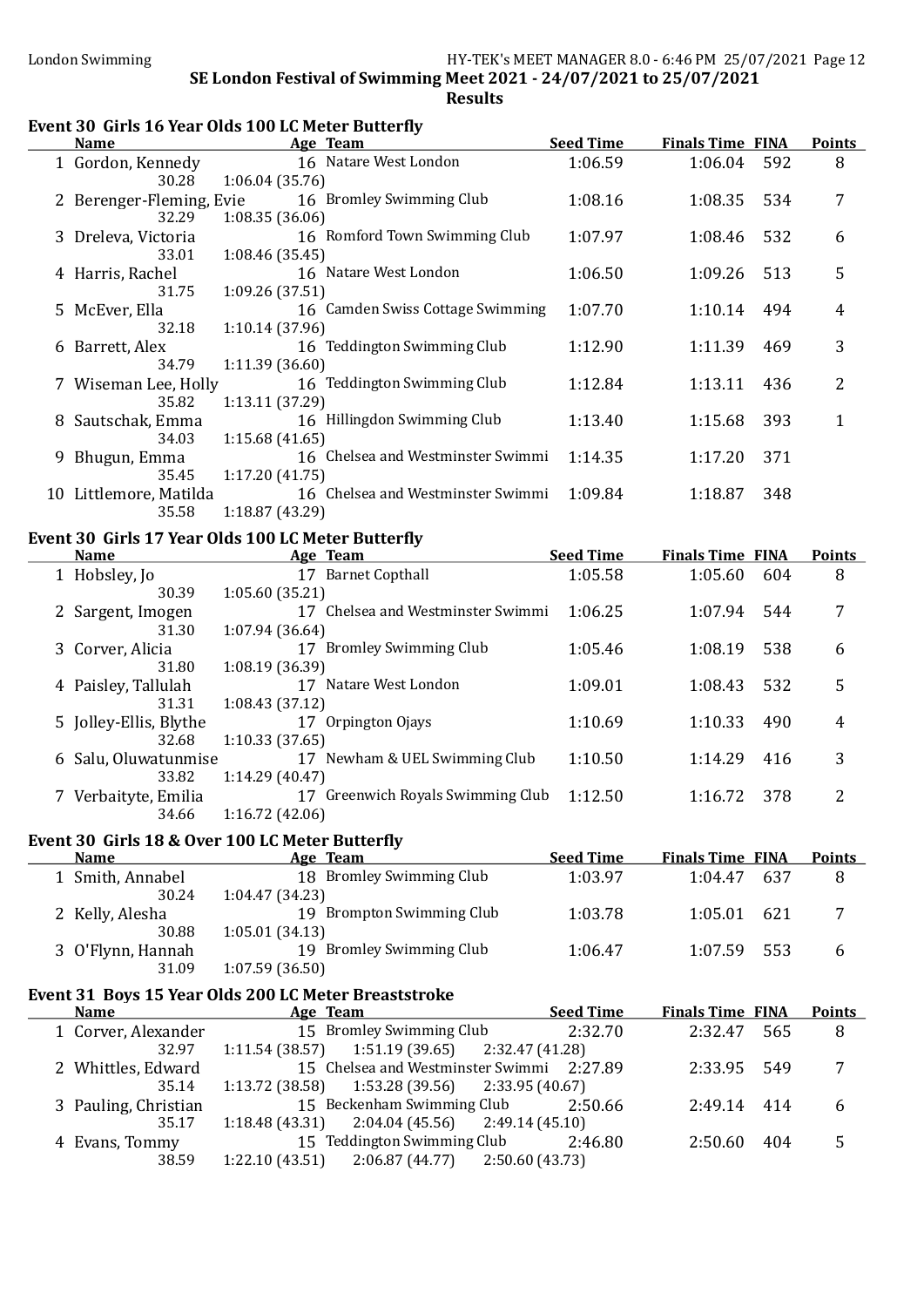# (Event 31 Boys 15 Year Olds 200 LC Meter Breaststroke)

| <b>Name</b>               | Age Team                                                              | <b>Seed Time</b>           | <b>Finals Time FINA</b> |     | <b>Points</b>  |
|---------------------------|-----------------------------------------------------------------------|----------------------------|-------------------------|-----|----------------|
| 5 Dunsmore, Owen          | 15 Erith and District SC                                              | 2:56.07                    | 2:50.72                 | 403 | $\overline{4}$ |
| 40.07                     | 1:25.12(45.05)<br>2:10.46(45.34)                                      | 2:50.72 (40.26)            |                         |     |                |
| 6 Jarrett, Lewis          | 15 Romford Town Swimming Club                                         | 2:56.50                    | 2:54.13                 | 379 | 3              |
| 39.89                     | 2:09.91 (44.86)<br>1:25.05(45.16)                                     | 2:54.13 (44.22)            |                         |     |                |
| 7 Lewis, Teddy            | 15 Saxon Crown (Lewisham)                                             | 2:47.76                    | 2:58.74                 | 351 | $\overline{2}$ |
| 39.29                     | 2:12.64(47.29)<br>1:25.35(46.06)                                      | 2:58.74(46.10)             |                         |     |                |
| 8 Zouali, Adam            | 15 Bexley Swimming Club                                               | 2:55.98                    | 2:59.16                 | 348 | $\mathbf{1}$   |
| 39.35                     | 2:11.81(46.95)<br>1:24.86(45.51)                                      | 2:59.16 (47.35)            |                         |     |                |
| 9 Selwyn, Alec            | 15 Anaconda Swimming Club                                             | 2:58.22                    | 2:59.31                 | 347 |                |
| 39.61                     | 2:12.07 (47.36)<br>1:24.71(45.10)                                     | 2:59.31 (47.24)            |                         |     |                |
| 10 Jackson, Dylan         | 15 Hackney Aquatics Club                                              | 2:55.50                    | 2:59.44                 | 347 |                |
| 40.97                     | 1:27.14(46.17)<br>2:14.32(47.18)                                      | 2:59.44(45.12)             |                         |     |                |
| 11 Panyandee, Rhys        | 15 Newham & UEL Swimming Club                                         | 2:54.30                    | 3:02.15                 | 331 |                |
| 40.65                     | 1:26.41(45.76)<br>2:15.57(49.16)                                      | 3:02.15(46.58)             |                         |     |                |
| 12 Atotileto, Joshua      | 15 Newham & UEL Swimming Club                                         | 2:55.70                    | 3:03.84                 | 322 |                |
| 42.46                     | 2:16.83(48.14)<br>1:28.69(46.23)                                      | 3:03.84(47.01)             |                         |     |                |
| 13 Ephigene, Ashton       | 15 Erith and District SC                                              | 2:56.11                    | 3:05.07                 | 316 |                |
| 40.62                     | $1:27.74(47.12)$ $2:15.98(48.24)$                                     | 3:05.07 (49.09)            |                         |     |                |
| 14 Hennessy, Callum       | 15 Saxon Crown (Lewisham)                                             | 2:54.71                    | 3:05.46                 | 314 |                |
| 39.30                     | 1:24.73 (45.43) 3:05.46 (1:40.73)                                     |                            |                         |     |                |
| 15 Patel, Kishan          | 15 Bo Of Harrow                                                       | 3:08.42                    | 3:11.95                 | 283 |                |
| 41.46                     | $1:29.75(48.29)$ $2:20.66(50.91)$                                     | 3:11.95(51.29)             |                         |     |                |
|                           | Event 31 Boys 16 Year Olds 200 LC Meter Breaststroke                  |                            |                         |     |                |
| <b>Name</b>               | <b>Age Team</b>                                                       | <b>Seed Time</b>           | <b>Finals Time FINA</b> |     | <b>Points</b>  |
| 1 Ito, Ley                | 16 Hackney Aquatics Club                                              | 2:32.70                    | 2:30.95                 | 583 | 8              |
| 33.22                     | 1:11.17(37.95)<br>1:50.14(38.97)                                      | 2:30.95 (40.81)            |                         |     |                |
| 2 Woolfenden, Callum      | 16 Beckenham Swimming Club                                            | 2:27.40                    | 2:31.39                 | 578 | 7              |
| 33.74                     | 1:12.30(38.56)<br>1:50.86 (38.56)                                     | 2:31.39 (40.53)            |                         |     |                |
| 3 Williams, Alexander     | 16 Hillingdon Swimming Club                                           | 2:32.20                    | 2:35.66                 | 531 | 6              |
| 36.01                     | 1:15.45(39.44)<br>1:55.42 (39.97)                                     | 2:35.66 (40.24)            |                         |     |                |
| 4 Roberts, Marco          | 16 Hackney Aquatics Club                                              | 2:34.90                    | 2:37.54                 | 513 | 5              |
| 34.36                     | 1:14.19 (39.83)<br>1:55.76(41.57)                                     | 2:37.54 (41.78)            |                         |     |                |
| 5 Zawada, Isaac           | 16 Teddington Swimming Club                                           | 2:33.70                    | 2:38.22                 | 506 | 4              |
| 35.08                     | 1:55.98(41.55)<br>1:14.43(39.35)                                      | 2:38.22 (42.24)            |                         |     |                |
| 6 Walker, Jacob           | 16 Greenwich Royals Swimming Club 2:41.90                             |                            | 2:44.72                 | 448 | 3              |
| 37.85                     | 1:18.77(40.92)<br>2:02.18 (43.41)                                     | 2:44.72 (42.54)            |                         |     |                |
| 7 Wright, Oliver<br>36.57 | 16 Camden Swiss Cottage Swimming<br>2:01.06 (43.72)<br>1:17.34(40.77) | 2:38.60<br>2:45.35 (44.29) | 2:45.35                 | 443 | 2              |
|                           | 16 Brompton Swimming Club                                             | 2:38.50                    | 2:46.18                 | 437 | $\mathbf{1}$   |
| 8 Vickers, Joe<br>35.85   | 1:17.75(41.90)<br>2:01.74 (43.99)                                     | 2:46.18 (44.44)            |                         |     |                |
| 9 Tubilewicz, Philip      | 16 Ealing Swimming Club                                               | 2:46.69                    | 2:49.72                 | 410 |                |
| 38.67                     | 2:07.07 (45.95)<br>1:21.12(42.45)                                     | 2:49.72 (42.65)            |                         |     |                |
| 10 Mcloughlin, Conor      | 16 Bo Of Harrow                                                       | 2:47.38                    | 2:51.93                 | 394 |                |
| 36.70                     | 1:20.32(43.62)<br>2:05.70 (45.38)                                     | 2:51.93 (46.23)            |                         |     |                |
| 11 Pavicevic, Luka        | 16 Barnes SC                                                          | 2:59.00                    | 2:53.57                 | 383 |                |
| 39.54                     | 1:23.26 (43.72) 2:53.57 (1:30.31)                                     |                            |                         |     |                |
| 12 Stringer, Ben          | 16 Romford Town Swimming Club                                         | 2:48.59                    | 2:54.90                 | 374 |                |
| 37.07                     | 1:21.79 (44.72)<br>2:08.86 (47.07)                                    | 2:54.90 (46.04)            |                         |     |                |
| 13 Bushby-Knight, Harvey  | 16 Orpington Ojays                                                    | 2:52.69                    | 2:59.21                 | 348 |                |
| 38.74                     | 1:24.33 (45.59)<br>2:12.02 (47.69)                                    | 2:59.21 (47.19)            |                         |     |                |
| 14 Alvarado, Matthias     | 16 Camden Swiss Cottage Swimming                                      | 2:45.80                    | 3:02.95                 | 327 |                |
| 39.70                     | 1:24.47(44.77)<br>2:12.88(48.41)                                      | 3:02.95 (50.07)            |                         |     |                |
| 15 Hall, Samuel           | 16 Teddington Swimming Club                                           | 2:56.90                    | 3:03.94                 | 322 |                |
| 38.58                     | 2:13.15(47.70)<br>1:25.45(46.87)                                      | 3:03.94 (50.79)            |                         |     |                |
|                           |                                                                       |                            |                         |     |                |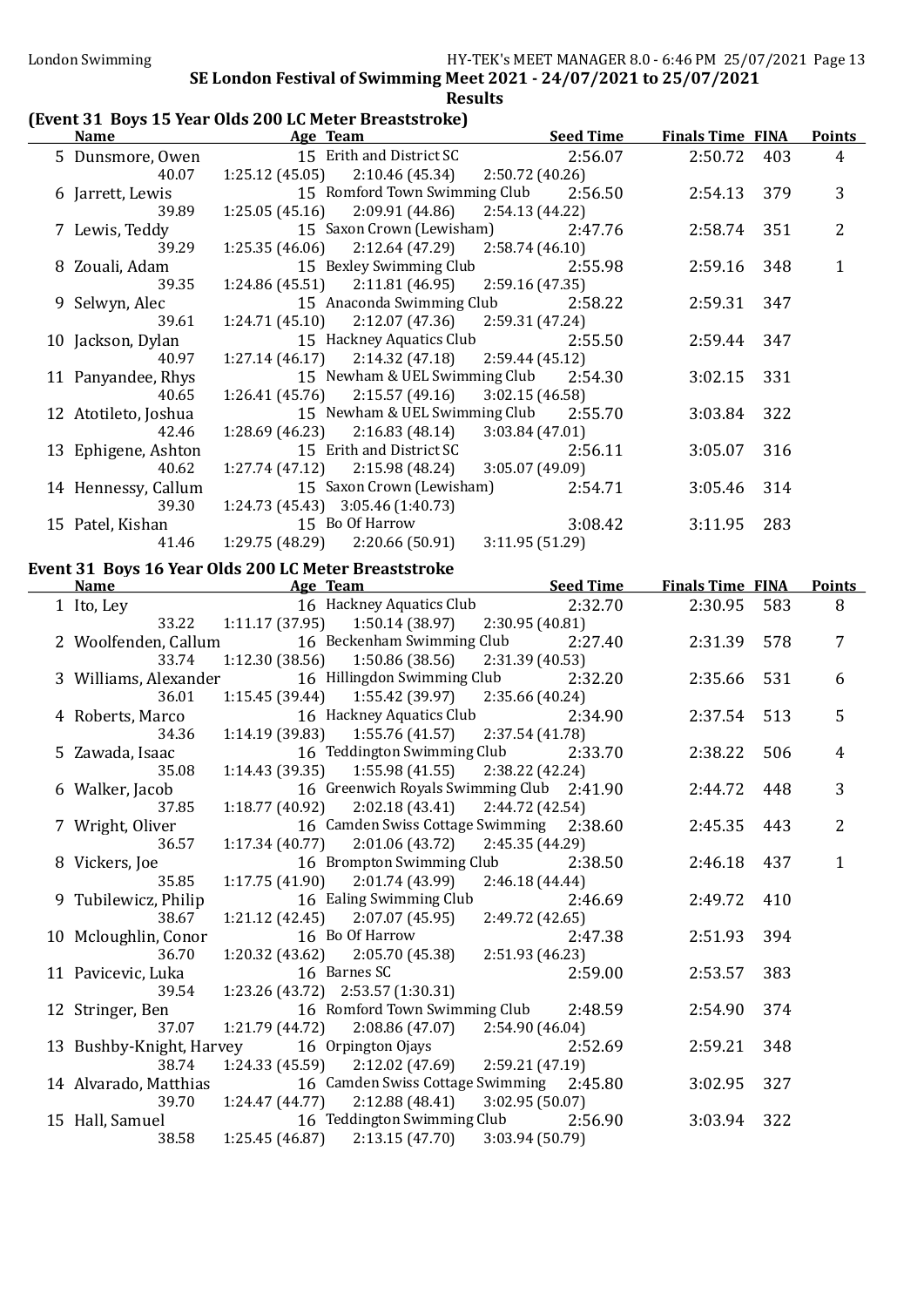| Event 31 Boys 17 Year Olds 200 LC Meter Breaststroke              |                           |                                                                   |                            |                         |     |                |
|-------------------------------------------------------------------|---------------------------|-------------------------------------------------------------------|----------------------------|-------------------------|-----|----------------|
| <b>Name</b>                                                       |                           | Age Team                                                          | <b>Seed Time</b>           | <b>Finals Time FINA</b> |     | <b>Points</b>  |
| 1 Dragasius, Donatas                                              |                           | 17 Camden Swiss Cottage Swimming 2:25.50                          |                            | 2:25.06                 | 657 | 8              |
| 33.25                                                             |                           | $1:10.00(36.75)$ $1:47.86(37.86)$                                 | 2:25.06 (37.20)            |                         |     |                |
| 2 Quiddington, Harvey 17 Barnet Copthall                          |                           |                                                                   | 2:27.99                    | 2:32.38                 | 566 | 7              |
| 33.13                                                             |                           | $1:10.72(37.59)$ $1:50.31(39.59)$                                 | 2:32.38 (42.07)            |                         |     |                |
| 3 Pauling, Edward                                                 |                           | 17 Beckenham Swimming Club                                        | 2:31.90                    | 2:32.46                 | 566 | 6              |
| 34.14                                                             | 1:12.34(38.20)            | 1:51.88 (39.54)                                                   | 2:32.46 (40.58)            |                         |     |                |
|                                                                   |                           | 4 Marshall-Childs, Harry 17 Barking and Dagenham Aquatics 2:47.83 |                            | 2:56.80                 | 362 | 5              |
| 37.66                                                             |                           | $1:24.39(46.73)$ $2:11.18(46.79)$                                 | 2:56.80(45.62)             |                         |     |                |
| Event 31 Boys 18 & Over 200 LC Meter Breaststroke                 |                           |                                                                   |                            |                         |     |                |
| <b>Name</b>                                                       | <b>Example 2</b> Age Team |                                                                   | <b>Seed Time</b>           | <b>Finals Time FINA</b> |     | <b>Points</b>  |
| 1 Rogers, Matthew                                                 |                           | 21 Bromley Swimming Club                                          | 2:18.04                    | 2:18.12                 | 761 | 8              |
| 32.77                                                             |                           | $1:06.98(34.21)$ $1:43.13(36.15)$                                 | 2:18.12 (34.99)            |                         |     |                |
|                                                                   |                           | 26 Ealing Swimming Club                                           | 2:15.27                    | 2:23.64 676             |     | 7              |
| 2 Britton, John<br>32.51                                          |                           |                                                                   |                            |                         |     |                |
|                                                                   | 1:08.79 (36.28)           | 1:46.07(37.28)                                                    | 2:23.64 (37.57)            |                         |     |                |
| 3 Mahendrakumar, Pravin                                           |                           | 18 Bromley Swimming Club                                          | 2:22.90                    | 2:25.51                 | 651 | 6              |
| 32.71                                                             | 1:09.14 (36.43)           | 1:47.30(38.16)                                                    | 2:25.51 (38.21)            |                         |     |                |
| 4 Samy, Oliver                                                    |                           | 31 Croydon Amphibians Swimming Cl 2:33.63                         |                            | 2:39.10                 | 498 | 5              |
| 35.04                                                             | 1:14.00(38.96)            | 1:57.60(43.60)                                                    | 2:39.10 (41.50)            |                         |     |                |
| 5 Marin, Stefan                                                   |                           | 19 Bexley Swimming Club                                           | 2:47.37                    | 2:43.11                 | 462 | 4              |
| 35.92                                                             | 1:16.48 (40.56)           | 1:59.20(42.72)                                                    | 2:43.11 (43.91)            |                         |     |                |
| 6 Leberl, Timothy                                                 |                           | 19 Beckenham Swimming Club                                        | 2:38.00                    | 2:43.30                 | 460 | 3              |
| 36.78                                                             | 1:16.74(39.96)            | 2:00.27 (43.53)                                                   | 2:43.30 (43.03)            |                         |     |                |
| 7 Baritsch, Antony                                                |                           | 18 Wandsworth SC                                                  | 2:41.00                    | 2:47.31                 | 428 | $\overline{2}$ |
| 36.47                                                             | 1:19.20 (42.73)           | 2:02.91 (43.71)                                                   | 2:47.31 (44.40)            |                         |     |                |
| 8 Zawada, Eli                                                     |                           | 19 Teddington Swimming Club                                       | 2:35.40                    | 2:51.75                 | 395 | $\mathbf{1}$   |
| 36.11                                                             |                           | $1:18.46(42.35)$ $2:04.65(46.19)$                                 | 2:51.75(47.10)             |                         |     |                |
|                                                                   |                           |                                                                   |                            |                         |     |                |
|                                                                   |                           |                                                                   |                            |                         |     |                |
| Event 32 Girls 15 Year Olds 200 LC Meter Freestyle<br><b>Name</b> |                           |                                                                   |                            |                         |     |                |
|                                                                   |                           | Age Team                                                          | <b>Seed Time</b>           | <b>Finals Time FINA</b> |     | <b>Points</b>  |
| 1 Mew, Lauren                                                     |                           | 15 Barnet Copthall                                                | 2:13.30                    | 2:13.59                 | 604 | 8              |
| 30.49                                                             |                           | $1:04.76(34.27)$ $1:40.14(35.38)$ $2:13.59(33.45)$                |                            |                         |     |                |
| 2 Titterton, Kasia                                                |                           | 15 Bromley Swimming Club                                          | 2:13.58                    | 2:14.07                 | 598 | 7              |
| 30.46                                                             |                           | $1:03.64(33.18)$ $1:39.07(35.43)$                                 | 2:14.07(35.00)             |                         |     |                |
| 3 Cottrell, Annabella                                             |                           | 15 Greenwich Royals Swimming Club 2:17.90                         |                            | 2:19.40                 | 532 | 6              |
| 31.90                                                             |                           | $1:08.13(36.23)$ $1:44.67(36.54)$                                 | 2:19.40 (34.73)            |                         |     |                |
| 4 Burns, Lola                                                     |                           | 15 Beckenham Swimming Club                                        | 2:16.78                    | 2:19.88                 | 526 | 5              |
| 31.87                                                             | 1:07.92(36.05)            | 1:44.55 (36.63)                                                   | 2:19.88 (35.33)            |                         |     |                |
| 5 Shaw, Ava                                                       |                           | 15 Natare West London                                             | 2:20.80                    | 2:20.04                 | 525 | 4              |
| 31.30                                                             | 1:06.81(35.51)            | 1:43.60 (36.79)                                                   | 2:20.04(36.44)             |                         |     |                |
| 6 Murray, Eva                                                     |                           | 15 Borough of Waltham Forest Gato                                 | 2:20.46                    | 2:20.46                 | 520 | 3              |
| 31.66                                                             | 1:07.34(35.68)            | 1:44.00(36.66)                                                    | 2:20.46 (36.46)            |                         |     |                |
| 7 Pattle, Grace                                                   |                           | 15 Chelsea and Westminster Swimmi                                 | 2:22.58                    | 2:20.74                 | 517 | $\overline{2}$ |
| 32.33                                                             | 1:07.67(35.34)            | 1:44.35 (36.68)                                                   | 2:20.74 (36.39)            |                         |     |                |
| 8 O'Leary, Aoife                                                  |                           | 15 Hillingdon Swimming Club                                       | 2:19.80                    | 2:21.18                 | 512 | $\mathbf{1}$   |
| 33.45                                                             | 1:08.89 (35.44)           | 1:45.81 (36.92)                                                   | 2:21.18 (35.37)            |                         |     |                |
| 9 Jeffs, Beatrice                                                 |                           | 15 Hillingdon Swimming Club                                       | 2:20.18                    | 2:22.64                 | 496 |                |
| 33.41                                                             |                           | 1:46.46 (36.97)                                                   |                            |                         |     |                |
|                                                                   | 1:09.49 (36.08)           |                                                                   | 2:22.64(36.18)             |                         |     |                |
| 10 Shaw, Charlotte                                                |                           | 15 Camden Swiss Cottage Swimming                                  | 2:21.40                    | 2:22.92                 | 493 |                |
| 33.15                                                             | 1:09.38 (36.23)           | 1:46.44(37.06)                                                    | 2:22.92 (36.48)            |                         |     |                |
| 11 Hill, Olivia                                                   |                           | 15 Wandsworth SC                                                  | 2:19.00                    | 2:23.23                 | 490 |                |
| 33.06                                                             | 1:08.79 (35.73)           | 1:46.31 (37.52)                                                   | 2:23.23 (36.92)            |                         |     |                |
| 12 Leonard, Emily                                                 |                           | 15 Natare West London                                             | 2:23.58                    | 2:23.69                 | 486 |                |
| 32.89                                                             | 1:09.61(36.72)            | 1:47.77(38.16)                                                    | 2:23.69 (35.92)            |                         |     |                |
| 13 Couzens, Phoebe<br>32.52                                       | 1:09.21 (36.69)           | 15 Bexley Swimming Club<br>1:47.31 (38.10)                        | 2:21.26<br>2:24.31 (37.00) | 2:24.31                 | 479 |                |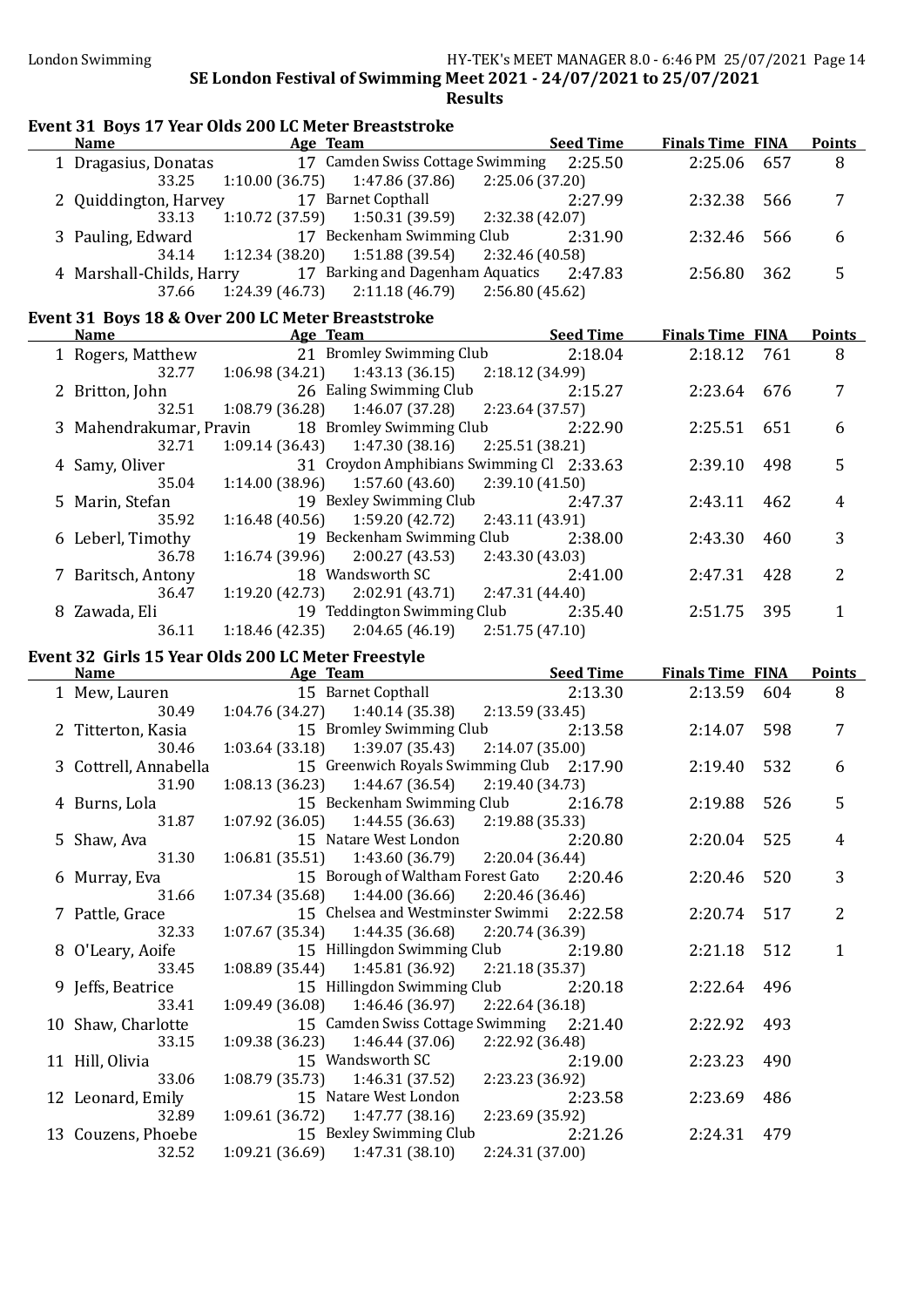# (Event 32 Girls 15 Year Olds 200 LC Meter Freestyle)

|                          | anto to fear ongo noo no meter riceotyte<br>Name Age Team | <b>Seed Time</b>           | <b>Finals Time FINA</b> |     | <b>Points</b> |
|--------------------------|-----------------------------------------------------------|----------------------------|-------------------------|-----|---------------|
| 14 Mcglinchey, Erica     | 15 Greenwich Royals Swimming Club 2:16.79                 |                            | 2:24.38                 | 479 |               |
| 32.32                    | $1:09.17(36.85)$ $1:47.16(37.99)$ $2:24.38(37.22)$        |                            |                         |     |               |
| 15 O'Neill, Sophia       | 15 Orpington Ojays                                        | 2:20.76                    | 2:24.45                 | 478 |               |
| 31.58                    | 1:46.16 (38.59)<br>1:07.57 (35.99)                        | 2:24.45 (38.29)            |                         |     |               |
| 16 Hayes, Mabel          | 15 Anaconda Swimming Club                                 | 2:19.50                    | 2:24.72                 | 475 |               |
| 32.17                    | $1:08.74(36.57)$ $1:46.82(38.08)$                         | 2:24.72 (37.90)            |                         |     |               |
| 17 Pawlik, Julia         | 15 Hillingdon Swimming Club                               | 2:19.50                    | 2:25.11                 | 471 |               |
| 32.37                    | 1:47.51 (38.25)<br>1:09.26(36.89)                         | 2:25.11(37.60)             |                         |     |               |
| 18 Proudlove, Katie      | 15 Brompton Swimming Club                                 | 2:19.40                    | 2:25.46                 | 468 |               |
| 31.76                    | 1:46.78 (38.21)<br>1:08.57(36.81)                         | 2:25.46 (38.68)            |                         |     |               |
| 19 Weekly, Katherine     | 15 Saxon Crown (Lewisham)                                 | 2:19.09                    | 2:26.50                 | 458 |               |
| 33.29                    | 1:10.07(36.78)<br>1:48.82 (38.75)                         | 2:26.50 (37.68)            |                         |     |               |
| 20 Bond, Lauren          | 15 Orpington Ojays                                        | 2:24.53                    | 2:27.26                 | 451 |               |
| 32.35                    | 1:08.97(36.62)<br>1:48.20 (39.23)                         | 2:27.26 (39.06)            |                         |     |               |
| 21 De Jager, Tara        | 15 Hillingdon Swimming Club                               | 2:23.70                    | 2:29.17                 | 434 |               |
| 34.41                    | 1:49.96 (38.94)<br>1:11.02(36.61)                         | 2:29.17 (39.21)            |                         |     |               |
| 22 Van Zyl, Kayla        | 15 Hillingdon Swimming Club                               | 2:19.20                    | 2:29.75                 | 429 |               |
| 33.24                    | $1:11.11(37.87)$ $1:50.17(39.06)$                         | 2:29.75 (39.58)            |                         |     |               |
| 23 Hughes, Niamh         | 15 Hillingdon Swimming Club                               | 2:32.80                    | 2:31.41                 | 415 |               |
| 35.38                    | $1:14.29(38.91)$ $1:54.34(40.05)$                         | 2:31.41 (37.07)            |                         |     |               |
| 24 To, Jessica           | 15 Leander Swimming Club                                  | 2:27.76                    | 2:33.74                 | 396 |               |
| 37.58                    | $1:16.52(38.94)$ $1:56.43(39.91)$                         | 2:33.74 (37.31)            |                         |     |               |
| 25 Trumper, Katy         | 15 Leander Swimming Club                                  | 2:26.80                    | 2:36.56 375             |     |               |
| 34.20                    | $1:12.81(38.61)$ $1:54.50(41.69)$ $2:36.56(42.06)$        |                            |                         |     |               |
|                          | Event 32 Girls 16 Year Olds 200 LC Meter Freestyle        |                            |                         |     |               |
|                          |                                                           |                            |                         |     |               |
| <u>Name</u>              |                                                           |                            | <b>Finals Time FINA</b> |     |               |
|                          | <u>Age Team</u><br>16 Beckenham Swimming Club             | <u>Seed Time</u>           | 2:09.09                 | 670 | 8             |
| 1 Brian, Amelia<br>29.62 | $1:02.79(33.17)$ $1:36.75(33.96)$                         | 2:09.50<br>2:09.09 (32.34) |                         |     |               |
| 2 Gordon, Kennedy        | 16 Natare West London                                     | 2:09.18                    | 2:10.79                 | 644 | 7             |
| 30.20                    | $1:03.40(33.20)$ $1:37.44(34.04)$                         | 2:10.79 (33.35)            |                         |     |               |
| 3 Arundale, Jessica      | 16 Barnet Copthall                                        | 2:11.21                    | 2:13.28                 | 609 | 6             |
| 31.74                    | $1:05.42(33.68)$ $1:39.68(34.26)$                         | 2:13.28 (33.60)            |                         |     |               |
| 4 Dreleva, Victoria      | 16 Romford Town Swimming Club 2:14.30                     |                            | 2:17.46                 | 555 | 5             |
| 30.66                    | 1:05.84 (35.18) 2:17.46 (1:11.62)                         |                            |                         |     |               |
| 5 Jackson, Samantha      | 16 Orpington Ojays                                        | 2:16.70                    | 2:17.93                 | 549 | 4             |
| 30.88                    | $1:05.57(34.69)$ $1:41.95(36.38)$ $2:17.93(35.98)$        |                            |                         |     |               |
| 6 Struc, Cassie          | 16 Hillingdon Swimming Club                               | 2:21.70                    | 2:21.11                 | 513 | 3             |
| 31.96                    | 1:44.01 (37.07)<br>1:06.94(34.98)                         | 2:21.11(37.10)             |                         |     |               |
| 7 Bowley, Hannah         | 16 Hillingdon Swimming Club                               | 2:18.40                    | 2:24.26                 | 480 | 2             |
| 32.80                    | 1:08.98 (36.18) 2:24.26 (1:15.28)                         |                            |                         |     |               |
| 8 Dobb, Heidi            | 16 Bromley Swimming Club                                  | 2:23.80                    | 2:24.37                 | 479 | $\mathbf{1}$  |
| 32.79                    | 1:09.50(36.71)<br>1:47.61(38.11)                          | 2:24.37 (36.76)            |                         |     |               |
| 9 Strover, Hannah        | 16 Orpington Ojays                                        | 2:20.66                    | 2:26.63                 | 457 | <b>Points</b> |
| 33.09                    | 1:48.08 (37.86)<br>1:10.22(37.13)                         | 2:26.63 (38.55)            |                         |     |               |
| 10 Chotai, Diya          | 16 Bo Of Harrow                                           | 2:34.01                    | 2:27.91                 | 445 |               |
| 32.96                    | 1:08.68(35.72)<br>1:47.36 (38.68)                         | 2:27.91 (40.55)            |                         |     |               |
| 11 Harris, Rachel        | 16 Natare West London                                     | 2:25.92                    | 2:30.97                 | 419 |               |
| 34.63                    | 1:13.34(38.71)<br>1:52.59(39.25)                          | 2:30.97 (38.38)            |                         |     |               |
| 12 Sautschak, Emma       | 16 Hillingdon Swimming Club                               | 2:29.70                    | 2:34.35                 | 392 |               |
| 35.57                    | 1:15.00(39.43)<br>1:55.30(40.30)                          | 2:34.35 (39.05)            |                         |     |               |

# Name Month Age Team Seed Time Finals Time FINA Points

| 1 Chadwick, Isobel  |                                                    | 17 Barnet Copthall    | 2:19.59         | 2:17.23 558 |  |
|---------------------|----------------------------------------------------|-----------------------|-----------------|-------------|--|
| 31.31               | $1:05.54(34.23)$ $1:41.21(35.67)$                  |                       | 2:17.23 (36.02) |             |  |
| 2 Paisley, Tallulah |                                                    | 17 Natare West London | 2:20.13         | 2:17.43 555 |  |
| 31.07               | $1:05.69(34.62)$ $1:42.22(36.53)$ $2:17.43(35.21)$ |                       |                 |             |  |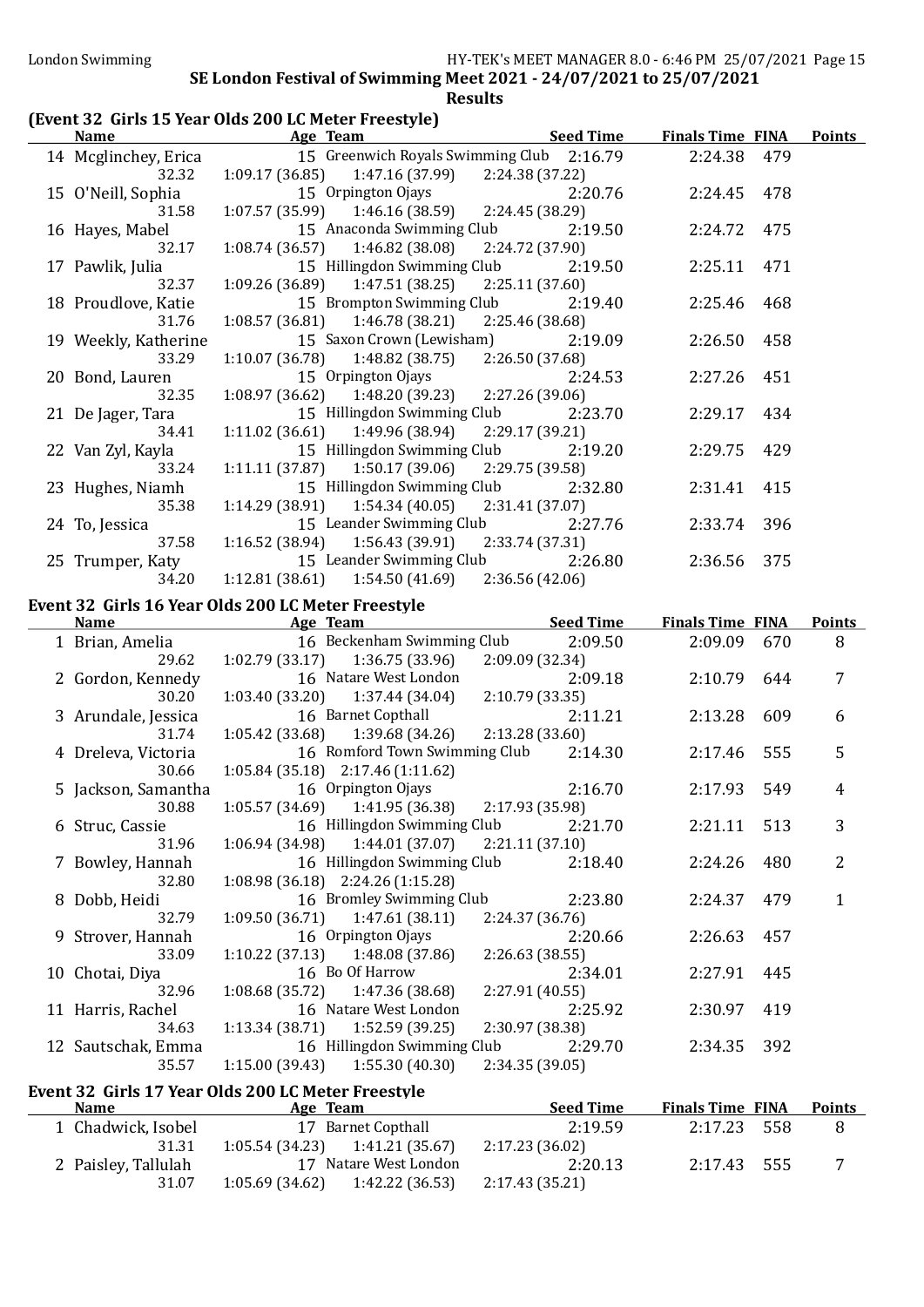# (Event 32 Girls 17 Year Olds 200 LC Meter Freestyle)

| <b>Name</b>       | Age Team                                           |                                           |                 | <b>Seed Time</b> | <b>Finals Time FINA</b> |     | <b>Points</b> |
|-------------------|----------------------------------------------------|-------------------------------------------|-----------------|------------------|-------------------------|-----|---------------|
| 3 Hobsley, Jo     |                                                    | 17 Barnet Copthall                        |                 | 2:17.50          | 2:19.98 525             |     | 6             |
| 32.73             | $1:08.77(36.04)$ $1:44.93(36.16)$                  |                                           | 2:19.98 (35.05) |                  |                         |     |               |
| 4 Sargent, Imogen |                                                    | 17 Chelsea and Westminster Swimmi 2:19.19 |                 |                  | 2:21.79                 | 505 | .5            |
| 33.12             | $1:09.50(36.38)$ $1:45.07(35.57)$ $2:21.79(36.72)$ |                                           |                 |                  |                         |     |               |
| 5 Owens, Anna     |                                                    | 17 Brompton Swimming Club                 |                 | 2:20.92          | 2:22.68                 | 496 | 4             |
| 31.77             | 1:07.80(36.03)                                     | 1:45.49 (37.69)                           | 2:22.68 (37.19) |                  |                         |     |               |
| 6 Patel, Esha     | 17 Bo Of Harrow                                    |                                           |                 | 2:48.32          | 2:45.64 317             |     | 3             |
| 36.95             | 1:17.88(40.93)                                     | 2:01.69 (43.81)                           | 2:45.64(43.95)  |                  |                         |     |               |

#### Event 32 Girls 18 & Over 200 LC Meter Freestyle

| <b>Name</b>             | Age Team                                                  | <b>Example 2018 Seed Time</b>         | <b>Finals Time FINA</b> |     | <b>Points</b> |
|-------------------------|-----------------------------------------------------------|---------------------------------------|-------------------------|-----|---------------|
| 1 Britton, Phyllida     |                                                           | 24 Ealing Swimming Club 2:04.26       | 2:05.72 725             |     | 8             |
| 29.87                   | $1:01.77(31.90)$ $1:33.86(32.09)$ $2:05.72(31.86)$        |                                       |                         |     |               |
| 2 Child, Tiegan         | 19 Bromley Swimming Club                                  | 2:07.01                               | 2:07.57 694             |     | 7             |
| 29.46                   | $1:01.56(32.10)$ $1:34.90(33.34)$ $2:07.57(32.67)$        |                                       |                         |     |               |
| 3 Davies, Amy           | 19 Sutton & Cheam                                         | 2:05.04                               | 2:07.63                 | 693 | 6             |
| 30.09                   | $1:02.33(32.24)$ $1:35.56(33.23)$ $2:07.63(32.07)$        |                                       |                         |     |               |
| 4 Moule, Amelia         |                                                           | 18 Romford Town Swimming Club 2:09.24 | 2:08.48                 | 679 | 5             |
| 29.85                   | $1:03.00(33.15)$ $1:36.03(33.03)$ $2:08.48(32.45)$        |                                       |                         |     |               |
| 5 Lewis, Fleur          | 18 Barnet Copthall                                        | 2:09.36                               | 2:10.12                 | 654 | 4             |
| 30.67                   | $1:03.70(33.03)$ $1:37.38(33.68)$ $2:10.12(32.74)$        |                                       |                         |     |               |
| 6 Luhmann, Eve          |                                                           | 19 Beckenham Swimming Club 2:08.49    | 2:10.16 653             |     | 3             |
| 29.98                   | $1:03.19(33.21)$ $1:37.10(33.91)$ $2:10.16(33.06)$        |                                       |                         |     |               |
| 7 Van Selm, Emma        |                                                           | 18 Bromley Swimming Club 2:10.00      | 2:10.32                 | 651 | 2             |
| 29.32                   | $1:02.31(32.99)$ $1:37.47(35.16)$ $2:10.32(32.85)$        |                                       |                         |     |               |
| 8 Jopson, Isabelle      |                                                           | 18 Romford Town Swimming Club 2:11.99 | 2:11.01                 | 641 | 1             |
| 31.09                   | $1:04.58(33.49)$ $1:38.34(33.76)$ $2:11.01(32.67)$        |                                       |                         |     |               |
| 9 Callaghan, Scarlett   |                                                           | 19 Beckenham Swimming Club 2:10.60    | 2:11.70                 | 631 |               |
| 30.38                   | $1:03.60$ (33.22) $1:37.59$ (33.99) $2:11.70$ (34.11)     |                                       |                         |     |               |
| 10 Lale-Klasicki, Pixie | 25 Brompton Swimming Club 2:11.40                         |                                       | 2:15.90                 | 574 |               |
|                         | $1:04.89$ () $1:40.33$ (35.44) $2:15.90$ (35.57)          |                                       |                         |     |               |
|                         | 11 Stewart-Liddon, Hebe 18 Brompton Swimming Club 2:19.18 |                                       | 2:27.79                 | 446 |               |
| 32.95                   | $1:09.91(36.96)$ $1:49.13(39.22)$ $2:27.79(38.66)$        |                                       |                         |     |               |

#### Event 33 Boys 15 Year Olds 100 LC Meter Backstroke

|    | Name                  | Age Team                      | <b>Seed Time</b> | <b>Finals Time FINA</b> |     | <b>Points</b> |
|----|-----------------------|-------------------------------|------------------|-------------------------|-----|---------------|
|    | 1 Ryan, Sam           | 15 Orpington Ojays            | 1:03.52          | 1:02.84                 | 561 | 8             |
|    | 30.59                 | 1:02.84(32.25)                |                  |                         |     |               |
|    | 2 Oladele-Ajose, Noah | 15 Saxon Crown (Lewisham)     | 1:03.75          | 1:03.47                 | 545 | 7             |
|    | 30.38                 | 1:03.47 (33.09)               |                  |                         |     |               |
|    | 3 Macgonigal, Oliver  | 15 Bo Of Harrow               | 1:03.11          | 1:04.97                 | 508 | 6             |
|    | 30.57                 | 1:04.97(34.40)                |                  |                         |     |               |
|    | 4 Tallec-Botos, Kynan | 15 Brompton Swimming Club     | 1:04.80          | 1:06.02                 | 484 | 5             |
|    | 31.99                 | 1:06.02(34.03)                |                  |                         |     |               |
|    | 5 Zeren, Mehmet       | 15 Brompton Swimming Club     | 1:05.00          | 1:06.25                 | 479 | 4             |
|    | 31.74                 | 1:06.25(34.51)                |                  |                         |     |               |
|    | 6 Khairul, Hadi       | 15 Newham & UEL Swimming Club | 1:07.70          | 1:06.73                 | 469 | 3             |
|    | 32.28                 | 1:06.73(34.45)                |                  |                         |     |               |
|    | 7 Jemmott, Kadeen     | 15 Bexley Swimming Club       | 1:06.85          | 1:06.99                 | 463 | 2             |
|    | 32.06                 | 1:06.99(34.93)                |                  |                         |     |               |
|    | 8 Thomas, Taran       | 15 Anaconda Swimming Club     | 1:10.56          | 1:08.44                 | 434 | 1             |
|    | 32.70                 | 1:08.44(35.74)                |                  |                         |     |               |
|    | 9 Lea, Tom            | 15 Hackney Aquatics Club      | 1:08.90          | 1:09.44                 | 416 |               |
| 10 | Ellis, Luke           | 15 Beckenham Swimming Club    | 1:09.10          | 1:10.35                 | 400 |               |
|    | 32.67                 | 1:10.35(37.68)                |                  |                         |     |               |
|    | 11 Al-Khudairy, Yahya | 15 Teddington Swimming Club   | 1:10.30          | 1:10.53                 | 397 |               |
|    | 33.91                 | 1:10.53(36.62)                |                  |                         |     |               |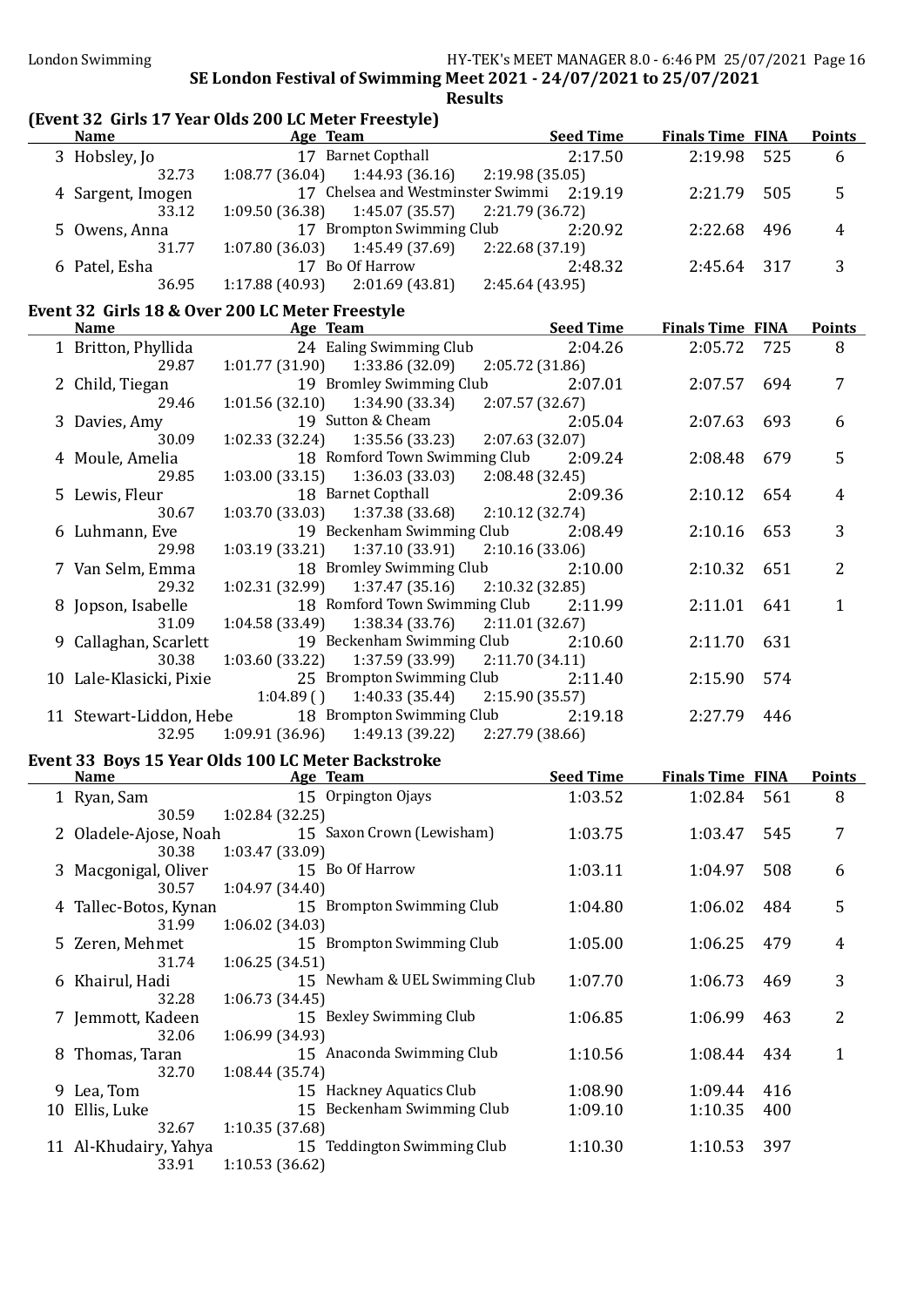# (Event 33 Boys 15 Year Olds 100 LC Meter Backstroke)

| <b>Name</b>          | Age Team                                           | <b>Seed Time</b> | <b>Finals Time FINA</b> | <b>Points</b> |
|----------------------|----------------------------------------------------|------------------|-------------------------|---------------|
| 12 Jarrett, Lewis    | 15 Romford Town Swimming Club                      | 1:10.47          | 1:11.21<br>386          |               |
| 34.78                | 1:11.21(36.43)                                     |                  |                         |               |
| 13 Drelev, Denis     | 15 Romford Town Swimming Club                      | 1:10.45          | 379<br>1:11.61          |               |
| 34.50                | 1:11.61(37.11)                                     |                  |                         |               |
| 14 Kirkman, Zachary  | 15 Saxon Crown (Lewisham)                          | 1:09.31          | 378<br>1:11.70          |               |
| 33.91                | 1:11.70 (37.79)                                    |                  |                         |               |
| 15 Pratt, Lanre      | 15 Chelsea and Westminster Swimmi                  | 1:07.01          | 370<br>1:12.16          |               |
| 34.45                | 1:12.16(37.71)                                     |                  |                         |               |
| 16 Rayment, Adam     | 15 Hillingdon Swimming Club                        | 1:11.40          | 364<br>1:12.58          |               |
| 35.69                | 1:12.58(36.89)                                     |                  |                         |               |
| 17 Evans, Ben        | 15 Barnes SC                                       | 1:21.00          | 287<br>1:18.58          |               |
| 37.27                | 1:18.58(41.31)                                     |                  |                         |               |
| 18 Kaniewski, Kacper | 15 Hillingdon Swimming Club                        | 1:22.10          | 261<br>1:21.09          |               |
| 19 Kupsin, Misha     | 15 Chelsea and Westminster Swimmi                  | 1:19.02          | 1:21.92<br>253          |               |
| 39.39                | 1:21.92(42.53)                                     |                  |                         |               |
|                      | Event 33 Boys 16 Year Olds 100 LC Meter Backstroke |                  |                         |               |
| <b>Name</b>          | Age Team                                           | <b>Seed Time</b> | <b>Finals Time FINA</b> | <b>Points</b> |
| 1 Biss, Brandon      | 16 Camden Swiss Cottage Swimming                   | 1:03.90          | 1:04.48<br>519          | 8             |
| 31.04                | 1:04.48(33.44)                                     |                  |                         |               |
|                      |                                                    |                  |                         |               |

| 31.04                  | 1:04.48(33.44)                    |         |         |     |   |
|------------------------|-----------------------------------|---------|---------|-----|---|
| 2 Gabriel, Aaron       | 16 Barking and Dagenham Aquatics  | 1:03.10 | 1:04.86 | 510 | 7 |
| 30.86                  | 1:04.86(34.00)                    |         |         |     |   |
| 3 Chou, Nevan          | 16 Bromley Swimming Club          | 1:03.70 | 1:06.11 | 482 | 6 |
| 31.00                  | 1:06.11(35.11)                    |         |         |     |   |
| 4 Carlos, Kai          | 16 Barnet Copthall                | 1:05.16 | 1:06.99 | 463 | 5 |
| 32.60                  | 1:06.99(34.39)                    |         |         |     |   |
| 5 Rudd, Jonathan       | 16 Chelsea and Westminster Swimmi | 1:06.15 | 1:07.11 | 461 | 4 |
| 32.33                  | 1:07.11(34.78)                    |         |         |     |   |
| 6 Garfield, Joe        | 16 Borough of Waltham Forest Gato | 1:09.31 | 1:08.55 | 432 | 3 |
| 33.45                  | 1:08.55(35.10)                    |         |         |     |   |
| 7 Brenner Tran, Thomas | 16 Teddington Swimming Club       | 1:07.10 | 1:08.65 | 430 | 2 |
| 32.57                  | 1:08.65(36.08)                    |         |         |     |   |
| 8 Morgan, Henry        | 16 Killerwhales                   | 1:10.90 | 1:11.75 | 377 |   |
| 33.82                  | 1:11.75(37.93)                    |         |         |     |   |
| 9 Shtraus, Larik       | 16 Chelsea and Westminster Swimmi | 1:14.41 | 1:13.13 | 356 |   |
| 35.25                  | 1:13.13(37.88)                    |         |         |     |   |
| 10 Mcloughlin, Conor   | 16 Bo Of Harrow                   | 1:13.60 | 1:17.73 | 296 |   |
| 37.70                  | 1:17.73(40.03)                    |         |         |     |   |

## Event 33 Boys 17 Year Olds 100 LC Meter Backstroke

|   | <b>Name</b>          | Age Team                          | <b>Seed Time</b> | <b>Finals Time FINA</b> |     | <b>Points</b> |
|---|----------------------|-----------------------------------|------------------|-------------------------|-----|---------------|
|   | 1 Ubertalli, Pietro  | 17 Natare West London             | 59.12            | 59.02                   | 678 | 8             |
|   | 29.01                | 59.02 (30.01)                     |                  |                         |     |               |
|   | 2 Dragasius, Donatas | 17 Camden Swiss Cottage Swimming  | 1:00.40          | 1:00.95                 | 615 | 7             |
|   | 30.23                | 1:00.95(30.72)                    |                  |                         |     |               |
|   | 3 Overton, Joe       | 17 Enfield Swim Squad             | 1:02.86          | 1:03.38                 | 547 | 6             |
|   | 30.19                | 1:03.38(33.19)                    |                  |                         |     |               |
|   | 4 Mahmutoglu, Jason  | 17 Chelsea and Westminster Swimmi | 1:00.05          | 1:03.56                 | 542 | 5             |
|   | 30.21                | 1:03.56(33.35)                    |                  |                         |     |               |
|   | 5 Bennett, Adam      | 17 Hillingdon Swimming Club       | 1:02.90          | 1:04.12                 | 528 | 4             |
|   | 31.25                | 1:04.12(32.87)                    |                  |                         |     |               |
|   | 6 Wilding, Daniel    | 17 Erith and District SC          | 1:03.00          | 1:05.88                 | 487 | 3             |
|   | 30.96                | 1:05.88 (34.92)                   |                  |                         |     |               |
|   | 7 Tunsley, Jamie     | 17 Bexley Swimming Club           | 1:04.38          | 1:06.43                 | 475 | 2             |
|   | 32.45                | 1:06.43(33.98)                    |                  |                         |     |               |
| 8 | Langdown, Ben        | 17 Orpington Ojays                | 1:05.72          | 1:06.55                 | 472 |               |
|   | 32.25                | 1:06.55(34.30)                    |                  |                         |     |               |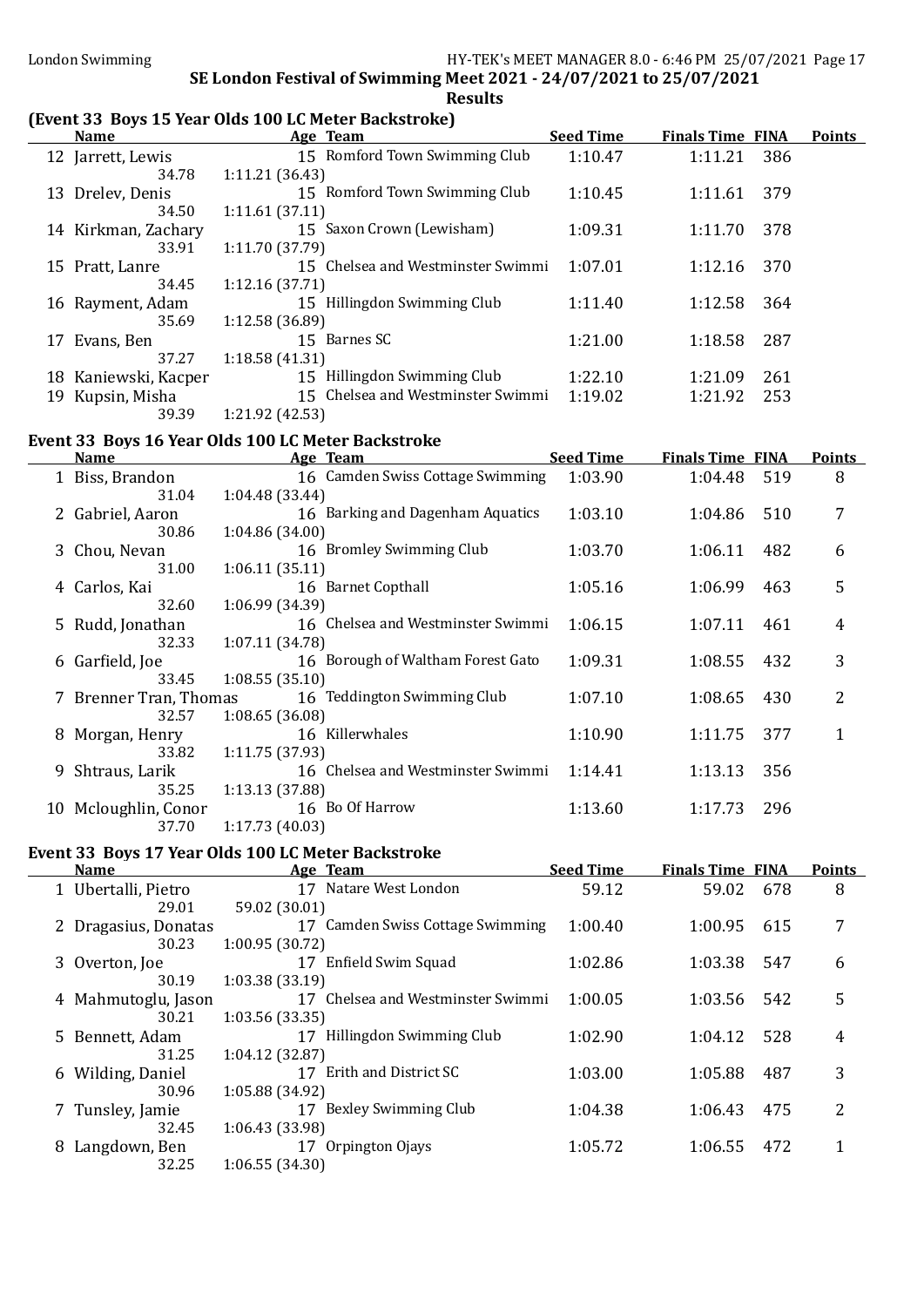# (Event 33 Boys 17 Year Olds 100 LC Meter Backstroke)

|    | <b>Name</b>         | Age Team                          | <b>Seed Time</b> | <b>Finals Time FINA</b> |      | <b>Points</b> |
|----|---------------------|-----------------------------------|------------------|-------------------------|------|---------------|
|    | 9 Carlton, Fraser   | 17 Hackney Aquatics Club          | 1:04.50          | 1:07.08                 | -461 |               |
|    | 32.75               | 1:07.08(34.33)                    |                  |                         |      |               |
| 10 | Bartos, Matej       | 17 Barnet Copthall                | 1:05.17          | 1:07.38                 | 455  |               |
|    | 32.24               | 1:07.38(35.14)                    |                  |                         |      |               |
|    | 11 Morse, Oliver    | Bexley Swimming Club<br>17        | 1:05.85          | 1:07.71                 | 449  |               |
|    | 12 Solly, Josh      | <b>Bexley Swimming Club</b><br>17 | 1:03.88          | 1:07.75                 | 448  |               |
|    | 31.98               | 1:07.75(35.77)                    |                  |                         |      |               |
| 13 | Davies, Louis       | 17 Kingston Royals Swimming Club  | 1:03.90          | 1:08.12                 | 440  |               |
|    | 32.86               | 1:08.12(35.26)                    |                  |                         |      |               |
|    | 14 Emerton, Matthew | 17 Hillingdon Swimming Club       | 1:05.15          | 1:08.25                 | 438  |               |
|    | 32.83               | 1:08.25(35.42)                    |                  |                         |      |               |
| 15 | Hoole, Haydn        | 17 Haringey Aquatics              | 1:05.66          | 1:09.27                 | 419  |               |
|    | 32.59               | 1:09.27 (36.68)                   |                  |                         |      |               |
|    | 16 Robinson, Harry  | 17 Barking and Dagenham Aquatics  | 1:09.00          | 1:13.93                 | 344  |               |
|    | 35.44               | 1:13.93 (38.49)                   |                  |                         |      |               |

# Event 33 Boys 18 & Over 100 LC Meter Backstroke

| <b>Name</b>       | Age Team                         | <b>Seed Time</b> | <b>Finals Time FINA</b> |     | <b>Points</b> |
|-------------------|----------------------------------|------------------|-------------------------|-----|---------------|
| 1 McPhail, Jordon | 18 Natare West London            | 59.40            | 59.57                   | 659 | 8             |
| 29.11             | 59.57 (30.46)                    |                  |                         |     |               |
| 2 Costley, Jude   | 18 Hackney Aquatics Club         | 59.40            | 1:01.47                 | 600 | 7             |
| 29.22             | 1:01.47(32.25)                   |                  |                         |     |               |
| 3 Gencas, Daniel  | 18 Barking and Dagenham Aquatics | 1:03.10          | 1:02.19                 | 579 | 6             |
| 29.99             | 1:02.19(32.20)                   |                  |                         |     |               |
| 4 Soulas, Oskar   | 20 Enfield Swim Squad            | 1:01.30          | 1:04.36                 | 522 | 5             |
| 29.91             | 1:04.36(34.45)                   |                  |                         |     |               |
| 5 Vazirani, Rohan | 20 Ealing Swimming Club          | 1:02.12          | 1:05.16                 | 503 | 4             |
| 32.21             | 1:05.16(32.95)                   |                  |                         |     |               |
| 6 Wilson, Aaron   | 19 Barking and Dagenham Aquatics | 1:03.60          | 1:05.48                 | 496 | 3             |
| 30.74             | 1:05.48 (34.74)                  |                  |                         |     |               |
| 7 Ramaiya, Shanil | 19 Bo Of Harrow                  | 1:04.61          | 1:06.23                 | 479 | 2             |
| 31.82             | 1:06.23(34.41)                   |                  |                         |     |               |
| 8 Peel, Max       | 18 Orpington Ojays               | 1:03.95          | 1:06.87                 | 466 | 1             |
| 32.59             | 1:06.87(34.28)                   |                  |                         |     |               |

#### Event 34 Girls 15 Year Olds 400 LC Meter Freestyle

| <b>Name</b>        | Age Team        |                             |                 | <b>Seed Time</b> | <b>Finals Time FINA</b> |     | <b>Points</b> |
|--------------------|-----------------|-----------------------------|-----------------|------------------|-------------------------|-----|---------------|
| 1 Mew, Lauren      |                 | 15 Barnet Copthall          |                 | 4:35.24          | 4:41.54                 | 592 | 8             |
| 32.39              | 1:07.37 (34.98) | 1:42.64 (35.27)             | 2:18.26(35.62)  |                  |                         |     |               |
| 2:53.75 (35.49)    | 3:29.69 (35.94) | 4:05.98 (36.29)             | 4:41.54 (35.56) |                  |                         |     |               |
| 2 Titterton, Kasia |                 | 15 Bromley Swimming Club    |                 | 4:44.60          | 4:44.88                 | 571 | 7             |
| 32.21              | 1:07.07(34.86)  |                             | 2:19.37()       |                  |                         |     |               |
| 2:56.39 (37.02)    | 3:33.13(36.74)  | 4:09.55 (36.42)             | 4:44.88 (35.33) |                  |                         |     |               |
| 3 Burns, Lola      |                 | 15 Beckenham Swimming Club  |                 | 4:44.47          | 4:51.20                 | 535 | 6             |
| 33.00              | 1:08.33 (35.33) | 1:44.97 (36.64)             | 2:21.90 (36.93) |                  |                         |     |               |
| 2:59.45 (37.55)    | 3:36.85 (37.40) | 4:14.39 (37.54)             | 4:51.20 (36.81) |                  |                         |     |               |
| 4 Jeffs, Beatrice  |                 | 15 Hillingdon Swimming Club |                 | 4:51.90          | 4:57.37                 | 502 | 5             |
| 33.98              | 1:10.53(36.55)  | 1:47.86 (37.33)             | 2:25.67 (37.81) |                  |                         |     |               |
| 3:03.37 (37.70)    | 3:41.73 (38.36) | 4:19.46 (37.73)             | 4:57.37 (37.91) |                  |                         |     |               |
| 5 Couzens, Phoebe  |                 | 15 Bexley Swimming Club     |                 | 5:03.23          | 4:58.33                 | 497 | 4             |
| 33.17              | 1:09.98(36.81)  | 1:48.24 (38.26)             | 2:26.65(38.41)  |                  |                         |     |               |
| 3:04.81(38.16)     | 3:43.27 (38.46) | 4:21.70 (38.43)             | 4:58.33 (36.63) |                  |                         |     |               |
| 6 O'Leary, Aoife   |                 | 15 Hillingdon Swimming Club |                 | 4:51.80          | 5:01.16                 | 484 | 3             |
| 33.64              | 1:10.57(36.93)  | 1:48.58(38.01)              | 2:26.78 (38.20) |                  |                         |     |               |
| 3:05.68(38.90)     | 3:44.28(38.60)  | 4:22.80 (38.52)             | 5:01.16(38.36)  |                  |                         |     |               |
| 7 De Jager, Tara   |                 | 15 Hillingdon Swimming Club |                 | 5:00.60          | 5:05.08                 | 465 | 2             |
| 33.26              | 1:09.07(35.81)  | 1:47.45 (38.38)             | 2:26.55(39.10)  |                  |                         |     |               |
| 3:06.29 (39.74)    | 3:46.68 (40.39) | 4:27.11 (40.43)             | 5:05.08 (37.97) |                  |                         |     |               |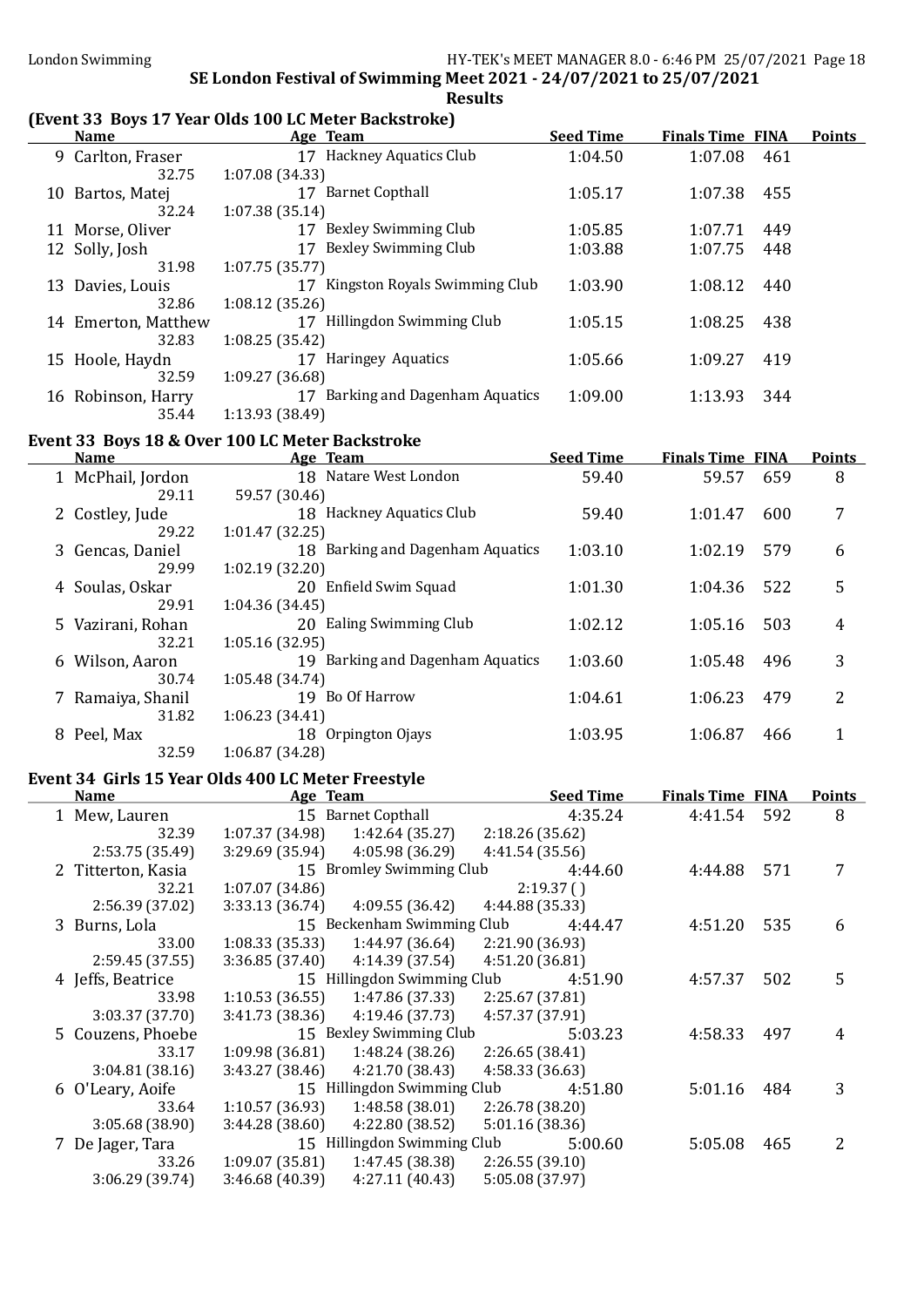|  |  |  | (Event 34 Girls 15 Year Olds 400 LC Meter Freestyle) |
|--|--|--|------------------------------------------------------|
|--|--|--|------------------------------------------------------|

| <b>Name</b>                                        | Age Team        |                                           |                 | <b>Seed Time</b> | <b>Finals Time FINA</b> |     | <b>Points</b> |
|----------------------------------------------------|-----------------|-------------------------------------------|-----------------|------------------|-------------------------|-----|---------------|
| 8 Proudlove, Katie                                 |                 | 15 Brompton Swimming Club                 |                 | 4:56.90          | 5:09.00                 | 448 | $\mathbf{1}$  |
| 33.11                                              | 1:11.45 (38.34) | 1:50.84 (39.39)                           | 2:30.91 (40.07) |                  |                         |     |               |
| 3:10.59 (39.68)                                    | 3:50.83 (40.24) | 4:30.84(40.01)                            | 5:09.00(38.16)  |                  |                         |     |               |
| 9 Bond, Lauren                                     |                 | 15 Orpington Ojays                        |                 | 5:16.93          | 5:19.63                 | 404 |               |
| 33.74                                              | 1:11.90 (38.16) | 1:52.15(40.25)                            | 2:33.57 (41.42) |                  |                         |     |               |
| 3:15.46 (41.89)                                    | 3:57.62(42.16)  | 4:39.30 (41.68)                           | 5:19.63 (40.33) |                  |                         |     |               |
| Event 34 Girls 16 Year Olds 400 LC Meter Freestyle |                 |                                           |                 |                  |                         |     |               |
| <b>Name</b>                                        | Age Team        |                                           |                 | <b>Seed Time</b> | <b>Finals Time FINA</b> |     | <b>Points</b> |
| 1 Brian, Amelia                                    |                 | 16 Beckenham Swimming Club                |                 | 4:29.20          | 4:30.23                 | 669 | 8             |
| 30.60                                              | 1:04.38 (33.78) | 1:38.52(34.14)                            | 2:13.05(34.53)  |                  |                         |     |               |
| 2:47.31 (34.26)                                    | 3:22.48(35.17)  | 3:56.72 (34.24)                           | 4:30.23 (33.51) |                  |                         |     |               |
| 2 Arundale, Jessica                                |                 | 16 Barnet Copthall                        |                 | 4:31.12          | 4:35.47                 | 632 | 7             |
| 32.47                                              | 1:06.81(34.34)  | 1:41.60 (34.79)                           | 2:16.74(35.14)  |                  |                         |     |               |
| 2:51.68 (34.94)                                    | 3:26.96(35.28)  | 4:01.94 (34.98)                           | 4:35.47 (33.53) |                  |                         |     |               |
| 3 Ortiz, Emma                                      |                 | 16 Hillingdon Swimming Club               |                 | 4:49.90          | 4:52.22                 | 529 | 6             |
| 33.18                                              | 1:09.16(35.98)  | 1:45.64 (36.48)                           | 2:22.88 (37.24) |                  |                         |     |               |
| 2:59.82 (36.94)                                    | 3:37.73 (37.91) | 4:15.71 (37.98)                           | 4:52.22 (36.51) |                  |                         |     |               |
| 4 Strover, Hannah                                  |                 | 16 Orpington Ojays                        |                 | 5:01.41          | 5:00.03                 | 489 | 5             |
| 33.22                                              | 1:11.66(38.44)  | 1:49.95 (38.29)                           | 2:28.39 (38.44) |                  |                         |     |               |
| 3:07.08 (38.69)                                    | 3:45.87(38.79)  | 4:23.15 (37.28)                           | 5:00.03 (36.88) |                  |                         |     |               |
| 5 Rayner, Hannah                                   |                 | 16 Greenwich Royals Swimming Club 4:52.90 |                 |                  | 5:01.77                 | 481 | 4             |
| 33.36                                              | 1:10.12(36.76)  | 1:48.08 (37.96)                           | 2:26.61 (38.53) |                  |                         |     |               |
| 3:05.27 (38.66)                                    | 3:44.77 (39.50) | 4:23.65 (38.88)                           | 5:01.77 (38.12) |                  |                         |     |               |
| 6 Allison, Amy                                     |                 | 16 Borough of Waltham Forest Gato         |                 | 4:52.10          | 5:02.72                 | 476 | 3             |
| 31.40                                              | 1:08.14(36.74)  | 1:46.18 (38.04)                           | 2:25.48 (39.30) |                  |                         |     |               |
| 3:04.74 (39.26)                                    | 3:44.39 (39.65) | 4:24.13 (39.74)                           | 5:02.72 (38.59) |                  |                         |     |               |
| 7 Pemberton, Ella                                  |                 | 16 Borough of Waltham Forest Gato         |                 | 4:59.60          | 5:06.88                 | 457 | 2             |
| 33.16                                              | 1:10.27(37.11)  | 1:49.45 (39.18)                           | 2:29.65(40.20)  |                  |                         |     |               |
| 3:09.75 (40.10)                                    | 3:49.69 (39.94) | 4:29.83 (40.14)                           | 5:06.88(37.05)  |                  |                         |     |               |
| 8 Wiseman Lee, Holly                               |                 | 16 Teddington Swimming Club               |                 | 4:59.70          | 5:07.40                 | 455 | 1             |
| 35.09                                              | 1:13.40 (38.31) | 1:52.63 (39.23)                           | 2:31.91 (39.28) |                  |                         |     |               |
| 3:11.19 (39.28)                                    | 3:50.23 (39.04) | 4:29.61 (39.38)                           | 5:07.40 (37.79) |                  |                         |     |               |
| 9 Fosh, Isabelle                                   |                 | 16 Bexley Swimming Club                   |                 | 5:03.43          | 5:18.28                 | 410 |               |
| 34.04                                              | 1:12.77 (38.73) | 1:52.91(40.14)                            | 2:33.70 (40.79) |                  |                         |     |               |
| 3:14.47 (40.77)                                    | 3:55.75(41.28)  | 4:37.24 (41.49)                           | 5:18.28(41.04)  |                  |                         |     |               |
|                                                    |                 |                                           |                 |                  |                         |     |               |

#### Event 34 Girls 17 Year Olds 400 LC Meter Freestyle

| <b>Name</b>        | Age Team        |                    | <b>Seed Time</b> | <b>Finals Time FINA</b> | Points |
|--------------------|-----------------|--------------------|------------------|-------------------------|--------|
| 1 Chadwick, Isobel |                 | 17 Barnet Copthall | 4:45.48          | 4:47.23 557             | 8      |
| 32.15              | 1:07.60(35.45)  | 1:44.16 (36.56)    | 2:21.14 (36.98)  |                         |        |
| 2:58.25(37.11)     | 3:35.30 (37.05) | 4:11.85 (36.55)    | 4:47.23 (35.38)  |                         |        |

# Event 34 Girls 18 & Over 400 LC Meter Freestyle

|                |                 | <b>Seed Time</b>               |                                                                                      |     | <b>Points</b>           |
|----------------|-----------------|--------------------------------|--------------------------------------------------------------------------------------|-----|-------------------------|
|                |                 | 4:20.16                        | 4:24.11                                                                              | 717 | 8                       |
| 1:04.54(33.32) | 1:38.49(33.95)  | 2:12.45(33.96)                 |                                                                                      |     |                         |
| 3:18.97(33.21) | 3:52.17 (33.20) | 4:24.11 (31.94)                |                                                                                      |     |                         |
|                |                 | 4:20.91                        | 4:24.45                                                                              | 714 |                         |
| 1:04.53(33.37) | 1:38.78(34.25)  | 2:12.10(33.32)                 |                                                                                      |     |                         |
| 3:19.18(33.16) | 3:52.50 (33.32) | 4:24.45 (31.95)                |                                                                                      |     |                         |
|                |                 | 4:26.12                        | 4:31.57                                                                              | 660 | 6                       |
| 1:03.51(33.36) | 1:38.16(34.65)  | 2:12.78 (34.62)                |                                                                                      |     |                         |
| 3:22.01(34.66) | 3:57.30(35.29)  | 4:31.57(34.27)                 |                                                                                      |     |                         |
|                |                 | 4:31.90                        | 4:35.02                                                                              | 635 | 5                       |
| 1:05.84(34.65) | 1:40.76 (34.92) | 2:15.76(35.00)                 |                                                                                      |     |                         |
| 3:26.25(35.68) | 4:01.57(35.32)  | 4:35.02(33.45)                 |                                                                                      |     |                         |
|                |                 | Age Team<br>18 Barnet Copthall | 24 Ealing Swimming Club<br>19 Bromley Swimming Club<br>18 Romford Town Swimming Club |     | <b>Finals Time FINA</b> |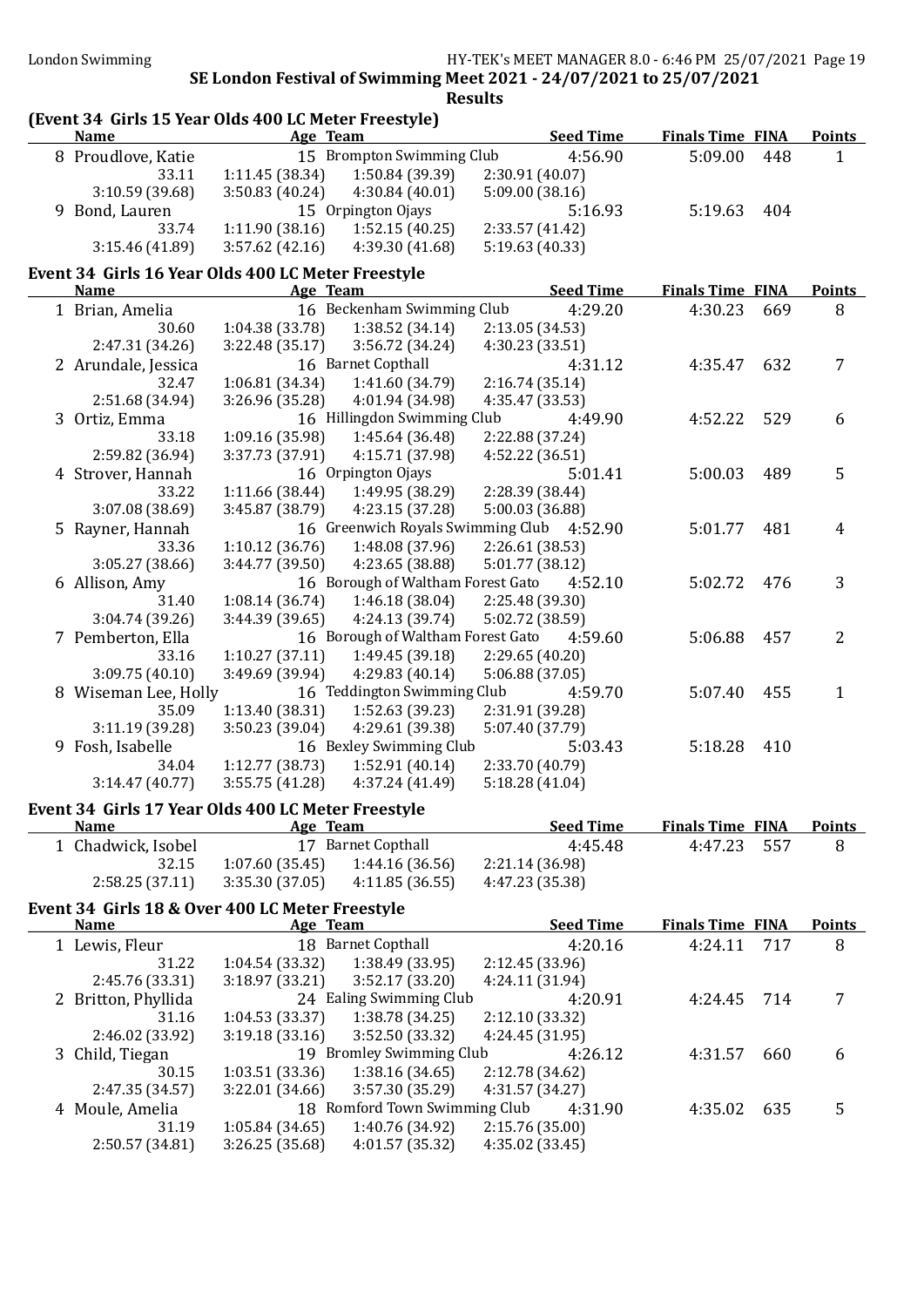| (Event 34 Girls 18 & Over 400 LC Meter Freestyle)<br><b>Name</b> |                                   | Age Team                                                                                   | <b>Seed Time</b> | <b>Finals Time FINA</b> |     | <b>Points</b> |
|------------------------------------------------------------------|-----------------------------------|--------------------------------------------------------------------------------------------|------------------|-------------------------|-----|---------------|
| 5 Jopson, Isabelle                                               |                                   | 18 Romford Town Swimming Club                                                              | 4:27.85          | 4:35.56                 | 631 | 4             |
|                                                                  |                                   |                                                                                            | 2:16.03(35.25)   |                         |     |               |
| 31.51<br>2:51.16 (35.13)                                         | 1:05.96 (34.45)<br>3:26.32(35.16) | 1:40.78 (34.82)<br>4:01.35(35.03)                                                          | 4:35.56 (34.21)  |                         |     |               |
| 6 Callaghan, Scarlett                                            |                                   | 19 Beckenham Swimming Club                                                                 | 4:31.97          | 4:42.77                 | 584 | 3             |
| 31.87                                                            | 1:06.38(34.51)                    | 1:41.62 (35.24)                                                                            | 2:18.05 (36.43)  |                         |     |               |
| 2:54.34 (36.29)                                                  | 3:31.02(36.68)                    | 4:07.48 (36.46)                                                                            | 4:42.77 (35.29)  |                         |     |               |
| 7 Lale-Klasicki, Pixie                                           |                                   | 25 Brompton Swimming Club                                                                  | 4:41.90          | 4:56.81                 | 505 | 2             |
|                                                                  |                                   |                                                                                            |                  |                         |     |               |
| 32.49<br>2:59.90 (37.78)                                         | 1:07.99(35.50)<br>3:38.71 (38.81) | 1:44.02(36.03)<br>4:18.91(40.20)                                                           | 2:22.12 (38.10)  |                         |     |               |
|                                                                  |                                   | 19 Bexley Swimming Club                                                                    | 4:56.81 (37.90)  |                         |     |               |
| 8 Hawkins, Amie                                                  |                                   |                                                                                            | 4:55.03          | 5:18.49                 | 409 | 1             |
| 33.64                                                            | 1:11.79(38.15)                    | 1:51.11(39.32)                                                                             | 2:31.73 (40.62)  |                         |     |               |
| 3:12.95(41.22)                                                   | 3:54.52(41.57)                    | 4:36.13(41.61)                                                                             | 5:18.49(42.36)   |                         |     |               |
| Event 34 Girls 400 LC Meter Freestyle Multi-Class                |                                   |                                                                                            |                  |                         |     |               |
| <b>Name</b>                                                      |                                   | Age Team                                                                                   | <b>Seed Time</b> | <b>Finals Time Para</b> |     | <b>Points</b> |
| 1 Hyde, Charlie S7                                               |                                   | 19 Enfield Swim Squad                                                                      | 5:41.72          | 5:39.65                 | 682 | 8             |
| 38.09                                                            | 1:19.49(41.40)                    | 2:02.32 (42.83)                                                                            | 2:45.59(43.27)   |                         |     |               |
| 3:29.29 (43.70)                                                  | 4:12.88(43.59)                    | 4:56.62(43.74)                                                                             | 5:39.65 (43.03)  |                         |     |               |
| Event 35 Boys 15 Year Olds 400 LC Meter IM                       |                                   |                                                                                            |                  |                         |     |               |
| <b>Name</b>                                                      | Age Team                          |                                                                                            | <b>Seed Time</b> | <b>Finals Time FINA</b> |     | <b>Points</b> |
| 1 Whittles, Edward                                               |                                   | 15 Chelsea and Westminster Swimmi 4:38.26                                                  |                  | 4:42.22                 | 644 | 8             |
| 30.63                                                            | 1:03.74(33.11)                    |                                                                                            | 2:16.16()        |                         |     |               |
| 2:55.24 (39.08)                                                  | 3:35.76 (40.52)                   | 4:09.19 (33.43)                                                                            | 4:42.22 (33.03)  |                         |     |               |
| 2 Tomkins, Jake                                                  |                                   | 15 Barnet Copthall                                                                         | 5:05.61          | 5:01.60                 | 528 | 7             |
| 30.27                                                            | 1:06.37(36.10)                    | 1:46.62(40.25)                                                                             | 2:25.07 (38.45)  |                         |     |               |
| 3:10.05 (44.98)                                                  | 3:54.73(44.68)                    | 4:28.63 (33.90)                                                                            | 5:01.60 (32.97)  |                         |     |               |
| 3 Tallec-Botos, Kynan                                            |                                   | 15 Brompton Swimming Club                                                                  | 5:26.75          | 5:19.95                 | 442 | 6             |
| 31.94                                                            | 1:10.28(38.34)                    | 1:53.03(42.75)                                                                             | 2:32.93 (39.90)  |                         |     |               |
| 3:20.70 (47.77)                                                  | 4:07.44 (46.74)                   | 4:44.82 (37.38)                                                                            | 5:19.95 (35.13)  |                         |     |               |
| 4 Evans, Tommy                                                   |                                   | 15 Teddington Swimming Club                                                                | 5:08.80          | 5:20.50                 | 440 | 5             |
| 33.13                                                            | 1:14.19(41.06)                    | 1:56.06(41.87)                                                                             | 2:38.31(42.25)   |                         |     |               |
| 3:22.70 (44.39)                                                  | 4:09.48 (46.78)                   | 4:45.57 (36.09)                                                                            | 5:20.50 (34.93)  |                         |     |               |
| 5 Drelev, Denis                                                  |                                   | 15 Romford Town Swimming Club                                                              | 5:31.95          | 5:36.82                 | 379 | 4             |
| 34.97                                                            | 1:14.89 (39.92)                   | 1:56.28(41.39)                                                                             | 2:36.46 (40.18)  |                         |     |               |
| 3:29.91 (53.45)                                                  | 4:22.03(52.12)                    | 4:59.45 (37.42)                                                                            | 5:36.82 (37.37)  |                         |     |               |
| 6 Sugrue, James                                                  |                                   | 15 Saxon Crown (Lewisham)                                                                  | 5:34.32          | 5:38.34                 | 374 | 3             |
| 35.00                                                            |                                   | $1:18.42$ (43.42) $2:02.95$ (44.53) $2:45.19$ (42.24)                                      |                  |                         |     |               |
| 3:33.66 (48.47)                                                  | 4:24.71 (51.05)                   | 5:02.70 (37.99)                                                                            | 5:38.34 (35.64)  |                         |     |               |
| 7 Atotileto, Joshua                                              |                                   | 15 Newham & UEL Swimming Club                                                              | 5:12.90          | 5:42.11                 | 362 | 2             |
| 31.69                                                            | 1:10.56(38.87)                    |                                                                                            | 2:38.27(         |                         |     |               |
| 3:28.51 (50.24)                                                  | 4:19.73 (51.22)                   | 5:00.87(41.14)                                                                             | 5:42.11 (41.24)  |                         |     |               |
| 8 Thomas, Taran                                                  |                                   | 15 Anaconda Swimming Club                                                                  | 5:38.70          | 5:44.41                 | 354 | $\mathbf{1}$  |
| 33.79                                                            | 1:13.01 (39.22)                   | 1:55.54(42.53)                                                                             | 2:37.98 (42.44)  |                         |     |               |
| 3:29.23 (51.25)                                                  | 4:22.58 (53.35)                   | 5:04.19(41.61)                                                                             | 5:44.41 (40.22)  |                         |     |               |
| 9 Salazar, Steven                                                |                                   | 15 Newham & UEL Swimming Club                                                              | 5:29.20          | 5:48.10                 | 343 |               |
| 34.81                                                            | 1:14.23 (39.42)                   | 1:59.29(45.06)                                                                             | 2:43.26 (43.97)  |                         |     |               |
| 3:36.54 (53.28)                                                  | 4:28.52 (51.98)                   | 5:09.15(40.63)                                                                             | 5:48.10 (38.95)  |                         |     |               |
| 10 Thomas, Sonny                                                 |                                   | 15 Leander Swimming Club                                                                   | 5:39.70          | 5:49.95                 | 338 |               |
| 33.71                                                            | 1:13.40 (39.69)                   | 2:02.00(48.60)                                                                             | 2:47.93 (45.93)  |                         |     |               |
| 3:42.66 (54.73)                                                  | 4:38.48 (55.82)                   | 5:14.32 (35.84)                                                                            | 5:49.95 (35.63)  |                         |     |               |
| 11 Panyandee, Rhys                                               |                                   | 15 Newham & UEL Swimming Club                                                              | 5:49.50          | 5:55.85                 | 321 |               |
| 35.21                                                            | 1:16.73(41.52)                    | 2:04.56 (47.83)                                                                            | 2:50.89 (46.33)  |                         |     |               |
| 3:41.84 (50.95)                                                  | 4:33.06 (51.22)                   | 5:15.66(42.60)                                                                             | 5:55.85 (40.19)  |                         |     |               |
| --- Jarrett, Lewis                                               |                                   | 15 Romford Town Swimming Club                                                              | 5:23.69          | DQ                      |     |               |
|                                                                  |                                   | 7.6 Did not touch at turn or finish with both hands, or touch not simultaneous or hands no |                  |                         |     |               |
|                                                                  |                                   |                                                                                            |                  |                         |     |               |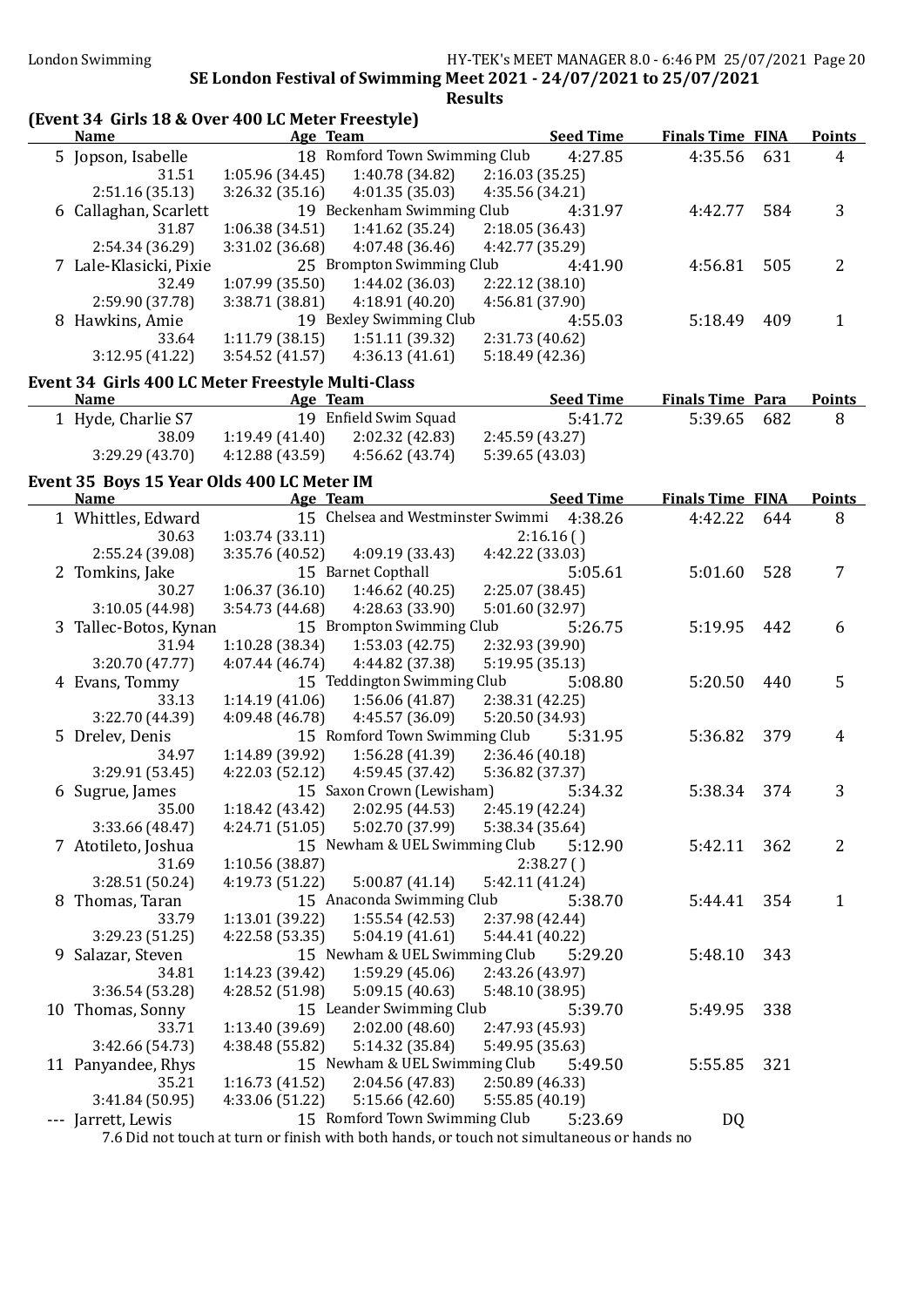#### London Swimming HY-TEK's MEET MANAGER 8.0 - 6:46 PM 25/07/2021 Page 21 SE London Festival of Swimming Meet 2021 - 24/07/2021 to 25/07/2021 Results

|                                             | Event 35 Boys 16 Year Olds 400 LC Meter IM          |                  |                         |     |                |  |  |  |  |
|---------------------------------------------|-----------------------------------------------------|------------------|-------------------------|-----|----------------|--|--|--|--|
| <b>Name</b>                                 | Age Team                                            | <b>Seed Time</b> | <b>Finals Time FINA</b> |     | Points         |  |  |  |  |
| 1 Williams, Alexander                       | 16 Hillingdon Swimming Club                         | 4:55.00          | 4:54.69                 | 566 | 8              |  |  |  |  |
| 30.85                                       | 1:05.30(34.45)<br>1:43.41(38.11)                    | 2:21.56(38.15)   |                         |     |                |  |  |  |  |
| 3:02.91(41.35)                              | 3:45.61(42.70)<br>4:20.62(35.01)                    | 4:54.69 (34.07)  |                         |     |                |  |  |  |  |
| 2 Quinn, Morgan                             | 16 Hillingdon Swimming Club                         | 5:26.80          | 5:40.60                 | 366 | 7              |  |  |  |  |
| 32.91                                       | 1:13.85(40.94)<br>1:59.25(45.40)                    | 2:43.84 (44.59)  |                         |     |                |  |  |  |  |
| 3:36.05(52.21)                              | 4:28.48 (52.43)<br>5:03.54(35.06)                   | 5:40.60 (37.06)  |                         |     |                |  |  |  |  |
|                                             | Event 35 Boys 17 Year Olds 400 LC Meter IM          |                  |                         |     |                |  |  |  |  |
| Name                                        | Age Team                                            | <b>Seed Time</b> | <b>Finals Time FINA</b> |     | <b>Points</b>  |  |  |  |  |
| 1 Quiddington, Harvey                       | 17 Barnet Copthall                                  | 4:51.42          | 4:55.77                 | 560 | 8              |  |  |  |  |
| 30.47                                       | 1:05.32 (34.85)<br>1:45.33(40.01)                   | 2:24.26 (38.93)  |                         |     |                |  |  |  |  |
| 3:04.90(40.64)                              | 4:21.93 (36.30)<br>3:45.63(40.73)                   | 4:55.77 (33.84)  |                         |     |                |  |  |  |  |
| 2 Chapman, Nathan                           | 17 Greenwich Royals Swimming Club 4:53.80           |                  | 5:06.16                 | 505 | 7              |  |  |  |  |
| 30.33                                       | 1:05.62 (35.29)<br>1:45.85 (40.23)                  | 2:25.85(40.00)   |                         |     |                |  |  |  |  |
| 3:10.52(44.67)                              | 4:31.38 (35.75)<br>3:55.63(45.11)                   | 5:06.16 (34.78)  |                         |     |                |  |  |  |  |
| 3 Dakin, Jimmy                              | 17 Leander Swimming Club                            | 5:15.10          | 5:16.01                 | 459 | 6              |  |  |  |  |
| 31.28                                       | 1:07.34(36.06)                                      | 2:29.40(         |                         |     |                |  |  |  |  |
| 3:17.14(47.74)                              | 4:04.44(47.30)<br>4:41.43 (36.99)                   | 5:16.01(34.58)   |                         |     |                |  |  |  |  |
|                                             |                                                     |                  |                         |     |                |  |  |  |  |
| Event 35 Boys 18 & Over 400 LC Meter IM     |                                                     |                  |                         |     |                |  |  |  |  |
| <b>Name</b>                                 | <b>Example 2</b> Age Team                           | <b>Seed Time</b> | <b>Finals Time FINA</b> |     | <b>Points</b>  |  |  |  |  |
| 1 Hunt, Eddie                               | 18 Natare West London                               | 4:34.96          | 4:37.63                 | 677 | 8              |  |  |  |  |
| 30.16                                       | 1:04.10(33.94)<br>1:41.49 (37.39)<br>3:35.51(38.48) | 2:17.74(36.25)   |                         |     |                |  |  |  |  |
| 2:57.03 (39.29)                             | 4:07.22(31.71)                                      | 4:37.63 (30.41)  |                         |     |                |  |  |  |  |
| Event 36 Girls 15 Year Olds 200 LC Meter IM |                                                     |                  |                         |     |                |  |  |  |  |
| <b>Name</b>                                 | Age Team                                            | <b>Seed Time</b> | <b>Finals Time FINA</b> |     | <b>Points</b>  |  |  |  |  |
| 1 Richards, Aaliyah                         | 15 Borough of Waltham Forest Gato                   | 2:38.40          | 2:33.97                 | 549 | 8              |  |  |  |  |
| 33.66                                       | 1:13.72(40.06)<br>1:57.19 (43.47)                   | 2:33.97 (36.78)  |                         |     |                |  |  |  |  |
| 2 Shaw, Ava                                 | 15 Natare West London                               | 2:34.58          | 2:34.47                 | 544 | 7              |  |  |  |  |
| 32.76                                       | 1:13.60(40.84)<br>1:57.35(43.75)                    | 2:34.47 (37.12)  |                         |     |                |  |  |  |  |
| 3 Leonard, Emily                            | 15 Natare West London                               | 2:42.91          | 2:35.33                 | 535 | 6              |  |  |  |  |
| 33.18                                       | 1:13.69(40.51)<br>1:58.08 (44.39)                   | 2:35.33 (37.25)  |                         |     |                |  |  |  |  |
| 4 Pattle, Grace                             | 15 Chelsea and Westminster Swimmi 2:42.84           |                  | 2:37.11                 | 517 | 5              |  |  |  |  |
| 32.73                                       | 1:16.17(43.44)<br>2:00.30(44.13)                    | 2:37.11 (36.81)  |                         |     |                |  |  |  |  |
| 5 Hayes, Mabel                              | 15 Anaconda Swimming Club                           | 2:35.67          | 2:41.69                 | 474 | 4              |  |  |  |  |
| 32.92                                       | 1:14.53(41.61)<br>2:04.48(49.95)                    | 2:41.69 (37.21)  |                         |     |                |  |  |  |  |
| 6 Shaw, Charlotte                           | 15 Camden Swiss Cottage Swimming 2:40.60            |                  | 2:41.81                 | 473 | 3              |  |  |  |  |
| 35.27                                       | 2:04.07 (46.48)<br>1:17.59(42.32)                   | 2:41.81 (37.74)  |                         |     |                |  |  |  |  |
| 7 Pawlik, Julia                             | 15 Hillingdon Swimming Club                         | 2:42.60          | 2:42.18                 | 470 | $\overline{2}$ |  |  |  |  |
| 33.83                                       | 2:06.24(50.20)<br>1:16.04(42.21)                    | 2:42.18 (35.94)  |                         |     |                |  |  |  |  |
| 8 Jeffs, Beatrice                           | 15 Hillingdon Swimming Club                         | 2:40.60          | 2:42.40                 | 468 | 1              |  |  |  |  |
| 37.52                                       | 2:05.94(45.27)<br>1:20.67(43.15)                    | 2:42.40 (36.46)  |                         |     |                |  |  |  |  |
| 9 O'Leary, Aoife                            | 15 Hillingdon Swimming Club                         | 2:36.40          | 2:42.42                 | 468 |                |  |  |  |  |
| 35.31                                       | 2:06.23(50.76)<br>1:15.47(40.16)                    | 2:42.42 (36.19)  |                         |     |                |  |  |  |  |
| 10 Hughes, Niamh                            | 15 Hillingdon Swimming Club                         | 2:52.10          | 2:46.92                 | 431 |                |  |  |  |  |
| 35.77                                       | 2:08.05(51.01)<br>1:17.04(41.27)                    | 2:46.92 (38.87)  |                         |     |                |  |  |  |  |
| 11 Andersson Harmon, Klippa                 | 15 Saxon Crown (Lewisham)                           | 2:39.56          | 2:50.74                 | 403 |                |  |  |  |  |
| 37.05                                       | 1:22.83 (45.78)<br>2:10.24(47.41)                   | 2:50.74 (40.50)  |                         |     |                |  |  |  |  |
| 12 De Alwis, Malika                         | 15 Hillingdon Swimming Club                         | 2:49.70          | 2:56.89                 | 362 |                |  |  |  |  |
| 34.85                                       | 1:17.95(43.10)<br>2:15.30(57.35)                    | 2:56.89(41.59)   |                         |     |                |  |  |  |  |
|                                             | Event 36 Girls 16 Year Olds 200 LC Meter IM         |                  |                         |     |                |  |  |  |  |
| <b>Name</b>                                 | Age Team                                            | <b>Seed Time</b> | <b>Finals Time FINA</b> |     | <b>Points</b>  |  |  |  |  |
| 1 Dreleva, Victoria                         | 16 Romford Town Swimming Club                       | 2:32.34          | 2:32.86                 | 561 | 8              |  |  |  |  |
| 31.52                                       | 1:58.79(47.57)<br>1:11.22 (39.70)                   | 2:32.86 (34.07)  |                         |     |                |  |  |  |  |
| 2 Bowley, Hannah                            | 16 Hillingdon Swimming Club                         | 2:35.10          | 2:34.80                 | 540 | 7              |  |  |  |  |
| 34.43                                       | 1:58.20(41.79)<br>1:16.41 (41.98)                   | 2:34.80 (36.60)  |                         |     |                |  |  |  |  |
|                                             |                                                     |                  |                         |     |                |  |  |  |  |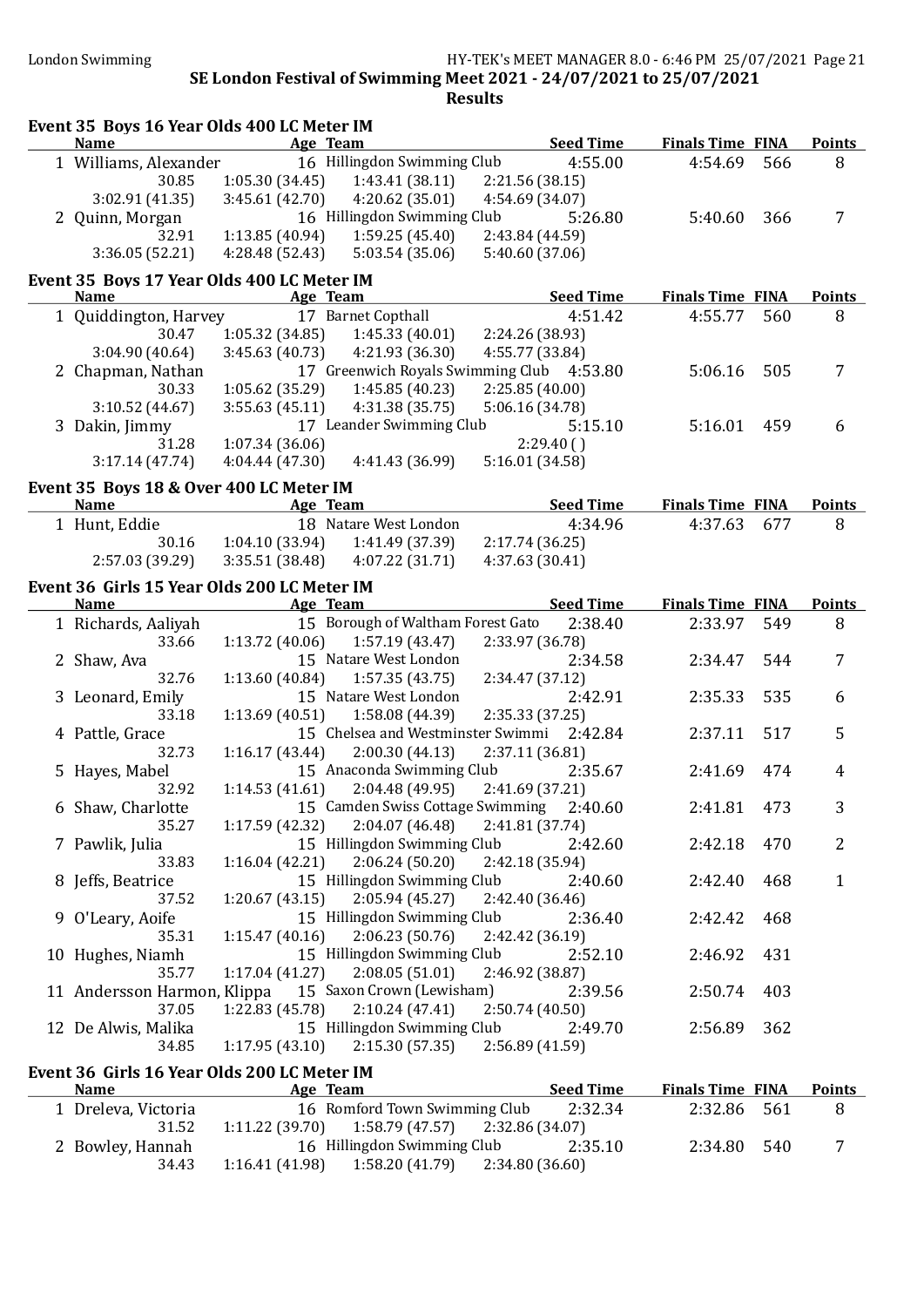| (Event 36 Girls 16 Year Olds 200 LC Meter IM)<br><b>Name</b> | <b>Example 2018</b> Age Team |                                                                                   | <b>Seed Time</b> | <b>Finals Time FINA</b> |     | <b>Points</b>  |
|--------------------------------------------------------------|------------------------------|-----------------------------------------------------------------------------------|------------------|-------------------------|-----|----------------|
| 3 Jackson, Samantha                                          |                              | 16 Orpington Ojays                                                                | 2:32.46          | 2:36.53                 | 523 | 6              |
| 34.13                                                        |                              | $1:13.55(39.42)$ $2:01.15(47.60)$<br>2:36.53 (35.38)                              |                  |                         |     |                |
| 4 Struc, Cassie                                              |                              | 16 Hillingdon Swimming Club                                                       | 2:41.60          | 2:41.21                 | 478 | 5              |
| 32.62                                                        | 1:13.48 (40.86)              | 2:02.37 (48.89)<br>2:41.21 (38.84)<br>16 Newham & UEL Swimming Club               |                  |                         |     |                |
| 5 Benidir, Dina<br>35.31                                     |                              | $1:19.49(44.18)$ $2:12.49(53.00)$<br>2:51.30 (38.81)                              | 2:38.90          | 2:51.30                 | 399 | 4              |
|                                                              |                              |                                                                                   |                  |                         |     |                |
| Event 36 Girls 17 Year Olds 200 LC Meter IM<br><b>Name</b>   | <b>Example 2</b> Age Team    | <b>Seed Time</b>                                                                  |                  | <b>Finals Time FINA</b> |     | <b>Points</b>  |
| 1 Owens, Anna                                                |                              | 17 Brompton Swimming Club                                                         | 2:35.81          | 2:37.38                 | 514 | 8              |
| 33.98                                                        | 1:15.70 (41.72)              | 2:01.76(46.06)<br>2:37.38 (35.62)                                                 |                  |                         |     |                |
| 2 Powell, Eliza                                              |                              | 17 Bromley Swimming Club                                                          | 2:29.80          | 2:37.63                 | 512 | $\overline{7}$ |
| 32.00                                                        | 1:16.49(44.49)               | 1:59.64(43.15)<br>2:37.63 (37.99)                                                 |                  |                         |     |                |
| 3 Verbaityte, Emilia                                         |                              | 17 Greenwich Royals Swimming Club 2:38.40                                         |                  | 2:44.33                 | 452 | 6              |
| 33.71                                                        | 1:17.45(43.74)               | 2:06.14(48.69)<br>2:44.33 (38.19)                                                 |                  |                         |     |                |
| 4 Frisby, Amelia<br>38.74                                    | 1:20.63(41.89)               | 17 Orpington Ojays<br>2:10.99 (50.36)<br>2:50.50 (39.51)                          | 2:40.72          | 2:50.50                 | 404 | 5              |
| 5 Poaros, Rhea                                               |                              | 17 Teddington Swimming Club                                                       | 2:34.80          | 2:51.63                 | 396 | 4              |
| 36.55                                                        |                              | $1:18.53(41.98)$ $2:10.69(52.16)$ $2:51.63(40.94)$                                |                  |                         |     |                |
| Event 36 Girls 18 & Over 200 LC Meter IM                     |                              |                                                                                   |                  |                         |     |                |
| <b>Name</b>                                                  | <u>Age Team</u>              | <u>Seed Time</u>                                                                  |                  | <b>Finals Time FINA</b> |     | <b>Points</b>  |
| 1 Meers, Imogen                                              |                              | 19 Bromley Swimming Club                                                          | 2:19.80          | 2:28.07                 | 617 | 8              |
| 31.43                                                        |                              | $1:08.33(36.90)$ $1:53.22(44.89)$<br>2:28.07 (34.85)                              |                  |                         |     |                |
| 2 Callaghan, Scarlett                                        |                              | 19 Beckenham Swimming Club                                                        | 2:27.20          | 2:33.32                 | 556 | $\overline{7}$ |
| 33.24                                                        |                              | $1:12.94(39.70)$ $1:59.91(46.97)$<br>2:33.32 (33.41)                              |                  |                         |     |                |
| 3 Lale-Klasicki, Pixie<br>33.24                              |                              | 25 Brompton Swimming Club<br>$1:13.32(40.08)$ $1:58.76(45.44)$<br>2:33.33 (34.57) | 2:23.80          | 2:33.33                 | 556 | 6              |
| 4 Blair, Tay                                                 |                              | 18 Croydon Amphibians Swimming Cl 2:35.60                                         |                  | 2:40.21                 | 487 | 5              |
| 32.89                                                        |                              | $1:16.20(43.31)$ $2:00.06(43.86)$<br>2:40.21(40.15)                               |                  |                         |     |                |
| 5 Pepperday, Rose                                            |                              | 20 Haringey Aquatics                                                              | 2:36.40          | 2:46.86                 | 431 | 4              |
| 34.50                                                        |                              | $1:17.86(43.36)$ $2:07.55(49.69)$<br>2:46.86 (39.31)                              |                  |                         |     |                |
| 6 Hawkins, Amie                                              |                              | 19 Bexley Swimming Club                                                           | 2:36.17          | 2:54.28                 | 378 | 3              |
| 37.21                                                        |                              | $1:24.82(47.61)$ $2:11.81(46.99)$<br>2:54.28 (42.47)                              |                  |                         |     |                |
| Event 37 Boys 15 Year Olds 100 LC Meter Breaststroke         |                              |                                                                                   |                  |                         |     |                |
| <b>Name</b>                                                  | <b>Example 2 Age Team</b>    |                                                                                   | <b>Seed Time</b> | <b>Finals Time FINA</b> |     | <b>Points</b>  |
| 32.62                                                        | 1:08.51 (35.89)              | 1 Corver, Alexander 15 Bromley Swimming Club                                      | 1:08.80          | 1:08.51                 | 572 | 8              |
| 2 Lam, Zain                                                  |                              | 15 Croydon Amphibians Swimming Cl 1:11.30                                         |                  | 1:10.83                 | 517 | 7              |
| 33.75                                                        | 1:10.83 (37.08)              |                                                                                   |                  |                         |     |                |
| 3 Dunsmore, Owen                                             |                              | 15 Erith and District SC                                                          | 1:18.76          | 1:16.15                 | 416 | 6              |
| 36.02                                                        | 1:16.15(40.13)               |                                                                                   |                  |                         |     |                |
| 4 Pauling, Christian                                         |                              | 15 Beckenham Swimming Club                                                        | 1:15.70          | 1:16.24                 | 415 | 5              |
| 34.96                                                        | 1:16.24(41.28)               |                                                                                   |                  |                         |     |                |
| 5 Dinev, Bryan<br>36.28                                      | 1:17.10(40.82)               | 15 Bexley Swimming Club                                                           | 1:16.59          | 1:17.10                 | 401 | $\overline{4}$ |
| 6 Jemmott, Kadeen                                            |                              | 15 Bexley Swimming Club                                                           | 1:15.83          | 1:17.23                 | 399 | 3              |
| 35.12                                                        | 1:17.23(42.11)               |                                                                                   |                  |                         |     |                |
| 7 Evans, Tommy                                               |                              | 15 Teddington Swimming Club                                                       | 1:21.40          | 1:19.93                 | 360 | $\overline{c}$ |
| 37.61                                                        | 1:19.93 (42.32)              |                                                                                   |                  |                         |     |                |
| 8 Selwyn, Alec                                               |                              | 15 Anaconda Swimming Club                                                         | 1:18.55          | 1:20.19                 | 356 | $\mathbf{1}$   |
| 37.42                                                        | 1:20.19 (42.77)              |                                                                                   |                  |                         |     |                |
| 9 Lewis, Teddy<br>37.40                                      | 1:21.51(44.11)               | 15 Saxon Crown (Lewisham)                                                         | 1:17.03          | 1:21.51                 | 339 |                |
| 10 Jarrett, Lewis                                            |                              | 15 Romford Town Swimming Club                                                     | 1:20.49          | 1:21.79                 | 336 |                |
| 38.88                                                        | 1:21.79 (42.91)              |                                                                                   |                  |                         |     |                |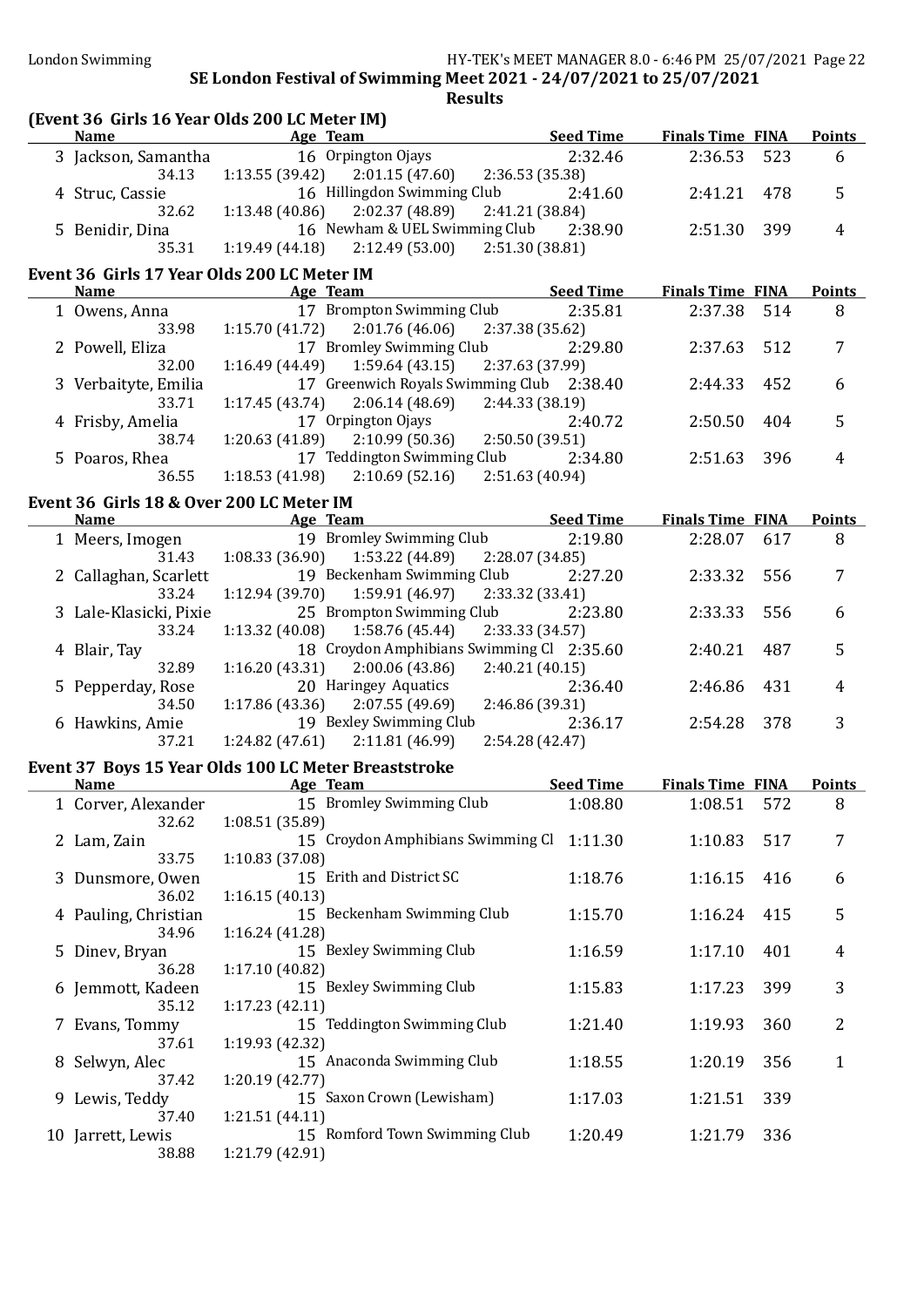# (Event 37 Boys 15 Year Olds 100 LC Meter Breaststroke)

| <b>Name</b>          | Age Team                      | <b>Seed Time</b>                                     | <b>Finals Time FINA</b>                                              | <b>Points</b> |
|----------------------|-------------------------------|------------------------------------------------------|----------------------------------------------------------------------|---------------|
| 11 Zouali, Adam      | 15 Bexley Swimming Club       | 1:18.90                                              | 1:21.93<br>334                                                       |               |
| 38.31                | 1:21.93 (43.62)               |                                                      |                                                                      |               |
| 12 Markov, Nik       |                               | 1:19.70                                              | 329<br>1:22.35                                                       |               |
| 38.52                | 1:22.35(43.83)                |                                                      |                                                                      |               |
| 13 Ephigene, Ashton  | 15 Erith and District SC      | 1:19.85                                              | 323<br>1:22.88                                                       |               |
| 38.73                | 1:22.88(44.15)                |                                                      |                                                                      |               |
| 14 Atotileto, Joshua | 15 Newham & UEL Swimming Club | 1:19.80                                              | 312<br>1:23.79                                                       |               |
| 39.03                | 1:23.79 (44.76)               |                                                      |                                                                      |               |
| 15 Panyandee, Rhys   | 15 Newham & UEL Swimming Club | 1:21.30                                              | 297<br>1:25.21                                                       |               |
| 40.05                | 1:25.21(45.16)                |                                                      |                                                                      |               |
| Evans, Ben           | 15 Barnes SC                  | 1:31.59                                              | 1:25.24<br>297                                                       |               |
| 39.87                | 1:25.24(45.37)                |                                                      |                                                                      |               |
| 17 Jackson, Dylan    | 15 Hackney Aquatics Club      | 1:20.70                                              | 291<br>1:25.78                                                       |               |
| 40.02                | 1:25.78(45.76)                |                                                      |                                                                      |               |
| 18 Patel, Kishan     | 15 Bo Of Harrow               | 1:29.64                                              | 1:27.59<br>273                                                       |               |
| 42.25                | 1:27.59(45.34)                |                                                      |                                                                      |               |
| 19 Puslednik, Kacper |                               | 1:42.92                                              | 260<br>1:29.02                                                       |               |
| 40.75                | 1:29.02 (48.27)               |                                                      |                                                                      |               |
| 20 Kaniewski, Kacper | 15 Hillingdon Swimming Club   | 1:36.10                                              | 1:35.87<br>208                                                       |               |
| 43.76                | 1:35.87(52.11)                |                                                      |                                                                      |               |
|                      |                               |                                                      |                                                                      |               |
| <b>Name</b>          | Age Team                      | <b>Seed Time</b>                                     | <b>Finals Time FINA</b>                                              | <b>Points</b> |
|                      |                               | Event 37 Boys 16 Year Olds 100 LC Meter Breaststroke | 15 Camden Swiss Cottage Swimming<br>15 London Borough of Hounslow SC |               |

| Name                      | Age Team                                             | seed Time | <b>Finals Time FINA</b> |     | <b>POINTS</b>  |
|---------------------------|------------------------------------------------------|-----------|-------------------------|-----|----------------|
| 1 Woolfenden, Callum      | 16 Beckenham Swimming Club                           | 1:07.90   | 1:08.61                 | 569 | 8              |
| 31.96                     | 1:08.61(36.65)                                       |           |                         |     |                |
| 2 Ito, Ley                | 16 Hackney Aquatics Club                             | 1:10.40   | 1:09.53                 | 547 | $\overline{7}$ |
| 33.47                     | 1:09.53(36.06)                                       |           |                         |     |                |
| 3 Pickering, Sebastian    | 16 Bromley Swimming Club                             | 1:09.70   | 1:10.41                 | 527 | 6              |
| 31.69                     | 1:10.41 (38.72)                                      |           |                         |     |                |
| 4 Williams, Alexander     | 16 Hillingdon Swimming Club                          | 1:11.02   | 1:10.65                 | 521 | 5              |
| 33.86                     | 1:10.65(36.79)                                       |           |                         |     |                |
| 5 Zawada, Isaac           | 16 Teddington Swimming Club                          | 1:09.80   | 1:11.20                 | 509 | $\overline{4}$ |
| 32.49                     | 1:11.20(38.71)                                       |           |                         |     |                |
| 6 Oladele-Ajose, Luke     | 16 Saxon Crown (Lewisham)                            | 1:11.59   | 1:11.67                 | 499 | 3              |
| 32.92                     | 1:11.67(38.75)                                       |           |                         |     |                |
| 7 Roberts, Marco          | 16 Hackney Aquatics Club                             | 1:11.60   | 1:11.85                 | 496 | $\overline{2}$ |
| 33.55                     | 1:11.85 (38.30)                                      |           |                         |     |                |
| 8 Tubilewicz, Philip      | 16 Ealing Swimming Club                              | 1:16.41   | 1:13.16                 | 469 | $\mathbf{1}$   |
| 34.33                     | 1:13.16 (38.83)                                      |           |                         |     |                |
| 9 Wright, Oliver          | 16 Camden Swiss Cottage Swimming                     | 1:12.40   | 1:13.29                 | 467 |                |
| 34.54                     | 1:13.29 (38.75)                                      |           |                         |     |                |
| 10 Vickers, Joe           | 16 Brompton Swimming Club                            | 1:15.00   | 1:14.74                 | 440 |                |
| 34.43                     | 1:14.74 (40.31)<br>16 Greenwich Royals Swimming Club | 1:14.30   | 1:15.04                 | 435 |                |
| 11 Walker, Jacob<br>35.46 | 1:15.04 (39.58)                                      |           |                         |     |                |
| 12 Bushby-Knight, Harvey  | 16 Orpington Ojays                                   | 1:19.56   | 1:16.31                 | 414 |                |
| 36.81                     | 1:16.31 (39.50)                                      |           |                         |     |                |
| 13 Mccarthy, Connor       | 16 Romford Town Swimming Club                        | 1:15.54   | 1:16.73                 | 407 |                |
| 35.72                     | 1:16.73(41.01)                                       |           |                         |     |                |
| 14 Addington, Sam         | 16 Camden Swiss Cottage Swimming                     | 1:14.60   | 1:16.98                 | 403 |                |
| 36.18                     | 1:16.98(40.80)                                       |           |                         |     |                |
| 15 Stringer, Ben          | 16 Romford Town Swimming Club                        | 1:16.55   | 1:17.10                 | 401 |                |
| 35.67                     | 1:17.10(41.43)                                       |           |                         |     |                |
| 16 Pavicevic, Luka        | 16 Barnes SC                                         | 1:22.20   | 1:18.66                 | 378 |                |
| 36.06                     | 1:18.66 (42.60)                                      |           |                         |     |                |
| 17 Mcloughlin, Conor      | 16 Bo Of Harrow                                      | 1:16.03   | 1:19.42                 | 367 |                |
| 36.06                     | 1:19.42 (43.36)                                      |           |                         |     |                |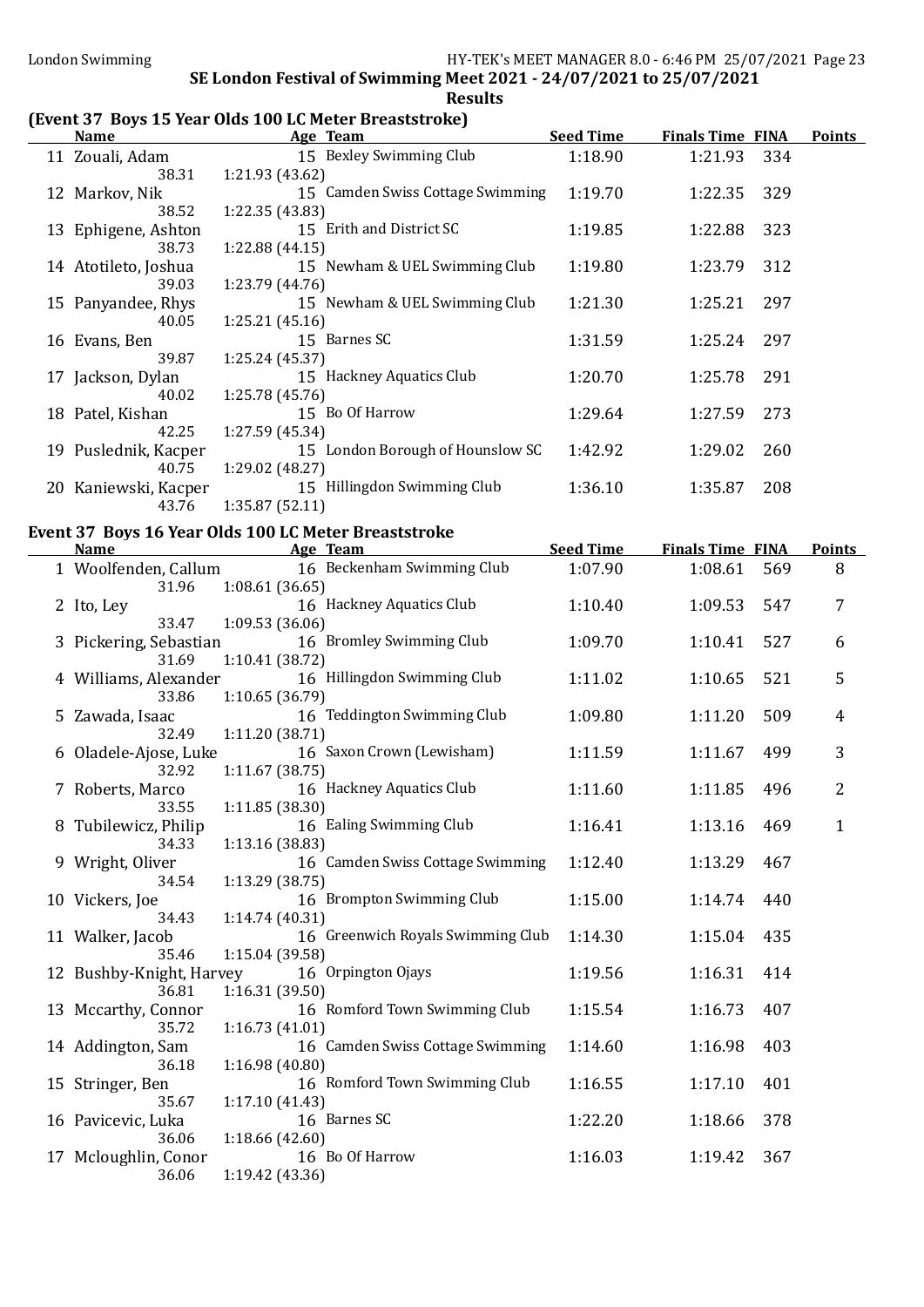| (Event 37 Boys 16 Year Olds 100 LC Meter Breaststroke) |  |
|--------------------------------------------------------|--|
|                                                        |  |

| <b>Name</b>                      | Age Team                                             | <b>Seed Time</b> | <b>Finals Time FINA</b> |     | <b>Points</b>  |
|----------------------------------|------------------------------------------------------|------------------|-------------------------|-----|----------------|
| 18 Hall, Samuel                  | 16 Teddington Swimming Club                          | 1:19.20          | 1:22.82                 | 323 |                |
| 38.36                            | 1:22.82 (44.46)                                      |                  |                         |     |                |
| 19 Salazar, Kurt Francis         | 16 Newham & UEL Swimming Club                        | 1:20.40          | 1:24.19                 | 308 |                |
| 40.66                            | 1:24.19(43.53)                                       |                  |                         |     |                |
|                                  | Event 37 Boys 17 Year Olds 100 LC Meter Breaststroke |                  |                         |     |                |
| <b>Name</b>                      | Age Team                                             | <b>Seed Time</b> | <b>Finals Time FINA</b> |     | <b>Points</b>  |
| 1 Dragasius, Donatas             | 17 Camden Swiss Cottage Swimming                     | 1:07.90          | 1:07.65                 | 594 | 8              |
| 32.07                            | 1:07.65(35.58)                                       |                  |                         |     |                |
| 2 Quiddington, Harvey            | 17 Barnet Copthall                                   | 1:09.43          | 1:10.53                 | 524 | $\overline{7}$ |
| 32.94                            | 1:10.53 (37.59)                                      |                  |                         |     |                |
| *3 Mahmutoglu, Jason             | 17 Chelsea and Westminster Swimmi                    | 1:11.68          | 1:14.35                 | 447 | 5.50           |
| 34.44                            | 1:14.35 (39.91)                                      |                  |                         |     |                |
| *3 Hoole, Haydn                  | 17 Haringey Aquatics                                 | 1:14.94          | 1:14.35                 | 447 | 5.50           |
| 33.83                            | 1:14.35 (40.52)                                      |                  |                         |     |                |
| 5 Langdown, Ben                  | 17 Orpington Ojays                                   | 1:16.17          | 1:15.15                 | 433 | $\overline{4}$ |
| 34.78                            | 1:15.15(40.37)<br>17 Bromley Swimming Club           |                  |                         |     | 3              |
| 6 Mahendrakumar, Sachin<br>36.14 | 1:19.53 (43.39)                                      | 1:18.30          | 1:19.53                 | 365 |                |
| 7 Ellingham, Luke                | 17 Haringey Aquatics                                 | 1:18.04          | 1:20.04                 | 358 | $\overline{2}$ |
| 37.12                            | 1:20.04 (42.92)                                      |                  |                         |     |                |
|                                  |                                                      |                  |                         |     |                |
|                                  | Event 37 Boys 18 & Over 100 LC Meter Breaststroke    |                  |                         |     |                |
| <b>Name</b>                      | Age Team                                             | <b>Seed Time</b> | <b>Finals Time FINA</b> |     | <b>Points</b>  |
| 1 Rogers, Matthew                | 21 Bromley Swimming Club                             | 1:04.30          | 1:04.57                 | 683 | 8              |
| 31.42                            | 1:04.57(33.15)<br>26 Ealing Swimming Club            | 1:04.15          | 1:05.35                 | 659 | $\overline{7}$ |
| 2 Britton, John<br>31.29         | 1:05.35(34.06)                                       |                  |                         |     |                |
| 3 Mahendrakumar, Pravin          | 18 Bromley Swimming Club                             | 1:05.00          | 1:05.40                 | 657 | 6              |
| 30.40                            | 1:05.40(35.00)                                       |                  |                         |     |                |
| 4 Vazirani, Rohan                | 20 Ealing Swimming Club                              | 1:08.80          | 1:09.91                 | 538 | 5              |
| 32.05                            | 1:09.91 (37.86)                                      |                  |                         |     |                |
| 5 Samy, Oliver                   | 31 Croydon Amphibians Swimming Cl                    | 1:10.00          | 1:10.61                 | 522 | $\overline{4}$ |
| 33.67                            | 1:10.61(36.94)                                       |                  |                         |     |                |
| 6 Leberl, Timothy                | 19 Beckenham Swimming Club                           | 1:13.10          | 1:14.82                 | 439 | 3              |
| 35.03                            | 1:14.82 (39.79)                                      |                  |                         |     |                |
| 7 Marin, Stefan                  | 19 Bexley Swimming Club                              | 1:15.28          | 1:14.86                 | 438 | $\overline{2}$ |
| 34.57                            | 1:14.86 (40.29)                                      |                  |                         |     |                |
| 8 Golden, Jared                  | 36 Greenwich Royals Swimming Club                    | 1:13.20          | 1:16.36                 | 413 | $\mathbf{1}$   |
| 34.71                            | 1:16.36(41.65)                                       |                  |                         |     |                |
| 9 Peel, Max                      | 18 Orpington Ojays                                   | 1:15.59          | 1:16.85                 | 405 |                |
| 34.81                            | 1:16.85(42.04)                                       |                  |                         |     |                |
|                                  | Event 38 Girls 15 Year Olds 200 LC Meter Butterfly   |                  |                         |     |                |

| <b>Name</b>            | Age Team       |                                   |                 | <b>Seed Time</b> | <b>Finals Time FINA</b> |     | <b>Points</b> |
|------------------------|----------------|-----------------------------------|-----------------|------------------|-------------------------|-----|---------------|
| 1 Pasakinskaite, Erika |                | 15 Barking and Dagenham Aquatics  |                 | 2:19.30          | 2:22.37                 | 626 | 8             |
| 31.19                  | 1:06.80(35.61) | $1:44.72(37.92)$ $2:22.37(37.65)$ |                 |                  |                         |     |               |
| 2 Bernholt, Tsala      |                | 15 Barnet Copthall                |                 | 2:23.40          | 2:23.30                 | 614 |               |
| 31.10                  | 1:07.04(35.94) | 1:44.98 (37.94)                   | 2:23.30 (38.32) |                  |                         |     |               |
| 3 McCall, Chloe        |                | 15 Kingston Royals Swimming Club  |                 | 2:28.80          | 2:32.37                 | 510 | 6             |
| 32.63                  | 1:10.78(38.15) | 1:51.81(41.03)                    | 2:32.37 (40.56) |                  |                         |     |               |
| 4 Rooney, Tierney      |                | 15 Romford Town Swimming Club     |                 | 2:46.95          | 2:34.30                 | 491 | 5             |
| 34.32                  | 1:13.91(39.59) | $1:54.82(40.91)$ $2:34.30(39.48)$ |                 |                  |                         |     |               |
| 5 Burns, Lola          |                | 15 Beckenham Swimming Club        |                 | 2:33.56          | 2:40.93                 | 433 | 4             |
| 33.96                  | 1:14.03(40.07) | $1:56.65(42.62)$ $2:40.93(44.28)$ |                 |                  |                         |     |               |
| 6 Van Zyl, Kayla       |                | 15 Hillingdon Swimming Club       |                 | 2:36.70          | 2:43.16                 | 416 | 3             |
| 35.36                  | 1:15.96(40.60) | 2:00.49 (44.53)                   | 2:43.16 (42.67) |                  |                         |     |               |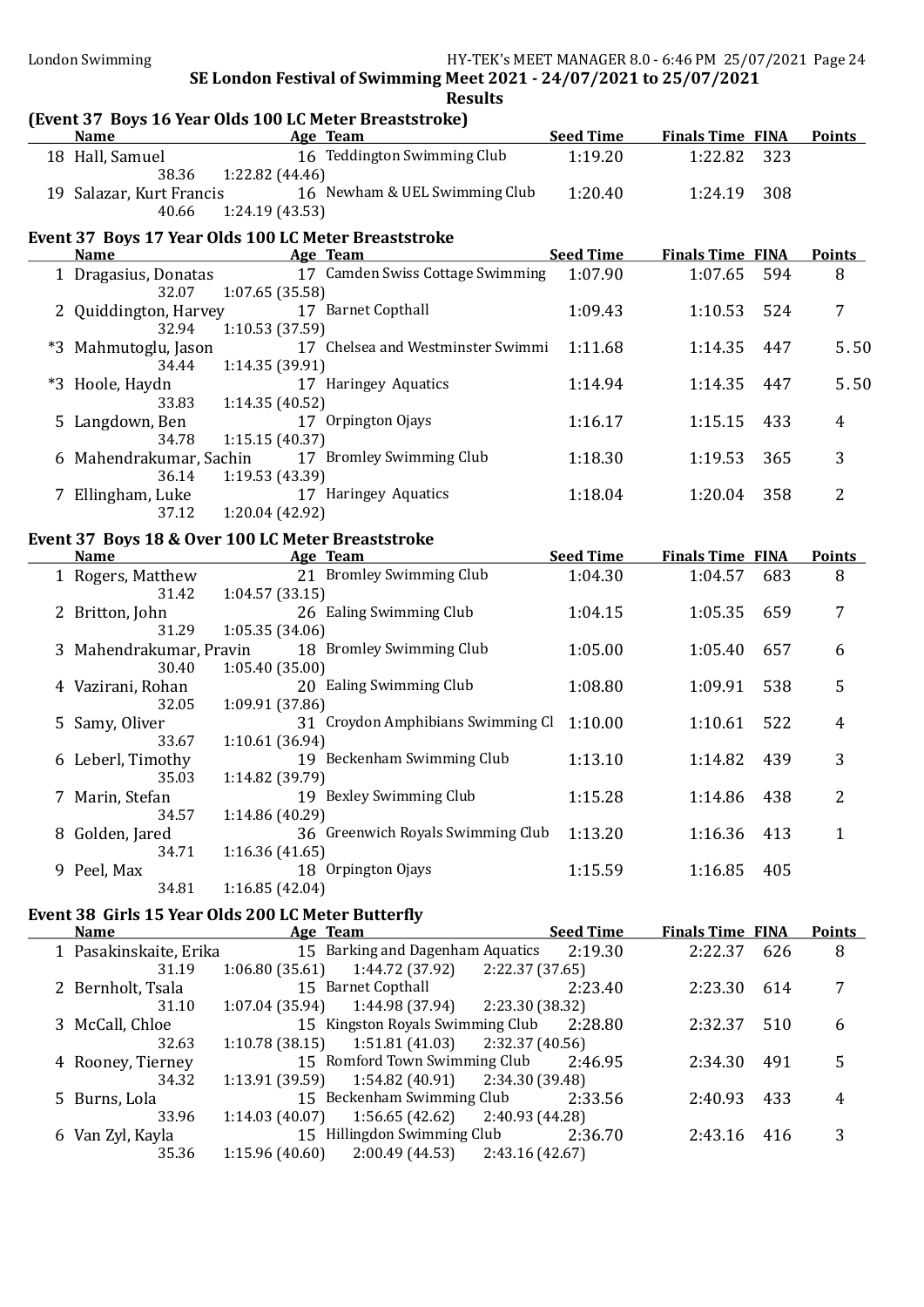| London Swimming                     | SE London Festival of Swimming Meet 2021 - 24/07/2021 to 25/07/2021               | HY-TEK's MEET MANAGER 8.0 - 6:46 PM 25/07/2021 Page 25 |                                    |     |                |
|-------------------------------------|-----------------------------------------------------------------------------------|--------------------------------------------------------|------------------------------------|-----|----------------|
| <b>Name</b>                         | (Event 38 Girls 15 Year Olds 200 LC Meter Butterfly)<br><b>Example 2</b> Age Team | <b>Results</b><br><b>Seed Time</b>                     | <b>Finals Time FINA</b>            |     | <b>Points</b>  |
| 7 Dewhurst, Annabel<br>35.74        | 15 Anaconda Swimming Club<br>1:15.88(40.14)<br>2:00.42(44.54)                     | 2:36.00<br>2:47.59(47.17)                              | 2:47.59                            | 383 | 2              |
| 8 Weekly, Katherine<br>35.97        | 15 Saxon Crown (Lewisham)<br>2:04.32(46.15)<br>1:18.17(42.20)                     | 2:38.56<br>2:48.66 (44.34)                             | 2:48.66                            | 376 | $\mathbf{1}$   |
| 9 Tricker, Grace<br>36.99           | 15 Beckenham Swimming Club<br>2:07.82 (46.39)<br>1:21.43(44.44)                   | 2:45.00<br>2:52.09 (44.27)                             | 2:52.09                            | 354 |                |
|                                     | Event 38 Girls 16 Year Olds 200 LC Meter Butterfly                                |                                                        |                                    |     |                |
| <b>Name</b><br>1 Wiseman Lee, Holly | Age Team<br>16 Teddington Swimming Club                                           | <b>Seed Time</b><br>2:39.03                            | <b>Finals Time FINA</b><br>2:40.48 | 437 | Points<br>8    |
| 35.50                               | $1:15.98(40.48)$ $1:58.97(42.99)$                                                 | 2:40.48 (41.51)                                        |                                    |     |                |
| 2 Barrett, Alex<br>37.30            | 16 Teddington Swimming Club<br>2:06.07 (44.46)<br>1:21.61 (44.31)                 | 2:47.70<br>2:49.31 (43.24)                             | 2:49.31                            | 372 | 7              |
| 3 Danielson, Pippa                  | 16 Croydon Amphibians Swimming Cl 2:44.80                                         |                                                        | 2:49.32                            | 372 | 6              |
| 38.01                               | $1:19.22(41.21)$ $2:04.47(45.25)$<br>16 Borough of Waltham Forest Gato            | 2:49.32 (44.85)<br>2:50.30                             | 2:53.86                            |     | 5              |
| 4 Allison, Amy<br>35.34             | $1:17.92(42.58)$ $2:05.50(47.58)$                                                 | 2:53.86 (48.36)                                        |                                    | 343 |                |
| 5 Denney, Maisie<br>33.36           | 16 Bexley Swimming Club<br>$1:16.63(43.27)$ $2:06.49(49.86)$                      | 2:56.59<br>2:56.45(49.96)                              | 2:56.45                            | 328 | 4              |
| 6 Benidir, Dina                     | 16 Newham & UEL Swimming Club                                                     | 2:50.43                                                | 3:03.25                            | 293 | 3              |
|                                     | $1:23.19$ () $3:03.25$ (1:40.06)                                                  |                                                        |                                    |     |                |
| <b>Name</b>                         | Event 38 Girls 17 Year Olds 200 LC Meter Butterfly<br>Age Team                    | <b>Seed Time</b>                                       | <b>Finals Time FINA</b>            |     | <b>Points</b>  |
| 1 Hobsley, Jo                       | 17 Barnet Copthall                                                                | 2:22.21                                                | 2:23.89                            | 606 | 8              |
| 33.06                               | 1:09.64(36.58)<br>1:48.00(38.36)                                                  | 2:23.89 (35.89)                                        |                                    |     |                |
| 2 Corver, Alicia<br>33.35           | 17 Bromley Swimming Club<br>1:11.69(38.34)<br>1:52.92(41.23)                      | 2:24.11<br>2:35.08(42.16)                              | 2:35.08                            | 484 | 7              |
| 3 Jolley-Ellis, Blythe              | 17 Orpington Ojays<br>1:59.40 (42.87)                                             | 2:40.76                                                | 2:41.66                            | 427 | 6              |
| 34.78<br>4 Salu, Oluwatunmise       | 1:16.53(41.75)<br>17 Newham & UEL Swimming Club                                   | 2:41.66 (42.26)<br>2:38.40                             | 2:47.61                            | 383 | 5              |
| 37.85                               | 2:05.60(43.76)<br>1:21.84 (43.99)                                                 | 2:47.61 (42.01)                                        |                                    |     |                |
| <u>Name</u>                         | Event 38 Girls 18 & Over 200 LC Meter Butterfly<br>Age Team                       | <b>Seed Time</b>                                       | <b>Finals Time FINA</b>            |     | <b>Points</b>  |
| 1 Lewis, Fleur                      | 18 Barnet Copthall                                                                | 2:15.86                                                | 2:20.21                            | 655 | 8              |
| 32.18                               | 1:08.23(36.05)<br>1:44.54(36.31)                                                  | 2:20.21 (35.67)                                        |                                    |     |                |
| 2 Kelly, Alesha<br>32.52            | 19 Brompton Swimming Club<br>1:45.90(38.16)<br>1:07.74(35.22)                     | 2:17.60<br>2:22.81 (36.91)                             | 2:22.81                            | 620 | 7              |
| 3 Jopson, Isabelle                  | 18 Romford Town Swimming Club                                                     | 2:29.59                                                | 2:28.68                            | 549 | 6              |
| 32.22                               | 1:10.35(38.13)<br>1:49.19 (38.84)                                                 | 2:28.68 (39.49)                                        |                                    |     |                |
|                                     | Event 39 Boys 15 Year Olds 200 LC Meter Backstroke                                |                                                        |                                    |     |                |
| <u>Name</u>                         | Age Team                                                                          | <b>Seed Time</b>                                       | <b>Finals Time FINA</b>            |     | <b>Points</b>  |
| 1 Whittles, Edward<br>31.67         | 15 Chelsea and Westminster Swimmi 2:09.63<br>1:05.65(33.98)<br>1:41.01(35.36)     | 2:16.54(35.53)                                         | 2:16.54                            | 550 | 8              |
| 2 Ryan, Sam<br>32.29                | 15 Orpington Ojays<br>1:08.38(36.09)<br>1:46.01(37.63)                            | 2:17.55<br>2:20.32 (34.31)                             | 2:20.32                            | 507 | 7              |
| 3 Oladele-Ajose, Noah               | 15 Saxon Crown (Lewisham)                                                         | 2:16.98                                                | 2:24.20                            | 467 | 6              |
| 32.35<br>4 Zeren, Mehmet            | 1:46.90 (37.60)<br>1:09.30(36.95)<br>15 Brompton Swimming Club                    | 2:24.20 (37.30)<br>2:17.10                             | 2:24.41                            | 465 | 5              |
| 32.40                               | 1:08.52(36.12)<br>1:46.48 (37.96)                                                 | 2:24.41 (37.93)                                        |                                    |     |                |
| 5 Tallec-Botos, Kynan<br>34.18      | 15 Brompton Swimming Club<br>1:12.14(37.96)<br>1:49.88 (37.74)                    | 2:22.80<br>2:26.88 (37.00)                             | 2:26.88                            | 442 | 4              |
| 6 Khairul, Hadi                     | 15 Newham & UEL Swimming Club                                                     | 2:30.90                                                | 2:30.32                            | 412 | 3              |
| 34.92<br>7 Jarrett, Lewis           | 1:12.90(37.98)<br>1:52.88 (39.98)<br>15 Romford Town Swimming Club                | 2:30.32 (37.44)<br>2:29.77                             | 2:33.70                            | 386 | $\overline{2}$ |
| 37.03                               | 1:15.96(38.93)<br>1:55.55(39.59)                                                  | 2:33.70 (38.15)                                        |                                    |     |                |
|                                     |                                                                                   |                                                        |                                    |     |                |
|                                     |                                                                                   |                                                        |                                    |     |                |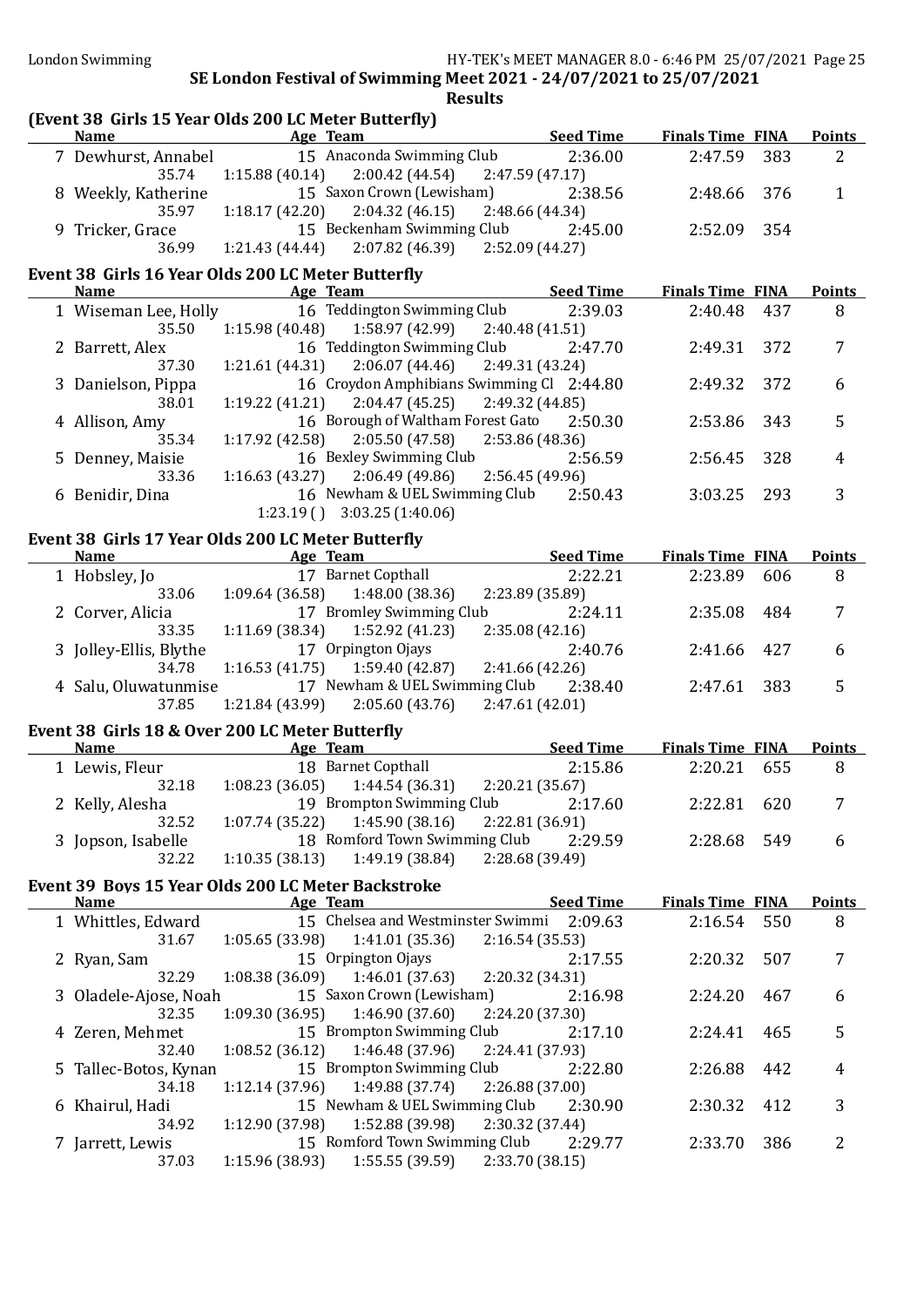# (Event 39 Boys 15 Year Olds 200 LC Meter Backstroke)

| <b>Name</b>                                                       |                           | Age Team                                  | <b>Seed Time</b> | <b>Finals Time FINA</b> |     | <b>Points</b>  |
|-------------------------------------------------------------------|---------------------------|-------------------------------------------|------------------|-------------------------|-----|----------------|
| 8 Kirkman, Zachary                                                |                           | 15 Saxon Crown (Lewisham)                 | 2:28.12          | 2:33.99                 | 383 | $\mathbf{1}$   |
| 34.74                                                             | 1:13.11(38.37)            | 1:53.55(40.44)                            | 2:33.99 (40.44)  |                         |     |                |
| 9 Al-Khudairy, Yahya                                              |                           | 15 Teddington Swimming Club               | 2:32.40          | 2:35.51                 | 372 |                |
|                                                                   | 1:14.95()                 | 1:55.69 (40.74)                           | 2:35.51 (39.82)  |                         |     |                |
| 10 Thomas, Taran                                                  |                           | 15 Anaconda Swimming Club                 | 2:31.60          | 2:35.52                 | 372 |                |
| 36.95                                                             | 1:16.23(39.28)            | 1:56.94(40.71)                            | 2:35.52 (38.58)  |                         |     |                |
| 11 Drelev, Denis                                                  |                           | 15 Romford Town Swimming Club             | 2:33.00          | 2:42.41                 | 327 |                |
| 37.05                                                             | 1:18.07(41.02)            | 2:00.72(42.65)                            | 2:42.41 (41.69)  |                         |     |                |
| 12 Evans, Ben                                                     |                           | 15 Barnes SC                              | 2:36.88          | 2:50.31                 | 283 |                |
| 38.39                                                             | 1:21.17(42.78)            | 2:05.57(44.40)                            | 2:50.31 (44.74)  |                         |     |                |
| Event 39 Boys 16 Year Olds 200 LC Meter Backstroke                |                           |                                           |                  |                         |     |                |
| <b>Name</b>                                                       |                           | Age Team                                  | <b>Seed Time</b> | <b>Finals Time FINA</b> |     | <b>Points</b>  |
| 1 Gabriel, Aaron                                                  |                           | 16 Barking and Dagenham Aquatics          | 2:15.90          | 2:18.31                 | 529 | 8              |
| 32.69                                                             | 1:08.40(35.71)            | 1:44.04(35.64)                            | 2:18.31(34.27)   |                         |     |                |
| 2 Carlos, Kai                                                     |                           | 16 Barnet Copthall                        | 2:16.20          | 2:21.96                 | 490 | 7              |
| 32.55                                                             | 1:08.32(35.77)            | 1:44.95(36.63)                            | 2:21.96 (37.01)  |                         |     |                |
| 3 Rudd, Jonathan                                                  |                           | 16 Chelsea and Westminster Swimmi 2:22.78 |                  | 2:29.04                 | 423 | 6              |
| 35.12                                                             | 1:13.56(38.44)            | 1:53.11(39.55)                            | 2:29.04 (35.93)  |                         |     |                |
| 4 Brenner Tran, Thomas                                            |                           | 16 Teddington Swimming Club               | 2:28.80          | 2:33.09                 | 390 | 5              |
| 35.07                                                             | 1:14.16(39.09)            | 1:54.59(40.43)                            | 2:33.09 (38.50)  |                         |     |                |
| 5 Morgan, Henry                                                   |                           | 16 Killerwhales                           | 2:35.18          | 2:38.54                 | 351 | $\overline{4}$ |
| 36.25                                                             | 1:15.84(39.59)            | 1:57.42 (41.58)                           | 2:38.54(41.12)   |                         |     |                |
|                                                                   |                           |                                           |                  |                         |     |                |
| Event 39 Boys 17 Year Olds 200 LC Meter Backstroke<br><b>Name</b> | <b>Example 2</b> Age Team |                                           | <b>Seed Time</b> | <b>Finals Time FINA</b> |     | <b>Points</b>  |
|                                                                   |                           | 17 Natare West London                     | 2:04.98          | 2:06.17                 | 697 |                |
| 1 Ubertalli, Pietro<br>30.44                                      |                           | $1:02.28(31.84)$ $1:34.58(32.30)$         | 2:06.17 (31.59)  |                         |     | 8              |
|                                                                   |                           | 17 Camden Swiss Cottage Swimming 2:09.90  |                  | 2:12.54                 | 602 | 7              |
| 2 Dragasius, Donatas<br>31.27                                     | 1:04.97 (33.70)           | 1:39.12(34.15)                            | 2:12.54 (33.42)  |                         |     |                |
| 3 Overton, Joe                                                    |                           | 17 Enfield Swim Squad                     | 2:15.71          | 2:16.85                 | 547 | 6              |
| 31.81                                                             | 1:06.51(34.70)            | 1:41.58(35.07)                            | 2:16.85(35.27)   |                         |     |                |
| 4 Bennett, Adam                                                   |                           | 17 Hillingdon Swimming Club               | 2:14.80          | 2:19.16                 | 520 | 5              |
| 33.83                                                             | 1:10.15(36.32)            | 1:45.55(35.40)                            | 2:19.16 (33.61)  |                         |     |                |
| 5 Tunsley, Jamie                                                  |                           | 17 Bexley Swimming Club                   | 2:20.72          | 2:25.98                 | 450 | 4              |
| 34.13                                                             | 1:10.02(35.89)            | 1:48.48 (38.46)                           | 2:25.98 (37.50)  |                         |     |                |
| 6 Neilson, Declan                                                 |                           | 17 Enfield Swim Squad                     | 2:25.40          | 2:29.83                 | 416 | 3              |
| 34.23                                                             | 1:11.77(37.54)            | 1:51.04(39.27)                            | 2:29.83 (38.79)  |                         |     |                |
| 7 Carlton, Fraser                                                 |                           | 17 Hackney Aquatics Club                  | 2:25.10          | 2:30.63                 | 410 | 2              |
| 33.99                                                             | 1:12.67 (38.68)           | 1:52.40 (39.73)                           | 2:30.63 (38.23)  |                         |     |                |
| 8 Morse, Oliver                                                   |                           | 17 Bexley Swimming Club                   | 2:25.32          | 2:31.75                 | 401 | $\mathbf{1}$   |
| 35.93                                                             | 1:14.95 (39.02)           | 1:54.37 (39.42)                           | 2:31.75 (37.38)  |                         |     |                |
| 9 Davies, Louis                                                   |                           | 17 Kingston Royals Swimming Club          | 2:19.30          | 2:35.42                 | 373 |                |
| 36.48                                                             | 1:17.00(40.52)            | 1:56.99 (39.99)                           | 2:35.42 (38.43)  |                         |     |                |
| 10 Robinson, Harry                                                |                           | 17 Barking and Dagenham Aquatics          | 2:26.10          | 2:43.69                 | 319 |                |
| 36.38                                                             | 1:17.54(41.16)            | 2:01.25(43.71)                            | 2:43.69 (42.44)  |                         |     |                |
|                                                                   |                           |                                           |                  |                         |     |                |
| Event 39 Boys 18 & Over 200 LC Meter Backstroke                   |                           |                                           |                  | <b>Finals Time FINA</b> |     |                |
| <b>Name</b>                                                       |                           | Age Team<br>18 Natare West London         | <b>Seed Time</b> |                         |     | Points         |
| 1 McPhail, Jordon                                                 |                           |                                           | 2:08.56          | 2:10.09                 | 636 | 8              |
| 30.11                                                             |                           | 1:02.63 (32.52) 2:10.09 (1:07.46)         |                  |                         |     |                |
| Event 40 Girls 15 Year Olds 100 LC Meter Freestyle                |                           |                                           |                  |                         |     |                |
| <u>Name</u>                                                       |                           | Age Team                                  | <b>Seed Time</b> | <b>Finals Time FINA</b> |     | <b>Points</b>  |
| 1 Titterton, Kasia                                                |                           | 15 Bromley Swimming Club                  | 1:00.23          | 1:01.18                 | 603 | 8              |
| 29.14                                                             | 1:01.18(32.04)            |                                           |                  |                         |     |                |
| 2 Ricca, Lavinia                                                  |                           | 15 Natare West London                     | 1:03.19          | 1:01.81                 | 585 | 7              |
| 29.54                                                             | 1:01.81(32.27)            |                                           |                  |                         |     |                |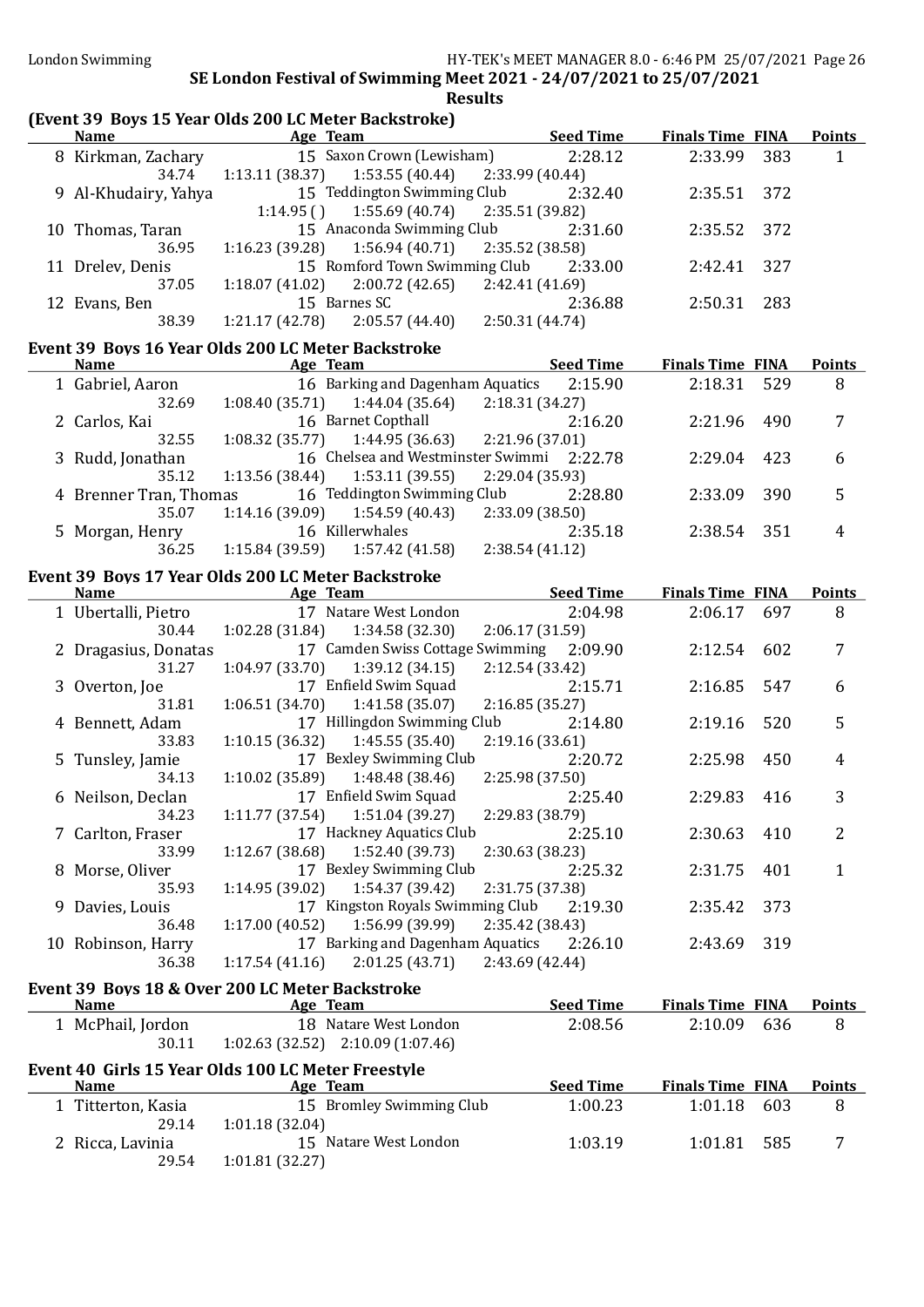# (Event 40 Girls 15 Year Olds 100 LC Meter Freestyle)

| <b>Name</b>                  | Age Team                                     | <b>Seed Time</b> | <b>Finals Time FINA</b> |     | <b>Points</b>  |
|------------------------------|----------------------------------------------|------------------|-------------------------|-----|----------------|
| 3 Cottrell, Annabella        | 15 Greenwich Royals Swimming Club            | 1:01.90          | 1:02.08                 | 577 | 6              |
| 30.10                        | 1:02.08 (31.98)                              |                  |                         |     |                |
| 4 Mew, Lauren                | 15 Barnet Copthall                           | 1:02.39          | 1:02.59                 | 563 | 5              |
| 30.07                        | 1:02.59 (32.52)                              |                  |                         |     |                |
| 5 Mcglinchey, Erica          | 15 Greenwich Royals Swimming Club            | 1:02.12          | 1:03.39                 | 542 | $\overline{4}$ |
| 29.98                        | 1:03.39 (33.41)                              |                  |                         |     |                |
| 6 Pattle, Grace              | 15 Chelsea and Westminster Swimmi            | 1:04.06          | 1:03.45                 | 541 | 3              |
| 31.02                        | 1:03.45 (32.43)                              |                  |                         |     |                |
| 7 O'Neill, Sophia            | 15 Orpington Ojays                           | 1:03.65          | 1:03.53                 | 539 | $\overline{2}$ |
| 29.82                        | 1:03.53 (33.71)                              |                  |                         |     |                |
| 8 Berkett, Tia               | 15 Teddington Swimming Club                  | 1:04.30          | 1:03.68                 | 535 | $\mathbf{1}$   |
| 30.16                        | 1:03.68 (33.52)                              |                  |                         |     |                |
| 9 Grove, Thomasina           | 15 Chelsea and Westminster Swimmi            | 1:04.10          | 1:03.81                 | 532 |                |
| 30.38                        | 1:03.81 (33.43)                              |                  |                         |     |                |
| 10 Pawlik, Julia             | 15 Hillingdon Swimming Club                  | 1:04.30          | 1:04.40                 | 517 |                |
| 31.28                        | 1:04.40 (33.12)                              |                  |                         |     |                |
| 11 Hayes, Mabel              | 15 Anaconda Swimming Club                    | 1:02.79          | 1:04.41                 | 517 |                |
| 30.61                        | 1:04.41 (33.80)                              |                  |                         |     |                |
| 12 Hill, Olivia              | 15 Wandsworth SC                             | 1:05.40          | 1:05.24                 | 497 |                |
| 31.40                        | 1:05.24(33.84)                               |                  |                         |     |                |
| 13 To, Jessica               | 15 Leander Swimming Club                     | 1:04.54          | 1:05.79                 | 485 |                |
| 31.69                        | 1:05.79 (34.10)<br>15 Brompton Swimming Club |                  |                         |     |                |
| 14 Proudlove, Katie<br>31.10 | 1:05.88 (34.78)                              | 1:03.50          | 1:05.88                 | 483 |                |
| 15 Adelaja, Toluwani         | 15 Barnet Copthall                           | 1:01.71          | 1:05.91                 | 482 |                |
| 29.94                        | 1:05.91 (35.97)                              |                  |                         |     |                |
| 16 Van Zyl, Kayla            | 15 Hillingdon Swimming Club                  | 1:04.48          | 1:06.39                 | 472 |                |
| 31.55                        | 1:06.39 (34.84)                              |                  |                         |     |                |
| 17 Weekly, Katherine         | 15 Saxon Crown (Lewisham)                    | 1:02.86          | 1:06.58                 | 468 |                |
| 32.16                        | 1:06.58 (34.42)                              |                  |                         |     |                |
| 18 Coles, Mia                | 15 Wandsworth SC                             | 1:07.10          | 1:06.72                 | 465 |                |
| 32.38                        | 1:06.72 (34.34)                              |                  |                         |     |                |
| 19 Bond, Lauren              | 15 Orpington Ojays                           | 1:06.91          | 1:06.75                 | 464 |                |
| 31.52                        | 1:06.75(35.23)                               |                  |                         |     |                |
| 20 Shaw, Charlotte           | 15 Camden Swiss Cottage Swimming             | 1:04.90          | 1:06.98                 | 460 |                |
| 31.74                        | 1:06.98 (35.24)                              |                  |                         |     |                |
| 21 Trumper, Katy             | 15 Leander Swimming Club                     | 1:06.23          | 1:08.40                 | 432 |                |
| 32.65                        | 1:08.40(35.75)                               |                  |                         |     |                |
| 22 Hughes, Niamh             | 15 Hillingdon Swimming Club                  | 1:11.80          | 1:10.37                 | 396 |                |
| 33.51                        | 1:10.37(36.86)                               |                  |                         |     |                |
| 23 De Alwis, Malika          | 15 Hillingdon Swimming Club                  | 1:09.40          | 1:11.26                 | 382 |                |
| 32.97                        | 1:11.26 (38.29)                              |                  |                         |     |                |

# Event 40 Girls 16 Year Olds 100 LC Meter Freestyle

 $\equiv$ 

| <b>Name</b>         | Age Team                         | <b>Seed Time</b> | <b>Finals Time FINA</b> |     | <b>Points</b> |
|---------------------|----------------------------------|------------------|-------------------------|-----|---------------|
| 1 Gordon, Kennedy   | 16 Natare West London            | 59.58            | 59.54                   | 655 | 8             |
| 28.79               | 59.54 (30.75)                    |                  |                         |     |               |
| 2 Magliocco, Emilia | 16 Camden Swiss Cottage Swimming | 1:02.10          | 1:01.46                 | 595 |               |
| 28.94               | 1:01.46(32.52)                   |                  |                         |     |               |
| 3 Saeijs, Lilou     | 16 Bromley Swimming Club         | 1:01.10          | 1:01.68                 | 589 | 6             |
| 29.46               | 1:01.68(32.22)                   |                  |                         |     |               |
| 4 Brian, Amelia     | 16 Beckenham Swimming Club       | 1:01.20          | 1:02.42                 | 568 | 5             |
| 29.97               | 1:02.42(32.45)                   |                  |                         |     |               |
| 5 Dreleva, Victoria | 16 Romford Town Swimming Club    | 1:01.62          | 1:03.40                 | 542 | 4             |
| 29.80               | 1:03.40(33.60)                   |                  |                         |     |               |
| 6 Jackson, Samantha | 16 Orpington Ojays               | 1:02.91          | 1:04.77                 | 508 | 3             |
| 31.02               | 1:04.77(33.75)                   |                  |                         |     |               |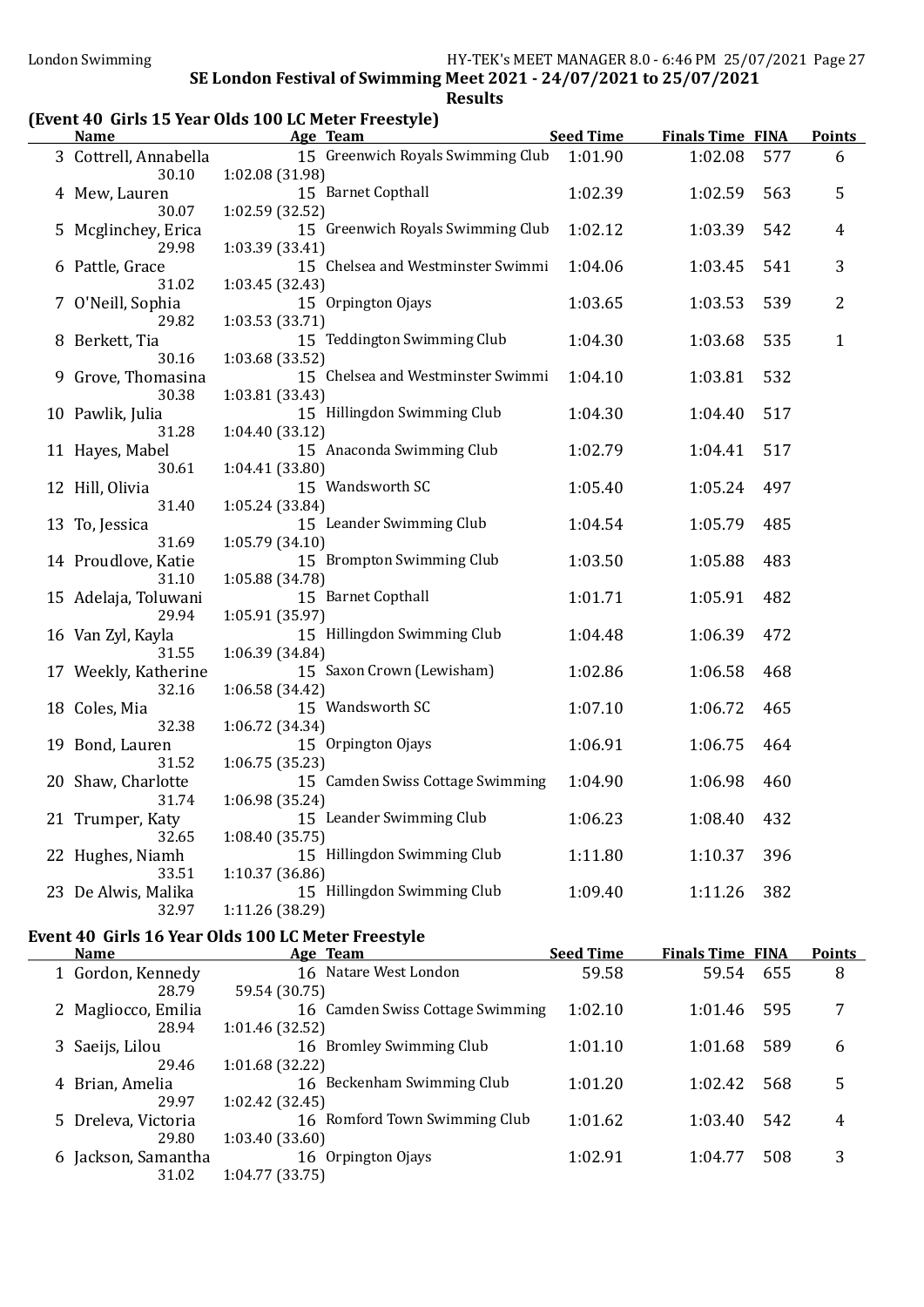# (Event 40 Girls 16 Year Olds 100 LC Meter Freestyle)

| <b>Name</b>              | Age Team                                           | <b>Seed Time</b> | <b>Finals Time FINA</b> |     | <b>Points</b>         |
|--------------------------|----------------------------------------------------|------------------|-------------------------|-----|-----------------------|
| 7 Struc, Cassie          | 16 Hillingdon Swimming Club                        | 1:04.90          | 1:04.87                 | 506 | $\mathbf{2}^{\prime}$ |
| 31.40                    | 1:04.87(33.47)                                     |                  |                         |     |                       |
| 8 Bhugun, Emma           | 16 Chelsea and Westminster Swimmi                  | 1:05.17          | 1:05.58                 | 490 | $\mathbf{1}$          |
| 31.88                    | 1:05.58 (33.70)                                    |                  |                         |     |                       |
| 9 Billings, Katie        | 16 Beckenham Swimming Club                         | 1:05.64          | 1:05.83                 | 484 |                       |
| 31.18                    | 1:05.83(34.65)                                     |                  |                         |     |                       |
| 10 Dobb, Heidi           | 16 Bromley Swimming Club                           | 1:06.40          | 1:05.86                 | 484 |                       |
| 31.70                    | 1:05.86(34.16)                                     |                  |                         |     |                       |
| 11 Harris, Rachel        | 16 Natare West London                              | 1:02.97          | 1:07.22                 | 455 |                       |
| 31.56                    | 1:07.22(35.66)                                     |                  |                         |     |                       |
| 12 Chotai, Diya          | 16 Bo Of Harrow                                    | 1:09.53          | 1:08.30                 | 433 |                       |
| 32.52                    | 1:08.30 (35.78)                                    |                  |                         |     |                       |
| 13 Sautschak, Emma       | 16 Hillingdon Swimming Club                        | 1:08.60          | 1:09.93                 | 404 |                       |
| 33.04                    | 1:09.93 (36.89)                                    |                  |                         |     |                       |
| 14 Spence, Tashi         | 16 Chelsea and Westminster Swimmi                  | 1:13.06          | 1:12.76                 | 358 |                       |
| 33.81                    | 1:12.76 (38.95)                                    |                  |                         |     |                       |
| 15 Fontenelle, Saffire   | 16 Hackney Aquatics Club                           | 2:02.20          | 1:43.22                 | 125 |                       |
|                          |                                                    |                  |                         |     |                       |
|                          | Event 40 Girls 17 Year Olds 100 LC Meter Freestyle |                  |                         |     |                       |
| <b>Name</b>              | Age Team                                           | <b>Seed Time</b> | <b>Finals Time FINA</b> |     | <b>Points</b>         |
| 1 Jolley-Ellis, Blythe   | 17 Orpington Ojays                                 | 1:02.11          | 1:01.90                 | 582 | 8                     |
| 30.05                    | 1:01.90 (31.85)                                    |                  |                         |     |                       |
| 2 Paisley, Tallulah      | 17 Natare West London                              | 1:02.83          | 1:02.35                 | 570 | 7                     |
| 30.51                    | 1:02.35 (31.84)                                    |                  |                         |     |                       |
| 3 Sargent, Imogen        | 17 Chelsea and Westminster Swimmi                  | 1:02.48          | 1:03.16                 | 548 | 6                     |
| 31.19                    | 1:03.16 (31.97)                                    |                  |                         |     |                       |
| 4 Chadwick, Isobel       | 17 Barnet Copthall                                 | 1:05.61          | 1:04.68                 | 510 | 5                     |
| 31.48                    | 1:04.68 (33.20)                                    |                  |                         |     |                       |
| 5 Patel, Esha            | 17 Bo Of Harrow                                    | 1:11.35          | 1:11.59                 | 376 | 4                     |
|                          | Event 40 Girls 18 & Over 100 LC Meter Freestyle    |                  |                         |     |                       |
| <b>Name</b>              | Age Team                                           | <b>Seed Time</b> | <b>Finals Time FINA</b> |     | <b>Points</b>         |
| 1 Hindley, Bella         | 25 Brompton Swimming Club                          | 55.21            | 56.23                   | 777 | 8                     |
| 27.49                    | 56.23 (28.74)                                      |                  |                         |     |                       |
| 2 Smith, Annabel         | 18 Bromley Swimming Club                           | 59.25            | 59.05                   | 671 | 7                     |
| 28.06                    | 59.05 (30.99)                                      |                  |                         |     |                       |
| 3 Davies, Amy            | 19 Sutton & Cheam                                  | 58.35            | 59.12                   | 669 | 6                     |
| 28.48                    | 59.12 (30.64)                                      |                  |                         |     |                       |
| 4 Child, Tiegan          | 19 Bromley Swimming Club                           | 59.14            | 59.53                   | 655 | 5                     |
| 28.55                    | 59.53 (30.98)                                      |                  |                         |     |                       |
| 5 Van Selm, Emma         | 18 Bromley Swimming Club                           | 58.30            | 59.79                   | 646 | 4                     |
| 28.51                    | 59.79 (31.28)                                      |                  |                         |     |                       |
| 6 Luhmann, Eve           | 19 Beckenham Swimming Club                         | 59.20            | 1:00.37                 | 628 | 3                     |
| 29.02                    | 1:00.37(31.35)                                     |                  |                         |     |                       |
| 7 Marriott, Kai          | 19 Hackney Aquatics Club                           | 1:00.40          | 1:01.85                 | 584 | 2                     |
| 28.50                    | 1:01.85(33.35)                                     |                  |                         |     |                       |
| 8 Warrington, Callie-Ann | 21 Southwark Aquatics                              | 1:01.46          | 1:02.51                 | 566 | $\mathbf{1}$          |
| 30.11                    | 1:02.51 (32.40)                                    |                  |                         |     |                       |
| 9 Follis, Maddie         | 19 Bromley Swimming Club                           | 1:01.03          | 1:02.71                 | 560 |                       |
| 30.02                    | 1:02.71 (32.69)                                    |                  |                         |     |                       |
| 10 Moule, Amelia         | 18 Romford Town Swimming Club                      | 59.88            | 1:02.80                 | 558 |                       |
| 29.58                    | 1:02.80 (33.22)                                    |                  |                         |     |                       |
| 11 Stewart-Liddon, Hebe  | 18 Brompton Swimming Club                          | 1:02.95          | 1:08.45                 | 431 |                       |
| 32.21                    | 1:08.45 (36.24)                                    |                  |                         |     |                       |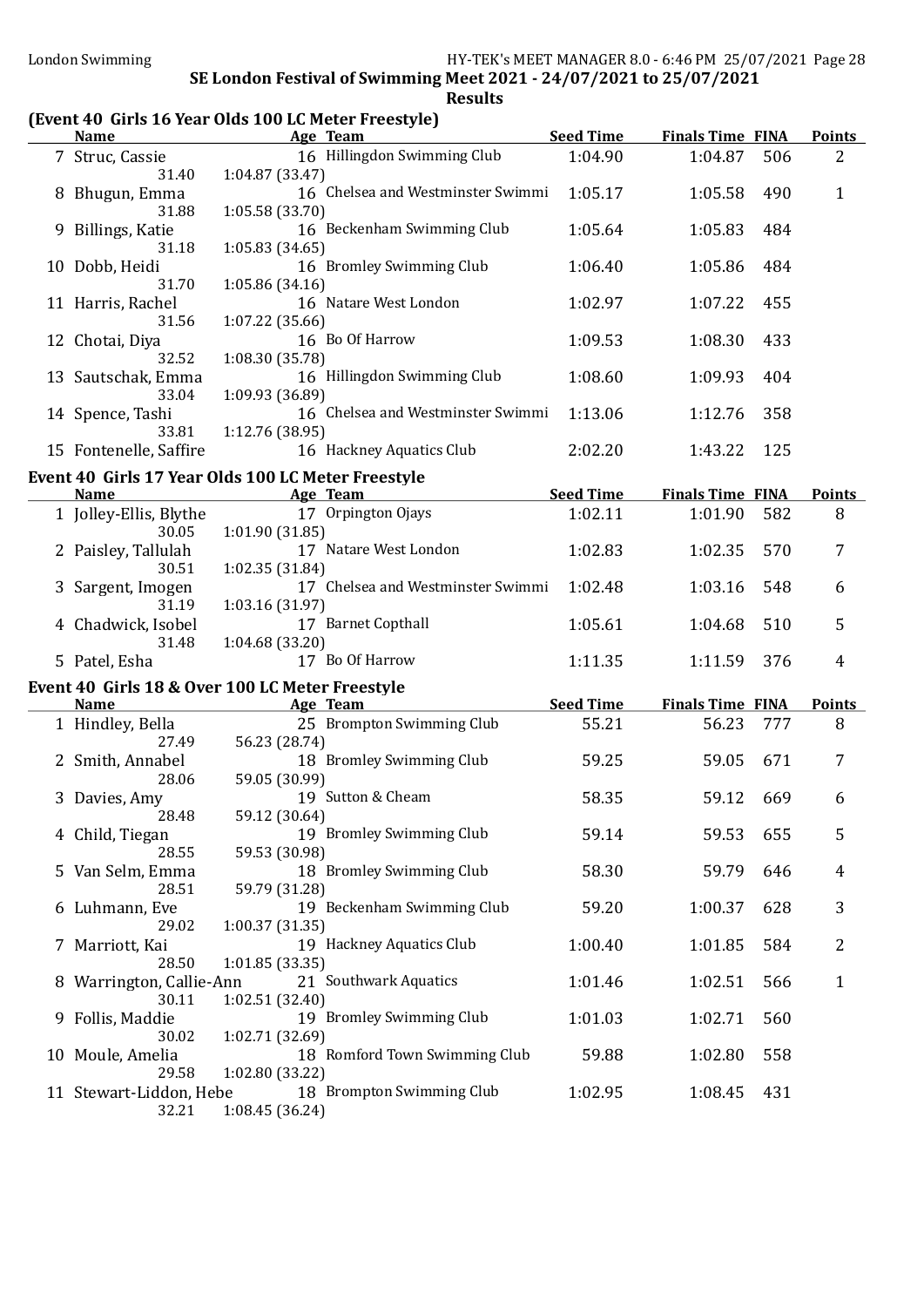# Event 41 Boys 15 Year Olds 100 LC Meter Butterfly

| <b>Name</b>            | Age Team                          | <b>Seed Time</b> | <b>Finals Time FINA</b> |     | <b>Points</b> |
|------------------------|-----------------------------------|------------------|-------------------------|-----|---------------|
| 1 Finch, Nick          | 15 Camden Swiss Cottage Swimming  | 58.40            | 56.88                   | 659 | 8             |
| 28.11                  | 56.88 (28.77)                     |                  |                         |     |               |
| 2 Ryan, Sam            | 15 Orpington Ojays                | 1:02.12          | 1:01.75                 | 515 | 7             |
| 28.97                  | 1:01.75 (32.78)                   |                  |                         |     |               |
| 3 Corver, Alexander    | 15 Bromley Swimming Club          | 1:02.90          | 1:03.66                 | 470 | 6             |
| 30.51                  | 1:03.66(33.15)                    |                  |                         |     |               |
| 4 Tomkins, Jake        | 15 Barnet Copthall                | 1:04.63          | 1:05.38                 | 433 | 5             |
| 30.25                  | 1:05.38(35.13)                    |                  |                         |     |               |
| 5 Tallec-Botos, Kynan  | 15 Brompton Swimming Club         | 1:04.80          | 1:05.46                 | 432 | 4             |
| 31.84                  | 1:05.46 (33.62)                   |                  |                         |     |               |
| 6 Kazlauskas, Justinas | 15 Barking and Dagenham Aquatics  | 1:05.90          | 1:06.43                 | 413 | 3             |
| 30.50                  | 1:06.43 (35.93)                   |                  |                         |     |               |
| 7 Dinev, Bryan         | 15 Bexley Swimming Club           | 1:07.68          | 1:06.50                 | 412 | 2             |
| 31.39                  | 1:06.50(35.11)                    |                  |                         |     |               |
| 8 Atotileto, Joshua    | 15 Newham & UEL Swimming Club     | 1:04.60          | 1:06.54                 | 411 | $\mathbf{1}$  |
| 30.34                  | 1:06.54(36.20)                    |                  |                         |     |               |
| 9 Thomas, Sonny        | 15 Leander Swimming Club          | 1:06.11          | 1:08.07                 | 384 |               |
| 31.16                  | 1:08.07 (36.91)                   |                  |                         |     |               |
| 10 Peters, Matthew     | 15 Chelsea and Westminster Swimmi | 1:10.49          | 1:08.88                 | 371 |               |
| 30.12                  | 1:08.88 (38.76)                   |                  |                         |     |               |
| 11 Mclaren, Jamieson   | 15 Romford Town Swimming Club     | 1:10.41          | 1:09.71                 | 358 |               |
| 33.13                  | 1:09.71 (36.58)                   |                  |                         |     |               |
| 12 Dawood, Ahmad       | 15 Newham & UEL Swimming Club     | 1:10.20          | 1:09.98                 | 353 |               |
| 31.56                  | 1:09.98 (38.42)                   |                  |                         |     |               |
| 13 Salazar, Steven     | 15 Newham & UEL Swimming Club     | 1:08.50          | 1:10.35                 | 348 |               |
| 33.49                  | 1:10.35(36.86)                    |                  |                         |     |               |
| 14 Wilson, Laurence    | 15 Beckenham Swimming Club        | 1:09.40          | 1:12.36                 | 320 |               |
| 32.72                  | 1:12.36(39.64)                    |                  |                         |     |               |
| 15 Steadman, Tom       | 15 Killerwhales                   | 1:08.30          | 1:12.41                 | 319 |               |
| 16 Pauling, Christian  | 15 Beckenham Swimming Club        | 1:10.50          | 1:14.55                 | 292 |               |
| 33.97                  | 1:14.55(40.58)                    |                  |                         |     |               |
| 17 Zouali, Adam        | 15 Bexley Swimming Club           | 1:09.42          | 1:18.14                 | 254 |               |
| 34.59                  | 1:18.14(43.55)                    |                  |                         |     |               |

## Event 41 Boys 16 Year Olds 100 LC Meter Butterfly

| EVEILL 41 DOVS TO TEAL ORD TOO LC METEL DUCTELITY |                          |                                   |                  |                         |     |               |
|---------------------------------------------------|--------------------------|-----------------------------------|------------------|-------------------------|-----|---------------|
|                                                   | <b>Name</b>              | Age Team                          | <b>Seed Time</b> | <b>Finals Time FINA</b> |     | <b>Points</b> |
|                                                   | 1 Cleaver, James         | 16 Bromley Swimming Club          | 57.80            | 57.22                   | 647 | 8             |
|                                                   | 27.32                    | 57.22 (29.90)                     |                  |                         |     |               |
|                                                   | 2 Garfield, Joe          | 16 Borough of Waltham Forest Gato | 1:03.73          | 1:01.59                 | 519 | 7             |
|                                                   | 28.78                    | 1:01.59(32.81)                    |                  |                         |     |               |
|                                                   | 3 Williams, Alexander    | 16 Hillingdon Swimming Club       | 1:05.40          | 1:02.19                 | 504 | 6             |
|                                                   | 30.36                    | 1:02.19(31.83)                    |                  |                         |     |               |
|                                                   | 4 Woolfenden, Callum     | 16 Beckenham Swimming Club        | 1:00.80          | 1:02.25                 | 502 | 5             |
|                                                   | 29.05                    | 1:02.25(33.20)                    |                  |                         |     |               |
|                                                   | 5 Roberts, Marco         | 16 Hackney Aquatics Club          | 1:02.76          | 1:02.81                 | 489 | 4             |
|                                                   | 30.25                    | 1:02.81(32.56)                    |                  |                         |     |               |
|                                                   | 6 Kirdar, Tim            | 16 Bromley Swimming Club          | 1:06.70          | 1:04.06                 | 461 | 3             |
|                                                   | 30.38                    | 1:04.06 (33.68)                   |                  |                         |     |               |
|                                                   | 7 Drienovsky, Daniel     | 16 Barnet Copthall                | 1:05.87          | 1:04.45                 | 453 | 2             |
|                                                   | 29.44                    | 1:04.45(35.01)                    |                  |                         |     |               |
|                                                   | 8 Piedra Ojeda, Bryan    | 16 Hackney Aquatics Club          | 1:04.40          | 1:04.64                 | 449 | $\mathbf{1}$  |
|                                                   | 29.38                    | 1:04.64(35.26)                    |                  |                         |     |               |
|                                                   | 9 Vickers, Joe           | 16 Brompton Swimming Club         | 1:05.00          | 1:05.70                 | 427 |               |
|                                                   | 29.99                    | 1:05.70(35.71)                    |                  |                         |     |               |
|                                                   | 10 Salazar, Kurt Francis | 16 Newham & UEL Swimming Club     | 1:08.20          | 1:07.71                 | 390 |               |
|                                                   | 29.88                    | 1:07.71 (37.83)                   |                  |                         |     |               |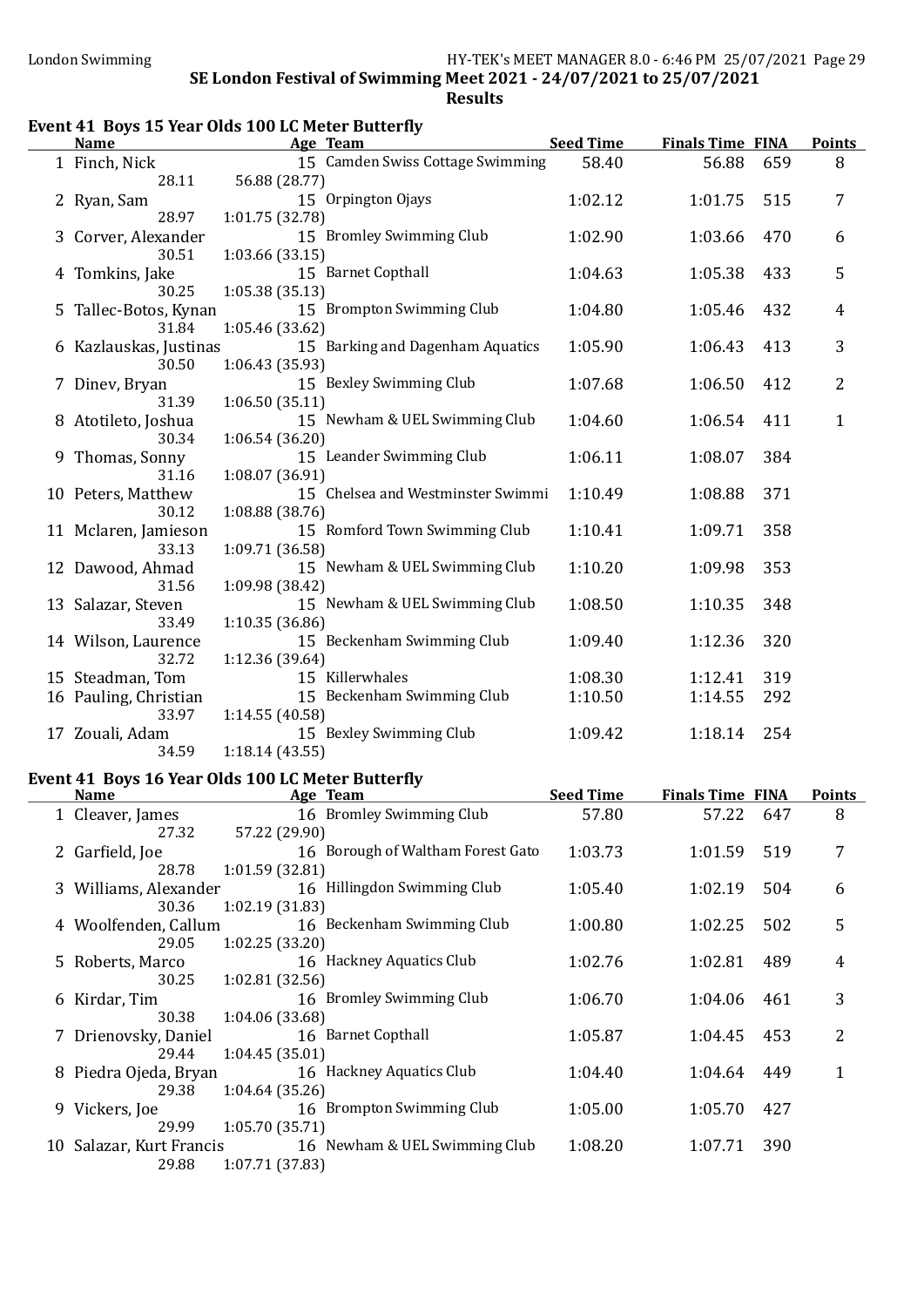|    | (Event 41 Boys 16 Year Olds 100 LC Meter Butterfly)<br><b>Name</b> |                                    | nesults<br>Age Team               | <b>Seed Time</b> | <b>Finals Time FINA</b> |     | <b>Points</b>  |
|----|--------------------------------------------------------------------|------------------------------------|-----------------------------------|------------------|-------------------------|-----|----------------|
|    | 11 Gurung, Anix<br>30.86                                           | 1:08.06 (37.20)                    | 16 London Borough of Hounslow SC  | 1:05.00          | 1:08.06                 | 384 |                |
|    | 12 Stringer, Ben<br>31.01                                          | 1:09.05 (38.04)                    | 16 Romford Town Swimming Club     | 1:07.56          | 1:09.05                 | 368 |                |
|    | Event 41 Boys 17 Year Olds 100 LC Meter Butterfly                  |                                    |                                   |                  |                         |     |                |
|    | <b>Name</b>                                                        |                                    | Age Team                          | <b>Seed Time</b> | <b>Finals Time FINA</b> |     | <b>Points</b>  |
|    | 1 Solly, Josh<br>27.41                                             | 1:00.65(33.24)                     | 17 Bexley Swimming Club           | 58.80            | 1:00.65                 | 543 | 8              |
|    | 2 Maunders, Harvey<br>28.54                                        | 1:00.80 (32.26)                    | 17 Greenwich Royals Swimming Club | 1:01.00          | 1:00.80                 | 539 | 7              |
|    | 3 Chapman, Nathan<br>29.00                                         | 1:02.05(33.05)                     | 17 Greenwich Royals Swimming Club | 1:01.40          | 1:02.05                 | 507 | 6              |
|    | 4 Wilding, Daniel                                                  |                                    | 17 Erith and District SC          | 1:02.32          | 1:02.60                 | 494 | 5              |
|    | 27.84<br>5 Emerton, Matthew                                        | 1:02.60 (34.76)                    | 17 Hillingdon Swimming Club       | 1:02.68          | 1:03.16                 | 481 | 4              |
|    | 29.13<br>6 Ghatauray, Rory                                         | 1:03.16 (34.03)                    | 17 Erith and District SC          | 1:01.87          | 1:03.20                 | 480 | 3              |
|    | 28.48                                                              | 1:03.20 (34.72)                    |                                   |                  |                         |     |                |
|    | 7 Wardell, Jack<br>29.42                                           | 1:04.94 (35.52)                    | 17 Kingston Royals Swimming Club  | 1:03.80          | 1:04.94                 | 442 | 2              |
|    | 8 Nimoh, Pharell<br>29.72                                          | 1:05.39(35.67)                     | 17 Saxon Crown (Lewisham)         | 1:04.38          | 1:05.39                 | 433 | $\mathbf{1}$   |
|    | 9 Hoole, Haydn<br>30.22                                            | 1:05.58 (35.36)                    | 17 Haringey Aquatics              | 1:03.91          | 1:05.58                 | 430 |                |
|    | 10 Hampton, Elliott                                                |                                    | 17 Wandsworth SC                  | 1:04.75          | 1:06.30                 | 416 |                |
|    | 32.05<br>11 Jayasinghe, Dillon                                     | 1:06.30 (34.25)                    | 17 Bexley Swimming Club           | 1:06.52          | 1:06.32                 | 415 |                |
|    | 31.02<br>12 Roberts, Daniel<br>32.15                               | 1:06.32 (35.30)                    | 17 Kingston Royals Swimming Club  | 1:09.70          | 1:06.79                 | 407 |                |
|    | 13 Carlton, Fraser                                                 | 1:06.79(34.64)                     | 17 Hackney Aquatics Club          | 1:05.06          | 1:07.09                 | 401 |                |
|    | 30.43<br>14 Hardy, Christopher                                     | 1:07.09(36.66)                     | 17 Barnes SC                      | 1:14.90          | 1:08.62                 | 375 |                |
|    | 31.34<br>15 Robinson, Harry                                        | 1:08.62 (37.28)                    | 17 Barking and Dagenham Aquatics  | 1:09.10          | 1:15.84                 | 278 |                |
|    | 34.14<br>Event 41 Boys 18 & Over 100 LC Meter Butterfly            | 1:15.84(41.70)                     |                                   |                  |                         |     |                |
|    | <b>Name</b>                                                        |                                    | Age Team                          | <b>Seed Time</b> | <b>Finals Time FINA</b> |     | <b>Points</b>  |
|    | 1 Leong, Bryan<br>26.63                                            | 55.68 (29.05)                      | 18 Natare West London             | 55.05            | 55.68                   | 702 | 8              |
|    | 2 Kirlew, Josh                                                     |                                    | 22 Enfield Swim Squad             | 56.40            | 57.27                   | 645 | 7              |
|    |                                                                    |                                    | 18 Natare West London             | 57.77            | 59.10                   | 587 |                |
|    | 3 McPhail, Jordon<br>28.26                                         | 59.10 (30.84)                      |                                   |                  |                         |     | 6              |
|    | 4 Bowden, Piers<br>28.13                                           | 59.37 (31.24)                      | 20 Ealing Swimming Club           | 1:00.01          | 59.37                   | 579 | 5              |
| 5. | Peh, Fraser<br>27.85                                               | 59.98 (32.13)                      | 31 Otter SC                       | 59.58            | 59.98                   | 562 | 4              |
| 6  | Gencas, Daniel<br>27.94                                            | 1:00.69(32.75)                     | 18 Barking and Dagenham Aquatics  | 58.07            | 1:00.69                 | 542 | 3              |
|    | 7 Bradshaw, Benjamin<br>28.65                                      | 1:01.40 (32.75)                    | 20 Brompton Swimming Club         | 1:01.30          | 1:01.40                 | 523 | $\overline{2}$ |
|    | 8 Kelly, Josh                                                      |                                    | 18 Hillingdon Swimming Club       | 1:01.90          | 1:01.46                 | 522 | $\mathbf{1}$   |
|    | 28.11<br>9 Rowson, Alex<br>28.68                                   | 1:01.46 (33.35)<br>1:02.77 (34.09) | 19 Brompton Swimming Club         | 1:01.30          | 1:02.77                 | 490 |                |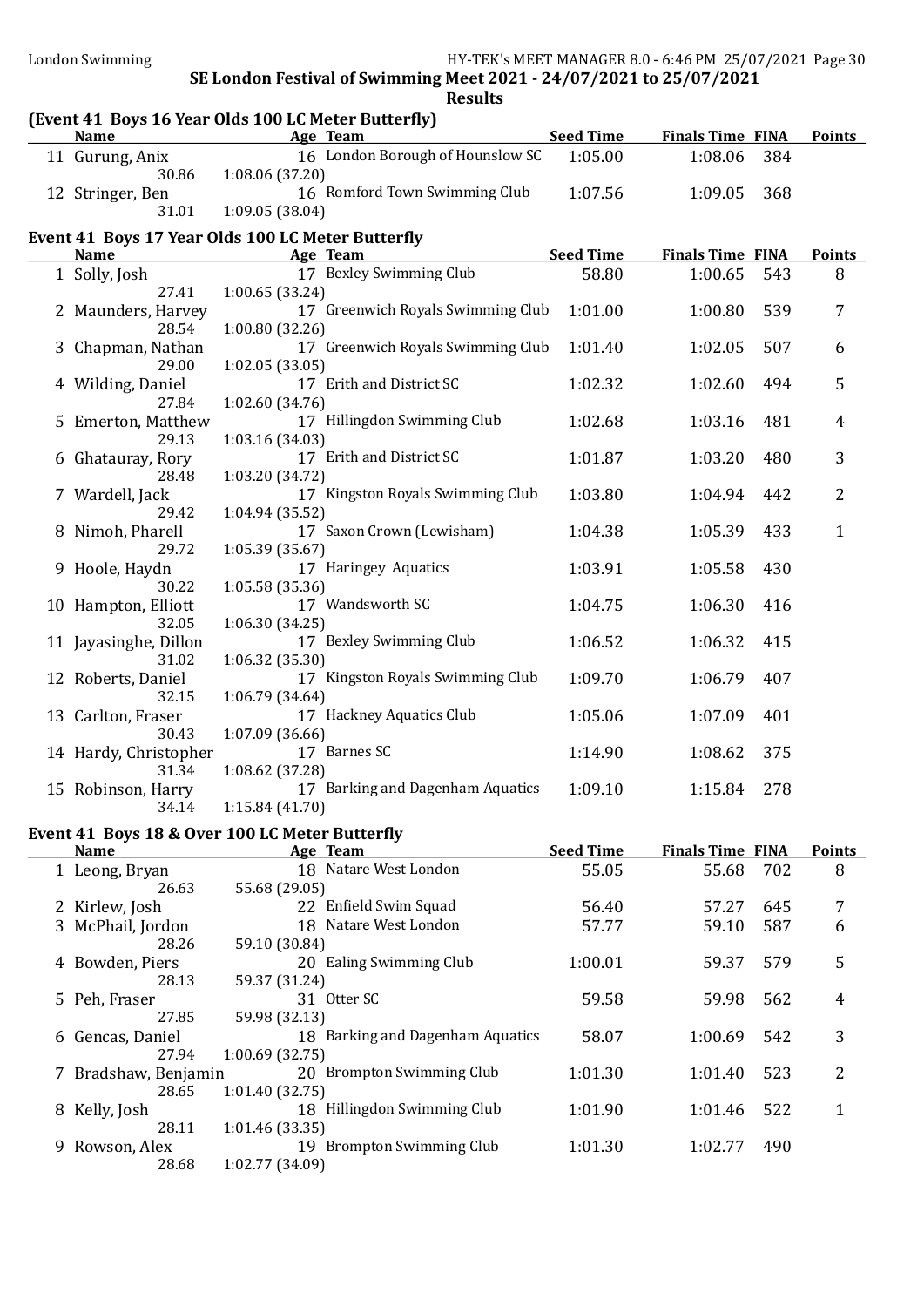| (Event 41 Boys 18 & Over 100 LC Meter Butterfly)                |                 |                                              |                  |                         |     |                |  |  |
|-----------------------------------------------------------------|-----------------|----------------------------------------------|------------------|-------------------------|-----|----------------|--|--|
| <b>Name</b>                                                     |                 | Age Team                                     | <b>Seed Time</b> | <b>Finals Time FINA</b> |     | <b>Points</b>  |  |  |
| 10 Ramaiya, Shanil                                              |                 | 19 Bo Of Harrow                              | 1:03.59          | 1:04.45                 | 453 |                |  |  |
| 29.82                                                           | 1:04.45(34.63)  |                                              |                  |                         |     |                |  |  |
| 11 Costley, Jude                                                |                 | 18 Hackney Aquatics Club                     | 1:01.40          | 1:06.67                 | 409 |                |  |  |
| 29.95                                                           | 1:06.67(36.72)  |                                              |                  |                         |     |                |  |  |
| 12 Findlay, Ben                                                 |                 | 18 Leander Swimming Club                     | 1:06.60          | 1:10.71                 | 343 |                |  |  |
| 31.94                                                           | 1:10.71(38.77)  |                                              |                  |                         |     |                |  |  |
|                                                                 |                 |                                              |                  |                         |     |                |  |  |
| Event 41 Boys 100 LC Meter Butterfly Multi-Class<br><b>Name</b> |                 |                                              | <b>Seed Time</b> | <b>Finals Time Para</b> |     | <b>Points</b>  |  |  |
|                                                                 |                 | <b>Age Team</b><br>15 Brompton Swimming Club | 1:12.60          |                         |     | 8              |  |  |
| 1 Bradshaw, Balthazar S10                                       |                 |                                              |                  | 1:13.66                 | 410 |                |  |  |
| Event 42 Girls 15 Year Olds 200 LC Meter Breaststroke           |                 |                                              |                  |                         |     |                |  |  |
| <b>Name</b>                                                     |                 | Age Team                                     | <b>Seed Time</b> | <b>Finals Time FINA</b> |     | <b>Points</b>  |  |  |
| 1 Shaw, Ava                                                     |                 | 15 Natare West London                        | 2:46.87          | 2:49.18                 | 555 | 8              |  |  |
| 38.66                                                           | 1:22.18(43.52)  | 2:05.98(43.80)                               | 2:49.18 (43.20)  |                         |     |                |  |  |
| 2 Leonard, Emily                                                |                 | 15 Natare West London                        | 2:51.49          | 2:51.20                 | 536 | 7              |  |  |
| 39.09                                                           | 1:22.96(43.87)  | 2:07.34 (44.38)                              | 2:51.20 (43.86)  |                         |     |                |  |  |
| 3 Richards, Aaliyah                                             |                 | 15 Borough of Waltham Forest Gato            | 2:47.40          | 2:51.92                 | 529 | 6              |  |  |
| 39.33                                                           | 1:22.18(42.85)  | 2:07.79(45.61)                               | 2:51.92 (44.13)  |                         |     |                |  |  |
| 4 Pasakinskaite, Erika                                          |                 | 15 Barking and Dagenham Aquatics             | 2:52.90          | 2:52.45                 | 524 | 5              |  |  |
| 39.93                                                           | 1:24.38(44.45)  | 2:09.59(45.21)                               | 2:52.45(42.86)   |                         |     |                |  |  |
| 5 Lewis, Hannah                                                 |                 | 15 Bromley Swimming Club                     | 2:58.20          | 2:54.79                 | 504 | 4              |  |  |
| 39.48                                                           | 1:25.12(45.64)  | 2:10.71 (45.59)                              | 2:54.79 (44.08)  |                         |     |                |  |  |
| 6 Jeffs, Beatrice                                               |                 | 15 Hillingdon Swimming Club                  | 2:53.07          | 2:58.61                 | 472 | 3              |  |  |
| 41.73                                                           | 1:25.51(43.78)  | 2:13.00(47.49)                               | 2:58.61(45.61)   |                         |     |                |  |  |
| 7 Bremen, Sophia                                                |                 | 15 Anaconda Swimming Club                    | 2:55.59          | 3:00.74                 | 455 | $\overline{2}$ |  |  |
| 41.10                                                           | 1:26.79(45.69)  | 2:14.68 (47.89)                              | 3:00.74(46.06)   |                         |     |                |  |  |
| 8 Doyle, Ella                                                   |                 | 15 Greenwich Royals Swimming Club 3:00.20    |                  | 3:01.14                 | 452 | $\mathbf{1}$   |  |  |
| 41.38                                                           | 1:26.82(45.44)  | 2:16.99(50.17)                               | 3:01.14(44.15)   |                         |     |                |  |  |
| 9 Everett, Zoe                                                  |                 | 15 Greenwich Royals Swimming Club 2:54.10    |                  | 3:01.47                 | 450 |                |  |  |
| 41.07                                                           | 1:26.88(45.81)  | 2:14.53(47.65)                               | 3:01.47 (46.94)  |                         |     |                |  |  |
| 10 Andersson Harmon, Klippa                                     |                 | 15 Saxon Crown (Lewisham)                    | 2:50.92          | 3:04.38                 | 429 |                |  |  |
| 40.44                                                           | 1:26.07(45.63)  | 2:14.90 (48.83)                              | 3:04.38 (49.48)  |                         |     |                |  |  |
| 11 Murray, Eva                                                  |                 | 15 Borough of Waltham Forest Gato            | 3:01.90          | 3:04.46                 | 428 |                |  |  |
| 42.20                                                           | 1:29.61(47.41)  | 2:16.99 (47.38)                              | 3:04.46(47.47)   |                         |     |                |  |  |
| 12 Hill, Olivia                                                 |                 | 15 Wandsworth SC                             | 2:57.25          | 3:04.58                 | 428 |                |  |  |
| 40.97                                                           | 1:27.79 (46.82) | 2:16.10 (48.31)                              | 3:04.58 (48.48)  |                         |     |                |  |  |
| 13 Brennan, Chloe                                               |                 | 15 Ealing Swimming Club                      | 3:02.76          | 3:07.45                 | 408 |                |  |  |
| 41.76                                                           | 1:29.79(48.03)  | 2:19.42 (49.63)                              | 3:07.45(48.03)   |                         |     |                |  |  |
| 14 De Jager, Tara                                               |                 | 15 Hillingdon Swimming Club                  | 3:03.60          | 3:20.62                 | 333 |                |  |  |
| 45.82                                                           | 1:37.04 (51.22) | 2:29.74 (52.70)                              | 3:20.62 (50.88)  |                         |     |                |  |  |
| Event 42 Girls 16 Year Olds 200 LC Meter Breaststroke           |                 |                                              |                  |                         |     |                |  |  |
| <b>Name</b>                                                     |                 | Age Team                                     | <b>Seed Time</b> | <b>Finals Time FINA</b> |     | <b>Points</b>  |  |  |
| 1 McEver, Ella                                                  |                 | 16 Camden Swiss Cottage Swimming             | 2:41.20          | 2:40.21                 | 654 | 8              |  |  |
| 37.20                                                           | 1:17.69(40.49)  | 1:59.06(41.37)                               | 2:40.21(41.15)   |                         |     |                |  |  |
| 2 Bowley, Hannah                                                |                 | 16 Hillingdon Swimming Club                  | 2:38.90          | 2:44.23                 | 607 | 7              |  |  |
| 38.74                                                           |                 | $1:19.57(40.83)$ $2:44.23(1:24.66)$          |                  |                         |     |                |  |  |
| 3 Wootton, Evie                                                 |                 | 16 Haringey Aquatics                         | 2:52.34          | 2:56.94                 | 485 | 6              |  |  |
| 39.98                                                           | 1:24.47 (44.49) | 2:11.42 (46.95)                              | 2:56.94 (45.52)  |                         |     |                |  |  |
| 4 Clark, Molly                                                  |                 | 16 Kingston Royals Swimming Club             | 2:55.40          | 3:00.70                 | 456 | 5              |  |  |
| 40.59                                                           | 1:27.65(47.06)  | 2:15.27(47.62)                               | 3:00.70 (45.43)  |                         |     |                |  |  |
| 5 Lipsey-Swarbrick, Leah                                        |                 | 16 Hackney Aquatics Club                     | 2:55.00          | 3:04.00                 | 432 | 4              |  |  |
| 41.86                                                           | 1:27.94 (46.08) | 2:16.62(48.68)                               | 3:04.00 (47.38)  |                         |     |                |  |  |
| 6 Struc, Cassie                                                 |                 | 16 Hillingdon Swimming Club                  | 2:58.20          | 3:06.93                 | 412 | 3              |  |  |
| 41.92                                                           | 1:28.74 (46.82) | 2:17.59(48.85)                               | 3:06.93 (49.34)  |                         |     |                |  |  |
| 7 Bhugun, Emma                                                  |                 | 16 Chelsea and Westminster Swimmi            | 3:03.34          | 3:09.23                 | 397 | $\overline{2}$ |  |  |
| 43.94                                                           | 1:32.43 (48.49) | 2:21.27 (48.84)                              | 3:09.23 (47.96)  |                         |     |                |  |  |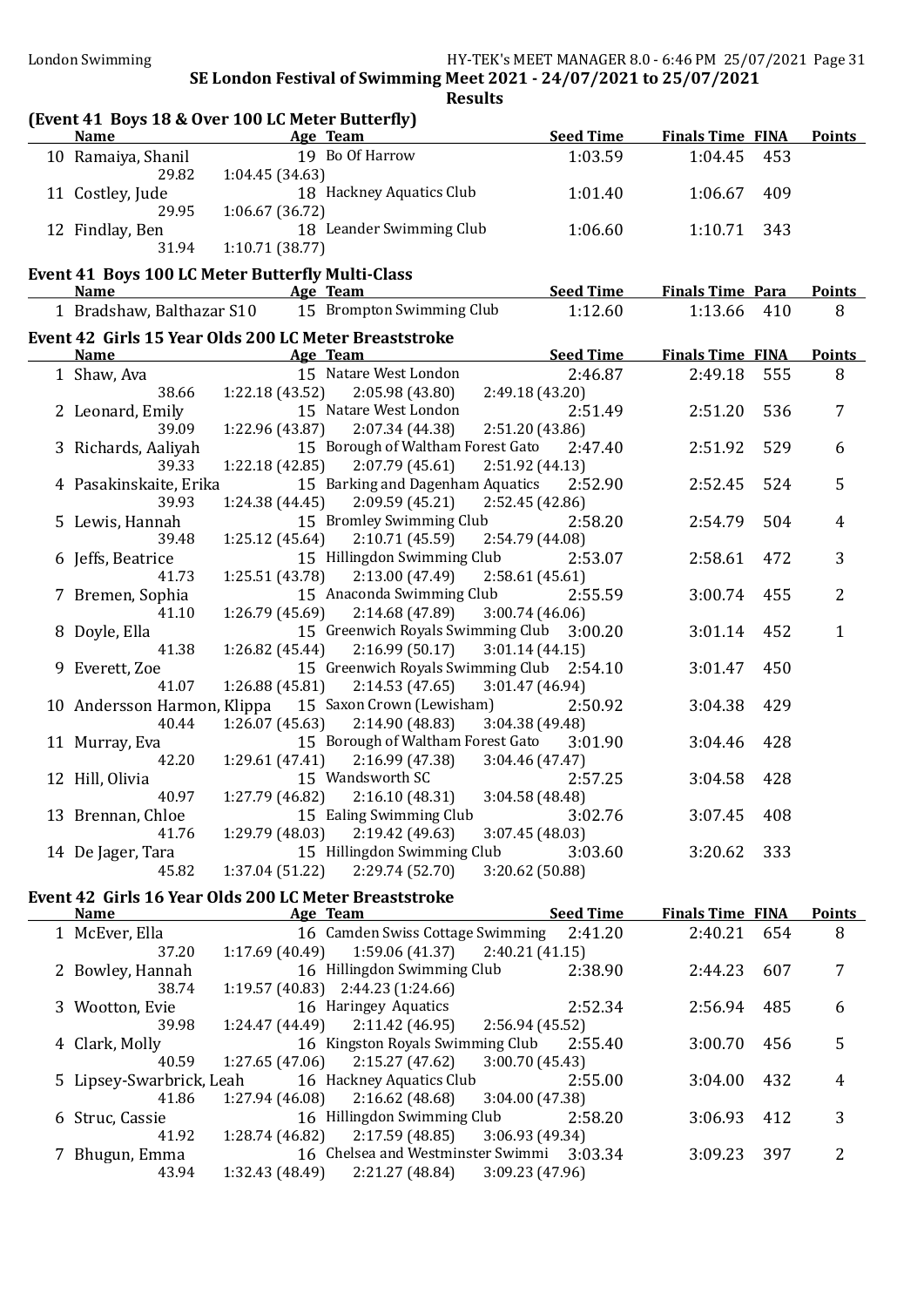| 16 Teddington Swimming Club<br>8 Wiseman Lee, Holly<br>3:04.10<br>3:11.16 385<br>$\mathbf{1}$<br>$1:33.84(49.31)$ $2:22.67(48.83)$ $3:11.16(48.49)$<br>44.53<br>Event 42 Girls 17 Year Olds 200 LC Meter Breaststroke<br><b>Seed Time</b><br><b>Finals Time FINA</b><br><b>Name</b><br>Age Team<br>17 Bromley Swimming Club<br>2:51.30<br>535<br>8<br>1 Powell, Eliza<br>2:44.20<br>38.96<br>$1:21.08(42.12)$ $2:06.47(45.39)$<br>2:51.30 (44.83)<br>17 Hackney Aquatics Club<br>2:51.50<br>2:52.65<br>523<br>7<br>2 Brooks, Aoife<br>39.68<br>1:23.63 (43.95)<br>2:08.34(44.71)<br>2:52.65 (44.31)<br>17 Orpington Ojays<br>3:05.08<br>3:14.16<br>6<br>3 Frisby, Amelia<br>367<br>$1:32.59(49.45)$ $2:23.18(50.59)$<br>43.14<br>3:14.16(50.98)<br>Event 42 Girls 18 & Over 200 LC Meter Breaststroke<br><b>Seed Time</b><br><b>Finals Time FINA</b><br><b>Name</b><br>Age Team<br>25 Brompton Swimming Club<br>2:35.50<br>2:51.74<br>531<br>1 Lale-Klasicki, Pixie<br>8<br>1:21.36 (43.13)<br>2:06.59 (45.23)<br>38.23<br>2:51.74(45.15)<br>18 Croydon Amphibians Swimming Cl 2:56.20<br>2 Blair, Tay<br>3:00.86<br>455<br>7<br>$1:26.57(46.28)$ $2:13.82(47.25)$<br>3:00.86 (47.04)<br>40.29<br>19 Bexley Swimming Club<br>2:58.49<br>3 Hawkins, Amie<br>3:03.62<br>434<br>6<br>$1:28.56(45.81)$ $2:17.99(49.43)$<br>42.75<br>3:03.62(45.63)<br>Event 43 Boys 15 Year Olds 200 LC Meter Freestyle<br><b>Example 2 Seed Time</b><br><b>Finals Time FINA</b><br><b>Name</b><br><b>Example 2016</b> Age Team<br>15 Bromley Swimming Club<br>2:02.40<br>2:02.40<br>578<br>8<br>1 Lander, Samuel<br>27.95<br>58.98 (31.03) 1:31.43 (32.45)<br>2:02.40 (30.97)<br>15 Bo Of Harrow<br>1:59.43<br>573<br>$\overline{7}$<br>2 Macgonigal, Oliver<br>2:02.74<br>27.89<br>59.68 (31.79) 1:31.21 (31.53)<br>2:02.74 (31.53)<br>15 Chelsea and Westminster Swimmi 2:01.07<br>3 Whittles, Edward<br>2:03.29<br>566<br>6<br>28.35<br>59.16 (30.81)<br>1:31.42(32.26)<br>2:03.29 (31.87)<br>15 Romford Town Swimming Club<br>2:08.78<br>2:09.97<br>483<br>5<br>4 Mclaren, Jamieson<br>1:03.60 (32.94)<br>1:37.15(33.55)<br>2:09.97 (32.82)<br>30.66<br>15 Teddington Swimming Club<br>2:08.90<br>5 Evans, Tommy<br>2:10.12<br>481<br>$\overline{4}$<br>1:03.67 (33.91)<br>1:37.44 (33.77)<br>2:10.12 (32.68)<br>29.76<br>15 Bexley Swimming Club<br>2:09.12<br>3<br>2:10.46<br>477<br>6 Dinev, Bryan<br>1:36.61(34.96)<br>29.00<br>1:01.65(32.65)<br>2:10.46(33.85)<br>15 Barking and Dagenham Aquatics 2:07.50<br>$\overline{2}$<br>7 Kazlauskas, Justinas<br>2:10.71<br>475<br>$1:05.03(34.37)$ $1:39.58(34.55)$<br>2:10.71(31.13)<br>30.66<br>8 Sennis, Jacob 15 Ealing Swimming Club 2:13.83<br>2:13.25<br>448<br>1<br>$1:03.57(33.66)$ $1:38.93(35.36)$<br>29.91<br>2:13.25 (34.32)<br>15 Hillingdon Swimming Club<br>9 Rayment, Adam<br>2:13.20<br>2:14.43<br>436<br>1:39.73 (35.84)<br>30.06<br>1:03.89(33.83)<br>2:14.43 (34.70)<br>15 Teddington Swimming Club<br>10 Farquhar-Smith, Ben<br>2:16.80<br>414<br>2:13.40<br>29.96<br>1:40.26(36.37)<br>1:03.89 (33.93)<br>2:16.80 (36.54)<br>15 Saxon Crown (Lewisham)<br>2:17.99<br>403<br>11 Lewis, Teddy<br>2:14.39<br>1:42.90 (36.13)<br>2:17.99 (35.09)<br>1:06.77(35.32)<br>31.45<br>15 Chelsea and Westminster Swimmi 2:11.25<br>2:18.29<br>401<br>12 Pratt, Lanre<br>1:42.48 (35.96)<br>31.17<br>1:06.52(35.35)<br>2:18.29 (35.81)<br>15 Leander Swimming Club<br>2:19.36<br>392<br>13 Thomas, Sonny<br>2:09.10<br>1:43.47 (36.79)<br>30.99<br>1:06.68(35.69)<br>2:19.36 (35.89)<br>15 Camden Swiss Cottage Swimming 2:15.20<br>14 Markov, Nik<br>2:21.23<br>376<br>2:21.23 (38.76)<br>1:04.75(34.35)<br>1:42.47 (37.72)<br>30.40<br>15 Barnes SC<br>2:16.71<br>15 Evans, Ben<br>2:22.64<br>365<br>1:07.63(35.90)<br>1:46.12 (38.49)<br>2:22.64 (36.52)<br>31.73<br>15 London Borough of Hounslow SC<br>2:24.95<br>2:29.86<br>315<br>16 Wavamuno, Dylan<br>$1:09.33(36.42)$ $1:49.24(39.91)$<br>2:29.86 (40.62)<br>32.91<br>15 Hillingdon Swimming Club<br>2:28.80<br>306<br>17 Kaniewski, Kacper<br>2:31.34<br>1:10.86 (38.00) 2:31.34 (1:20.48)<br>32.86 | (Event 42 Girls 16 Year Olds 200 LC Meter Breaststroke)<br><b>Name</b> | Age Team | <b>Seed Time</b> | <b>Finals Time FINA</b> | <b>Points</b> |
|------------------------------------------------------------------------------------------------------------------------------------------------------------------------------------------------------------------------------------------------------------------------------------------------------------------------------------------------------------------------------------------------------------------------------------------------------------------------------------------------------------------------------------------------------------------------------------------------------------------------------------------------------------------------------------------------------------------------------------------------------------------------------------------------------------------------------------------------------------------------------------------------------------------------------------------------------------------------------------------------------------------------------------------------------------------------------------------------------------------------------------------------------------------------------------------------------------------------------------------------------------------------------------------------------------------------------------------------------------------------------------------------------------------------------------------------------------------------------------------------------------------------------------------------------------------------------------------------------------------------------------------------------------------------------------------------------------------------------------------------------------------------------------------------------------------------------------------------------------------------------------------------------------------------------------------------------------------------------------------------------------------------------------------------------------------------------------------------------------------------------------------------------------------------------------------------------------------------------------------------------------------------------------------------------------------------------------------------------------------------------------------------------------------------------------------------------------------------------------------------------------------------------------------------------------------------------------------------------------------------------------------------------------------------------------------------------------------------------------------------------------------------------------------------------------------------------------------------------------------------------------------------------------------------------------------------------------------------------------------------------------------------------------------------------------------------------------------------------------------------------------------------------------------------------------------------------------------------------------------------------------------------------------------------------------------------------------------------------------------------------------------------------------------------------------------------------------------------------------------------------------------------------------------------------------------------------------------------------------------------------------------------------------------------------------------------------------------------------------------------------------------------------------------------------------------------------------------------------------------------------------------------------------------------------------------------------------------------------------------------------------------------------------------------------------------------------------------------------------|------------------------------------------------------------------------|----------|------------------|-------------------------|---------------|
|                                                                                                                                                                                                                                                                                                                                                                                                                                                                                                                                                                                                                                                                                                                                                                                                                                                                                                                                                                                                                                                                                                                                                                                                                                                                                                                                                                                                                                                                                                                                                                                                                                                                                                                                                                                                                                                                                                                                                                                                                                                                                                                                                                                                                                                                                                                                                                                                                                                                                                                                                                                                                                                                                                                                                                                                                                                                                                                                                                                                                                                                                                                                                                                                                                                                                                                                                                                                                                                                                                                                                                                                                                                                                                                                                                                                                                                                                                                                                                                                                                                                                                            |                                                                        |          |                  |                         |               |
|                                                                                                                                                                                                                                                                                                                                                                                                                                                                                                                                                                                                                                                                                                                                                                                                                                                                                                                                                                                                                                                                                                                                                                                                                                                                                                                                                                                                                                                                                                                                                                                                                                                                                                                                                                                                                                                                                                                                                                                                                                                                                                                                                                                                                                                                                                                                                                                                                                                                                                                                                                                                                                                                                                                                                                                                                                                                                                                                                                                                                                                                                                                                                                                                                                                                                                                                                                                                                                                                                                                                                                                                                                                                                                                                                                                                                                                                                                                                                                                                                                                                                                            |                                                                        |          |                  |                         |               |
| <b>Points</b><br><b>Points</b><br><b>Points</b>                                                                                                                                                                                                                                                                                                                                                                                                                                                                                                                                                                                                                                                                                                                                                                                                                                                                                                                                                                                                                                                                                                                                                                                                                                                                                                                                                                                                                                                                                                                                                                                                                                                                                                                                                                                                                                                                                                                                                                                                                                                                                                                                                                                                                                                                                                                                                                                                                                                                                                                                                                                                                                                                                                                                                                                                                                                                                                                                                                                                                                                                                                                                                                                                                                                                                                                                                                                                                                                                                                                                                                                                                                                                                                                                                                                                                                                                                                                                                                                                                                                            |                                                                        |          |                  |                         |               |
|                                                                                                                                                                                                                                                                                                                                                                                                                                                                                                                                                                                                                                                                                                                                                                                                                                                                                                                                                                                                                                                                                                                                                                                                                                                                                                                                                                                                                                                                                                                                                                                                                                                                                                                                                                                                                                                                                                                                                                                                                                                                                                                                                                                                                                                                                                                                                                                                                                                                                                                                                                                                                                                                                                                                                                                                                                                                                                                                                                                                                                                                                                                                                                                                                                                                                                                                                                                                                                                                                                                                                                                                                                                                                                                                                                                                                                                                                                                                                                                                                                                                                                            |                                                                        |          |                  |                         |               |
|                                                                                                                                                                                                                                                                                                                                                                                                                                                                                                                                                                                                                                                                                                                                                                                                                                                                                                                                                                                                                                                                                                                                                                                                                                                                                                                                                                                                                                                                                                                                                                                                                                                                                                                                                                                                                                                                                                                                                                                                                                                                                                                                                                                                                                                                                                                                                                                                                                                                                                                                                                                                                                                                                                                                                                                                                                                                                                                                                                                                                                                                                                                                                                                                                                                                                                                                                                                                                                                                                                                                                                                                                                                                                                                                                                                                                                                                                                                                                                                                                                                                                                            |                                                                        |          |                  |                         |               |
|                                                                                                                                                                                                                                                                                                                                                                                                                                                                                                                                                                                                                                                                                                                                                                                                                                                                                                                                                                                                                                                                                                                                                                                                                                                                                                                                                                                                                                                                                                                                                                                                                                                                                                                                                                                                                                                                                                                                                                                                                                                                                                                                                                                                                                                                                                                                                                                                                                                                                                                                                                                                                                                                                                                                                                                                                                                                                                                                                                                                                                                                                                                                                                                                                                                                                                                                                                                                                                                                                                                                                                                                                                                                                                                                                                                                                                                                                                                                                                                                                                                                                                            |                                                                        |          |                  |                         |               |
|                                                                                                                                                                                                                                                                                                                                                                                                                                                                                                                                                                                                                                                                                                                                                                                                                                                                                                                                                                                                                                                                                                                                                                                                                                                                                                                                                                                                                                                                                                                                                                                                                                                                                                                                                                                                                                                                                                                                                                                                                                                                                                                                                                                                                                                                                                                                                                                                                                                                                                                                                                                                                                                                                                                                                                                                                                                                                                                                                                                                                                                                                                                                                                                                                                                                                                                                                                                                                                                                                                                                                                                                                                                                                                                                                                                                                                                                                                                                                                                                                                                                                                            |                                                                        |          |                  |                         |               |
|                                                                                                                                                                                                                                                                                                                                                                                                                                                                                                                                                                                                                                                                                                                                                                                                                                                                                                                                                                                                                                                                                                                                                                                                                                                                                                                                                                                                                                                                                                                                                                                                                                                                                                                                                                                                                                                                                                                                                                                                                                                                                                                                                                                                                                                                                                                                                                                                                                                                                                                                                                                                                                                                                                                                                                                                                                                                                                                                                                                                                                                                                                                                                                                                                                                                                                                                                                                                                                                                                                                                                                                                                                                                                                                                                                                                                                                                                                                                                                                                                                                                                                            |                                                                        |          |                  |                         |               |
|                                                                                                                                                                                                                                                                                                                                                                                                                                                                                                                                                                                                                                                                                                                                                                                                                                                                                                                                                                                                                                                                                                                                                                                                                                                                                                                                                                                                                                                                                                                                                                                                                                                                                                                                                                                                                                                                                                                                                                                                                                                                                                                                                                                                                                                                                                                                                                                                                                                                                                                                                                                                                                                                                                                                                                                                                                                                                                                                                                                                                                                                                                                                                                                                                                                                                                                                                                                                                                                                                                                                                                                                                                                                                                                                                                                                                                                                                                                                                                                                                                                                                                            |                                                                        |          |                  |                         |               |
|                                                                                                                                                                                                                                                                                                                                                                                                                                                                                                                                                                                                                                                                                                                                                                                                                                                                                                                                                                                                                                                                                                                                                                                                                                                                                                                                                                                                                                                                                                                                                                                                                                                                                                                                                                                                                                                                                                                                                                                                                                                                                                                                                                                                                                                                                                                                                                                                                                                                                                                                                                                                                                                                                                                                                                                                                                                                                                                                                                                                                                                                                                                                                                                                                                                                                                                                                                                                                                                                                                                                                                                                                                                                                                                                                                                                                                                                                                                                                                                                                                                                                                            |                                                                        |          |                  |                         |               |
|                                                                                                                                                                                                                                                                                                                                                                                                                                                                                                                                                                                                                                                                                                                                                                                                                                                                                                                                                                                                                                                                                                                                                                                                                                                                                                                                                                                                                                                                                                                                                                                                                                                                                                                                                                                                                                                                                                                                                                                                                                                                                                                                                                                                                                                                                                                                                                                                                                                                                                                                                                                                                                                                                                                                                                                                                                                                                                                                                                                                                                                                                                                                                                                                                                                                                                                                                                                                                                                                                                                                                                                                                                                                                                                                                                                                                                                                                                                                                                                                                                                                                                            |                                                                        |          |                  |                         |               |
|                                                                                                                                                                                                                                                                                                                                                                                                                                                                                                                                                                                                                                                                                                                                                                                                                                                                                                                                                                                                                                                                                                                                                                                                                                                                                                                                                                                                                                                                                                                                                                                                                                                                                                                                                                                                                                                                                                                                                                                                                                                                                                                                                                                                                                                                                                                                                                                                                                                                                                                                                                                                                                                                                                                                                                                                                                                                                                                                                                                                                                                                                                                                                                                                                                                                                                                                                                                                                                                                                                                                                                                                                                                                                                                                                                                                                                                                                                                                                                                                                                                                                                            |                                                                        |          |                  |                         |               |
|                                                                                                                                                                                                                                                                                                                                                                                                                                                                                                                                                                                                                                                                                                                                                                                                                                                                                                                                                                                                                                                                                                                                                                                                                                                                                                                                                                                                                                                                                                                                                                                                                                                                                                                                                                                                                                                                                                                                                                                                                                                                                                                                                                                                                                                                                                                                                                                                                                                                                                                                                                                                                                                                                                                                                                                                                                                                                                                                                                                                                                                                                                                                                                                                                                                                                                                                                                                                                                                                                                                                                                                                                                                                                                                                                                                                                                                                                                                                                                                                                                                                                                            |                                                                        |          |                  |                         |               |
|                                                                                                                                                                                                                                                                                                                                                                                                                                                                                                                                                                                                                                                                                                                                                                                                                                                                                                                                                                                                                                                                                                                                                                                                                                                                                                                                                                                                                                                                                                                                                                                                                                                                                                                                                                                                                                                                                                                                                                                                                                                                                                                                                                                                                                                                                                                                                                                                                                                                                                                                                                                                                                                                                                                                                                                                                                                                                                                                                                                                                                                                                                                                                                                                                                                                                                                                                                                                                                                                                                                                                                                                                                                                                                                                                                                                                                                                                                                                                                                                                                                                                                            |                                                                        |          |                  |                         |               |
|                                                                                                                                                                                                                                                                                                                                                                                                                                                                                                                                                                                                                                                                                                                                                                                                                                                                                                                                                                                                                                                                                                                                                                                                                                                                                                                                                                                                                                                                                                                                                                                                                                                                                                                                                                                                                                                                                                                                                                                                                                                                                                                                                                                                                                                                                                                                                                                                                                                                                                                                                                                                                                                                                                                                                                                                                                                                                                                                                                                                                                                                                                                                                                                                                                                                                                                                                                                                                                                                                                                                                                                                                                                                                                                                                                                                                                                                                                                                                                                                                                                                                                            |                                                                        |          |                  |                         |               |
|                                                                                                                                                                                                                                                                                                                                                                                                                                                                                                                                                                                                                                                                                                                                                                                                                                                                                                                                                                                                                                                                                                                                                                                                                                                                                                                                                                                                                                                                                                                                                                                                                                                                                                                                                                                                                                                                                                                                                                                                                                                                                                                                                                                                                                                                                                                                                                                                                                                                                                                                                                                                                                                                                                                                                                                                                                                                                                                                                                                                                                                                                                                                                                                                                                                                                                                                                                                                                                                                                                                                                                                                                                                                                                                                                                                                                                                                                                                                                                                                                                                                                                            |                                                                        |          |                  |                         |               |
|                                                                                                                                                                                                                                                                                                                                                                                                                                                                                                                                                                                                                                                                                                                                                                                                                                                                                                                                                                                                                                                                                                                                                                                                                                                                                                                                                                                                                                                                                                                                                                                                                                                                                                                                                                                                                                                                                                                                                                                                                                                                                                                                                                                                                                                                                                                                                                                                                                                                                                                                                                                                                                                                                                                                                                                                                                                                                                                                                                                                                                                                                                                                                                                                                                                                                                                                                                                                                                                                                                                                                                                                                                                                                                                                                                                                                                                                                                                                                                                                                                                                                                            |                                                                        |          |                  |                         |               |
|                                                                                                                                                                                                                                                                                                                                                                                                                                                                                                                                                                                                                                                                                                                                                                                                                                                                                                                                                                                                                                                                                                                                                                                                                                                                                                                                                                                                                                                                                                                                                                                                                                                                                                                                                                                                                                                                                                                                                                                                                                                                                                                                                                                                                                                                                                                                                                                                                                                                                                                                                                                                                                                                                                                                                                                                                                                                                                                                                                                                                                                                                                                                                                                                                                                                                                                                                                                                                                                                                                                                                                                                                                                                                                                                                                                                                                                                                                                                                                                                                                                                                                            |                                                                        |          |                  |                         |               |
|                                                                                                                                                                                                                                                                                                                                                                                                                                                                                                                                                                                                                                                                                                                                                                                                                                                                                                                                                                                                                                                                                                                                                                                                                                                                                                                                                                                                                                                                                                                                                                                                                                                                                                                                                                                                                                                                                                                                                                                                                                                                                                                                                                                                                                                                                                                                                                                                                                                                                                                                                                                                                                                                                                                                                                                                                                                                                                                                                                                                                                                                                                                                                                                                                                                                                                                                                                                                                                                                                                                                                                                                                                                                                                                                                                                                                                                                                                                                                                                                                                                                                                            |                                                                        |          |                  |                         |               |
|                                                                                                                                                                                                                                                                                                                                                                                                                                                                                                                                                                                                                                                                                                                                                                                                                                                                                                                                                                                                                                                                                                                                                                                                                                                                                                                                                                                                                                                                                                                                                                                                                                                                                                                                                                                                                                                                                                                                                                                                                                                                                                                                                                                                                                                                                                                                                                                                                                                                                                                                                                                                                                                                                                                                                                                                                                                                                                                                                                                                                                                                                                                                                                                                                                                                                                                                                                                                                                                                                                                                                                                                                                                                                                                                                                                                                                                                                                                                                                                                                                                                                                            |                                                                        |          |                  |                         |               |
|                                                                                                                                                                                                                                                                                                                                                                                                                                                                                                                                                                                                                                                                                                                                                                                                                                                                                                                                                                                                                                                                                                                                                                                                                                                                                                                                                                                                                                                                                                                                                                                                                                                                                                                                                                                                                                                                                                                                                                                                                                                                                                                                                                                                                                                                                                                                                                                                                                                                                                                                                                                                                                                                                                                                                                                                                                                                                                                                                                                                                                                                                                                                                                                                                                                                                                                                                                                                                                                                                                                                                                                                                                                                                                                                                                                                                                                                                                                                                                                                                                                                                                            |                                                                        |          |                  |                         |               |
|                                                                                                                                                                                                                                                                                                                                                                                                                                                                                                                                                                                                                                                                                                                                                                                                                                                                                                                                                                                                                                                                                                                                                                                                                                                                                                                                                                                                                                                                                                                                                                                                                                                                                                                                                                                                                                                                                                                                                                                                                                                                                                                                                                                                                                                                                                                                                                                                                                                                                                                                                                                                                                                                                                                                                                                                                                                                                                                                                                                                                                                                                                                                                                                                                                                                                                                                                                                                                                                                                                                                                                                                                                                                                                                                                                                                                                                                                                                                                                                                                                                                                                            |                                                                        |          |                  |                         |               |
|                                                                                                                                                                                                                                                                                                                                                                                                                                                                                                                                                                                                                                                                                                                                                                                                                                                                                                                                                                                                                                                                                                                                                                                                                                                                                                                                                                                                                                                                                                                                                                                                                                                                                                                                                                                                                                                                                                                                                                                                                                                                                                                                                                                                                                                                                                                                                                                                                                                                                                                                                                                                                                                                                                                                                                                                                                                                                                                                                                                                                                                                                                                                                                                                                                                                                                                                                                                                                                                                                                                                                                                                                                                                                                                                                                                                                                                                                                                                                                                                                                                                                                            |                                                                        |          |                  |                         |               |
|                                                                                                                                                                                                                                                                                                                                                                                                                                                                                                                                                                                                                                                                                                                                                                                                                                                                                                                                                                                                                                                                                                                                                                                                                                                                                                                                                                                                                                                                                                                                                                                                                                                                                                                                                                                                                                                                                                                                                                                                                                                                                                                                                                                                                                                                                                                                                                                                                                                                                                                                                                                                                                                                                                                                                                                                                                                                                                                                                                                                                                                                                                                                                                                                                                                                                                                                                                                                                                                                                                                                                                                                                                                                                                                                                                                                                                                                                                                                                                                                                                                                                                            |                                                                        |          |                  |                         |               |
|                                                                                                                                                                                                                                                                                                                                                                                                                                                                                                                                                                                                                                                                                                                                                                                                                                                                                                                                                                                                                                                                                                                                                                                                                                                                                                                                                                                                                                                                                                                                                                                                                                                                                                                                                                                                                                                                                                                                                                                                                                                                                                                                                                                                                                                                                                                                                                                                                                                                                                                                                                                                                                                                                                                                                                                                                                                                                                                                                                                                                                                                                                                                                                                                                                                                                                                                                                                                                                                                                                                                                                                                                                                                                                                                                                                                                                                                                                                                                                                                                                                                                                            |                                                                        |          |                  |                         |               |
|                                                                                                                                                                                                                                                                                                                                                                                                                                                                                                                                                                                                                                                                                                                                                                                                                                                                                                                                                                                                                                                                                                                                                                                                                                                                                                                                                                                                                                                                                                                                                                                                                                                                                                                                                                                                                                                                                                                                                                                                                                                                                                                                                                                                                                                                                                                                                                                                                                                                                                                                                                                                                                                                                                                                                                                                                                                                                                                                                                                                                                                                                                                                                                                                                                                                                                                                                                                                                                                                                                                                                                                                                                                                                                                                                                                                                                                                                                                                                                                                                                                                                                            |                                                                        |          |                  |                         |               |
|                                                                                                                                                                                                                                                                                                                                                                                                                                                                                                                                                                                                                                                                                                                                                                                                                                                                                                                                                                                                                                                                                                                                                                                                                                                                                                                                                                                                                                                                                                                                                                                                                                                                                                                                                                                                                                                                                                                                                                                                                                                                                                                                                                                                                                                                                                                                                                                                                                                                                                                                                                                                                                                                                                                                                                                                                                                                                                                                                                                                                                                                                                                                                                                                                                                                                                                                                                                                                                                                                                                                                                                                                                                                                                                                                                                                                                                                                                                                                                                                                                                                                                            |                                                                        |          |                  |                         |               |
|                                                                                                                                                                                                                                                                                                                                                                                                                                                                                                                                                                                                                                                                                                                                                                                                                                                                                                                                                                                                                                                                                                                                                                                                                                                                                                                                                                                                                                                                                                                                                                                                                                                                                                                                                                                                                                                                                                                                                                                                                                                                                                                                                                                                                                                                                                                                                                                                                                                                                                                                                                                                                                                                                                                                                                                                                                                                                                                                                                                                                                                                                                                                                                                                                                                                                                                                                                                                                                                                                                                                                                                                                                                                                                                                                                                                                                                                                                                                                                                                                                                                                                            |                                                                        |          |                  |                         |               |
|                                                                                                                                                                                                                                                                                                                                                                                                                                                                                                                                                                                                                                                                                                                                                                                                                                                                                                                                                                                                                                                                                                                                                                                                                                                                                                                                                                                                                                                                                                                                                                                                                                                                                                                                                                                                                                                                                                                                                                                                                                                                                                                                                                                                                                                                                                                                                                                                                                                                                                                                                                                                                                                                                                                                                                                                                                                                                                                                                                                                                                                                                                                                                                                                                                                                                                                                                                                                                                                                                                                                                                                                                                                                                                                                                                                                                                                                                                                                                                                                                                                                                                            |                                                                        |          |                  |                         |               |
|                                                                                                                                                                                                                                                                                                                                                                                                                                                                                                                                                                                                                                                                                                                                                                                                                                                                                                                                                                                                                                                                                                                                                                                                                                                                                                                                                                                                                                                                                                                                                                                                                                                                                                                                                                                                                                                                                                                                                                                                                                                                                                                                                                                                                                                                                                                                                                                                                                                                                                                                                                                                                                                                                                                                                                                                                                                                                                                                                                                                                                                                                                                                                                                                                                                                                                                                                                                                                                                                                                                                                                                                                                                                                                                                                                                                                                                                                                                                                                                                                                                                                                            |                                                                        |          |                  |                         |               |
|                                                                                                                                                                                                                                                                                                                                                                                                                                                                                                                                                                                                                                                                                                                                                                                                                                                                                                                                                                                                                                                                                                                                                                                                                                                                                                                                                                                                                                                                                                                                                                                                                                                                                                                                                                                                                                                                                                                                                                                                                                                                                                                                                                                                                                                                                                                                                                                                                                                                                                                                                                                                                                                                                                                                                                                                                                                                                                                                                                                                                                                                                                                                                                                                                                                                                                                                                                                                                                                                                                                                                                                                                                                                                                                                                                                                                                                                                                                                                                                                                                                                                                            |                                                                        |          |                  |                         |               |
|                                                                                                                                                                                                                                                                                                                                                                                                                                                                                                                                                                                                                                                                                                                                                                                                                                                                                                                                                                                                                                                                                                                                                                                                                                                                                                                                                                                                                                                                                                                                                                                                                                                                                                                                                                                                                                                                                                                                                                                                                                                                                                                                                                                                                                                                                                                                                                                                                                                                                                                                                                                                                                                                                                                                                                                                                                                                                                                                                                                                                                                                                                                                                                                                                                                                                                                                                                                                                                                                                                                                                                                                                                                                                                                                                                                                                                                                                                                                                                                                                                                                                                            |                                                                        |          |                  |                         |               |
|                                                                                                                                                                                                                                                                                                                                                                                                                                                                                                                                                                                                                                                                                                                                                                                                                                                                                                                                                                                                                                                                                                                                                                                                                                                                                                                                                                                                                                                                                                                                                                                                                                                                                                                                                                                                                                                                                                                                                                                                                                                                                                                                                                                                                                                                                                                                                                                                                                                                                                                                                                                                                                                                                                                                                                                                                                                                                                                                                                                                                                                                                                                                                                                                                                                                                                                                                                                                                                                                                                                                                                                                                                                                                                                                                                                                                                                                                                                                                                                                                                                                                                            |                                                                        |          |                  |                         |               |
|                                                                                                                                                                                                                                                                                                                                                                                                                                                                                                                                                                                                                                                                                                                                                                                                                                                                                                                                                                                                                                                                                                                                                                                                                                                                                                                                                                                                                                                                                                                                                                                                                                                                                                                                                                                                                                                                                                                                                                                                                                                                                                                                                                                                                                                                                                                                                                                                                                                                                                                                                                                                                                                                                                                                                                                                                                                                                                                                                                                                                                                                                                                                                                                                                                                                                                                                                                                                                                                                                                                                                                                                                                                                                                                                                                                                                                                                                                                                                                                                                                                                                                            |                                                                        |          |                  |                         |               |
|                                                                                                                                                                                                                                                                                                                                                                                                                                                                                                                                                                                                                                                                                                                                                                                                                                                                                                                                                                                                                                                                                                                                                                                                                                                                                                                                                                                                                                                                                                                                                                                                                                                                                                                                                                                                                                                                                                                                                                                                                                                                                                                                                                                                                                                                                                                                                                                                                                                                                                                                                                                                                                                                                                                                                                                                                                                                                                                                                                                                                                                                                                                                                                                                                                                                                                                                                                                                                                                                                                                                                                                                                                                                                                                                                                                                                                                                                                                                                                                                                                                                                                            |                                                                        |          |                  |                         |               |
|                                                                                                                                                                                                                                                                                                                                                                                                                                                                                                                                                                                                                                                                                                                                                                                                                                                                                                                                                                                                                                                                                                                                                                                                                                                                                                                                                                                                                                                                                                                                                                                                                                                                                                                                                                                                                                                                                                                                                                                                                                                                                                                                                                                                                                                                                                                                                                                                                                                                                                                                                                                                                                                                                                                                                                                                                                                                                                                                                                                                                                                                                                                                                                                                                                                                                                                                                                                                                                                                                                                                                                                                                                                                                                                                                                                                                                                                                                                                                                                                                                                                                                            |                                                                        |          |                  |                         |               |
|                                                                                                                                                                                                                                                                                                                                                                                                                                                                                                                                                                                                                                                                                                                                                                                                                                                                                                                                                                                                                                                                                                                                                                                                                                                                                                                                                                                                                                                                                                                                                                                                                                                                                                                                                                                                                                                                                                                                                                                                                                                                                                                                                                                                                                                                                                                                                                                                                                                                                                                                                                                                                                                                                                                                                                                                                                                                                                                                                                                                                                                                                                                                                                                                                                                                                                                                                                                                                                                                                                                                                                                                                                                                                                                                                                                                                                                                                                                                                                                                                                                                                                            |                                                                        |          |                  |                         |               |
|                                                                                                                                                                                                                                                                                                                                                                                                                                                                                                                                                                                                                                                                                                                                                                                                                                                                                                                                                                                                                                                                                                                                                                                                                                                                                                                                                                                                                                                                                                                                                                                                                                                                                                                                                                                                                                                                                                                                                                                                                                                                                                                                                                                                                                                                                                                                                                                                                                                                                                                                                                                                                                                                                                                                                                                                                                                                                                                                                                                                                                                                                                                                                                                                                                                                                                                                                                                                                                                                                                                                                                                                                                                                                                                                                                                                                                                                                                                                                                                                                                                                                                            |                                                                        |          |                  |                         |               |
|                                                                                                                                                                                                                                                                                                                                                                                                                                                                                                                                                                                                                                                                                                                                                                                                                                                                                                                                                                                                                                                                                                                                                                                                                                                                                                                                                                                                                                                                                                                                                                                                                                                                                                                                                                                                                                                                                                                                                                                                                                                                                                                                                                                                                                                                                                                                                                                                                                                                                                                                                                                                                                                                                                                                                                                                                                                                                                                                                                                                                                                                                                                                                                                                                                                                                                                                                                                                                                                                                                                                                                                                                                                                                                                                                                                                                                                                                                                                                                                                                                                                                                            |                                                                        |          |                  |                         |               |
|                                                                                                                                                                                                                                                                                                                                                                                                                                                                                                                                                                                                                                                                                                                                                                                                                                                                                                                                                                                                                                                                                                                                                                                                                                                                                                                                                                                                                                                                                                                                                                                                                                                                                                                                                                                                                                                                                                                                                                                                                                                                                                                                                                                                                                                                                                                                                                                                                                                                                                                                                                                                                                                                                                                                                                                                                                                                                                                                                                                                                                                                                                                                                                                                                                                                                                                                                                                                                                                                                                                                                                                                                                                                                                                                                                                                                                                                                                                                                                                                                                                                                                            |                                                                        |          |                  |                         |               |
|                                                                                                                                                                                                                                                                                                                                                                                                                                                                                                                                                                                                                                                                                                                                                                                                                                                                                                                                                                                                                                                                                                                                                                                                                                                                                                                                                                                                                                                                                                                                                                                                                                                                                                                                                                                                                                                                                                                                                                                                                                                                                                                                                                                                                                                                                                                                                                                                                                                                                                                                                                                                                                                                                                                                                                                                                                                                                                                                                                                                                                                                                                                                                                                                                                                                                                                                                                                                                                                                                                                                                                                                                                                                                                                                                                                                                                                                                                                                                                                                                                                                                                            |                                                                        |          |                  |                         |               |
|                                                                                                                                                                                                                                                                                                                                                                                                                                                                                                                                                                                                                                                                                                                                                                                                                                                                                                                                                                                                                                                                                                                                                                                                                                                                                                                                                                                                                                                                                                                                                                                                                                                                                                                                                                                                                                                                                                                                                                                                                                                                                                                                                                                                                                                                                                                                                                                                                                                                                                                                                                                                                                                                                                                                                                                                                                                                                                                                                                                                                                                                                                                                                                                                                                                                                                                                                                                                                                                                                                                                                                                                                                                                                                                                                                                                                                                                                                                                                                                                                                                                                                            |                                                                        |          |                  |                         |               |
|                                                                                                                                                                                                                                                                                                                                                                                                                                                                                                                                                                                                                                                                                                                                                                                                                                                                                                                                                                                                                                                                                                                                                                                                                                                                                                                                                                                                                                                                                                                                                                                                                                                                                                                                                                                                                                                                                                                                                                                                                                                                                                                                                                                                                                                                                                                                                                                                                                                                                                                                                                                                                                                                                                                                                                                                                                                                                                                                                                                                                                                                                                                                                                                                                                                                                                                                                                                                                                                                                                                                                                                                                                                                                                                                                                                                                                                                                                                                                                                                                                                                                                            |                                                                        |          |                  |                         |               |
|                                                                                                                                                                                                                                                                                                                                                                                                                                                                                                                                                                                                                                                                                                                                                                                                                                                                                                                                                                                                                                                                                                                                                                                                                                                                                                                                                                                                                                                                                                                                                                                                                                                                                                                                                                                                                                                                                                                                                                                                                                                                                                                                                                                                                                                                                                                                                                                                                                                                                                                                                                                                                                                                                                                                                                                                                                                                                                                                                                                                                                                                                                                                                                                                                                                                                                                                                                                                                                                                                                                                                                                                                                                                                                                                                                                                                                                                                                                                                                                                                                                                                                            |                                                                        |          |                  |                         |               |
|                                                                                                                                                                                                                                                                                                                                                                                                                                                                                                                                                                                                                                                                                                                                                                                                                                                                                                                                                                                                                                                                                                                                                                                                                                                                                                                                                                                                                                                                                                                                                                                                                                                                                                                                                                                                                                                                                                                                                                                                                                                                                                                                                                                                                                                                                                                                                                                                                                                                                                                                                                                                                                                                                                                                                                                                                                                                                                                                                                                                                                                                                                                                                                                                                                                                                                                                                                                                                                                                                                                                                                                                                                                                                                                                                                                                                                                                                                                                                                                                                                                                                                            |                                                                        |          |                  |                         |               |
|                                                                                                                                                                                                                                                                                                                                                                                                                                                                                                                                                                                                                                                                                                                                                                                                                                                                                                                                                                                                                                                                                                                                                                                                                                                                                                                                                                                                                                                                                                                                                                                                                                                                                                                                                                                                                                                                                                                                                                                                                                                                                                                                                                                                                                                                                                                                                                                                                                                                                                                                                                                                                                                                                                                                                                                                                                                                                                                                                                                                                                                                                                                                                                                                                                                                                                                                                                                                                                                                                                                                                                                                                                                                                                                                                                                                                                                                                                                                                                                                                                                                                                            |                                                                        |          |                  |                         |               |
|                                                                                                                                                                                                                                                                                                                                                                                                                                                                                                                                                                                                                                                                                                                                                                                                                                                                                                                                                                                                                                                                                                                                                                                                                                                                                                                                                                                                                                                                                                                                                                                                                                                                                                                                                                                                                                                                                                                                                                                                                                                                                                                                                                                                                                                                                                                                                                                                                                                                                                                                                                                                                                                                                                                                                                                                                                                                                                                                                                                                                                                                                                                                                                                                                                                                                                                                                                                                                                                                                                                                                                                                                                                                                                                                                                                                                                                                                                                                                                                                                                                                                                            |                                                                        |          |                  |                         |               |
|                                                                                                                                                                                                                                                                                                                                                                                                                                                                                                                                                                                                                                                                                                                                                                                                                                                                                                                                                                                                                                                                                                                                                                                                                                                                                                                                                                                                                                                                                                                                                                                                                                                                                                                                                                                                                                                                                                                                                                                                                                                                                                                                                                                                                                                                                                                                                                                                                                                                                                                                                                                                                                                                                                                                                                                                                                                                                                                                                                                                                                                                                                                                                                                                                                                                                                                                                                                                                                                                                                                                                                                                                                                                                                                                                                                                                                                                                                                                                                                                                                                                                                            |                                                                        |          |                  |                         |               |
|                                                                                                                                                                                                                                                                                                                                                                                                                                                                                                                                                                                                                                                                                                                                                                                                                                                                                                                                                                                                                                                                                                                                                                                                                                                                                                                                                                                                                                                                                                                                                                                                                                                                                                                                                                                                                                                                                                                                                                                                                                                                                                                                                                                                                                                                                                                                                                                                                                                                                                                                                                                                                                                                                                                                                                                                                                                                                                                                                                                                                                                                                                                                                                                                                                                                                                                                                                                                                                                                                                                                                                                                                                                                                                                                                                                                                                                                                                                                                                                                                                                                                                            |                                                                        |          |                  |                         |               |
|                                                                                                                                                                                                                                                                                                                                                                                                                                                                                                                                                                                                                                                                                                                                                                                                                                                                                                                                                                                                                                                                                                                                                                                                                                                                                                                                                                                                                                                                                                                                                                                                                                                                                                                                                                                                                                                                                                                                                                                                                                                                                                                                                                                                                                                                                                                                                                                                                                                                                                                                                                                                                                                                                                                                                                                                                                                                                                                                                                                                                                                                                                                                                                                                                                                                                                                                                                                                                                                                                                                                                                                                                                                                                                                                                                                                                                                                                                                                                                                                                                                                                                            |                                                                        |          |                  |                         |               |
|                                                                                                                                                                                                                                                                                                                                                                                                                                                                                                                                                                                                                                                                                                                                                                                                                                                                                                                                                                                                                                                                                                                                                                                                                                                                                                                                                                                                                                                                                                                                                                                                                                                                                                                                                                                                                                                                                                                                                                                                                                                                                                                                                                                                                                                                                                                                                                                                                                                                                                                                                                                                                                                                                                                                                                                                                                                                                                                                                                                                                                                                                                                                                                                                                                                                                                                                                                                                                                                                                                                                                                                                                                                                                                                                                                                                                                                                                                                                                                                                                                                                                                            |                                                                        |          |                  |                         |               |
|                                                                                                                                                                                                                                                                                                                                                                                                                                                                                                                                                                                                                                                                                                                                                                                                                                                                                                                                                                                                                                                                                                                                                                                                                                                                                                                                                                                                                                                                                                                                                                                                                                                                                                                                                                                                                                                                                                                                                                                                                                                                                                                                                                                                                                                                                                                                                                                                                                                                                                                                                                                                                                                                                                                                                                                                                                                                                                                                                                                                                                                                                                                                                                                                                                                                                                                                                                                                                                                                                                                                                                                                                                                                                                                                                                                                                                                                                                                                                                                                                                                                                                            |                                                                        |          |                  |                         |               |
|                                                                                                                                                                                                                                                                                                                                                                                                                                                                                                                                                                                                                                                                                                                                                                                                                                                                                                                                                                                                                                                                                                                                                                                                                                                                                                                                                                                                                                                                                                                                                                                                                                                                                                                                                                                                                                                                                                                                                                                                                                                                                                                                                                                                                                                                                                                                                                                                                                                                                                                                                                                                                                                                                                                                                                                                                                                                                                                                                                                                                                                                                                                                                                                                                                                                                                                                                                                                                                                                                                                                                                                                                                                                                                                                                                                                                                                                                                                                                                                                                                                                                                            |                                                                        |          |                  |                         |               |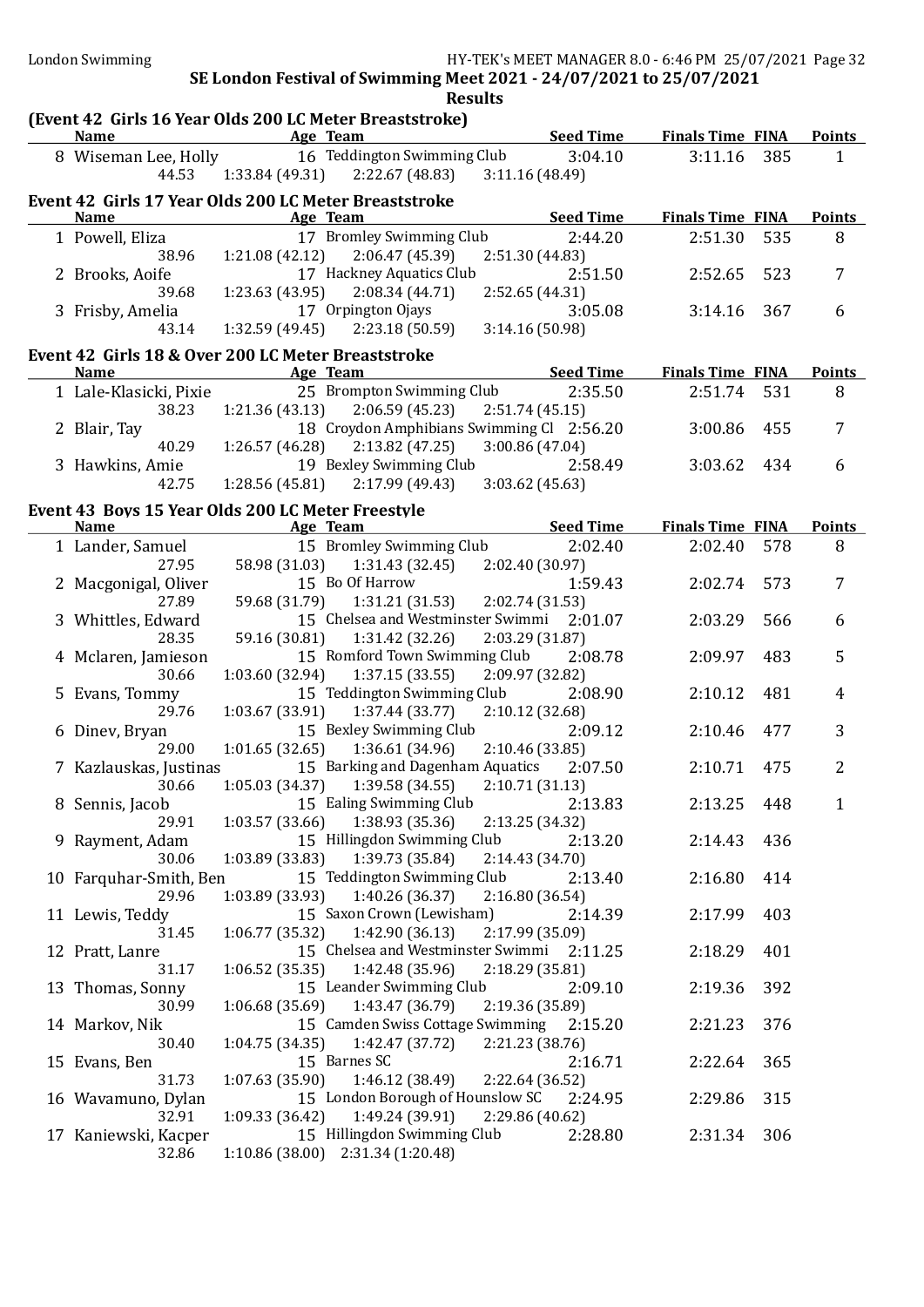# Event 43 Boys 16 Year Olds 200 LC Meter Freestyle

| <b>Name</b>           | Age Team                                          | <b>Seed Time</b> | <b>Finals Time FINA</b> |     | <b>Points</b>  |
|-----------------------|---------------------------------------------------|------------------|-------------------------|-----|----------------|
| 1 Cleaver, James      | 16 Bromley Swimming Club                          | 1:57.90          | 2:00.78                 | 602 | 8              |
|                       | $1:00.03$ ()<br>1:30.89 (30.86)                   | 2:00.78 (29.89)  |                         |     |                |
| 2 Carlos, Kai         | 16 Barnet Copthall                                | 2:04.10          | 2:01.84                 | 586 | 7              |
| 28.76                 | 59.46 (30.70)<br>1:30.92 (31.46)                  | 2:01.84 (30.92)  |                         |     |                |
| 3 Kaye, James         | 16 Barnet Copthall                                | 2:02.03          | 2:03.12                 | 568 | 6              |
| 28.51                 | 59.78 (31.27)<br>1:31.45(31.67)                   | 2:03.12 (31.67)  |                         |     |                |
| 4 Khadraoui, Sami     | 16 Enfield Swim Squad                             | 2:06.20          | 2:05.56                 | 536 | 5              |
| 28.56                 | 1:00.34(31.78)<br>1:32.99 (32.65)                 | 2:05.56 (32.57)  |                         |     |                |
| 5 Mccarthy, Connor    | 16 Romford Town Swimming Club                     | 2:05.92          | 2:06.82                 | 520 | $\overline{4}$ |
| 28.94                 | 1:01.35(32.41)<br>1:34.81 (33.46)                 | 2:06.82 (32.01)  |                         |     |                |
| 6 Langley, David      | 16 Beckenham Swimming Club                        | 2:08.10          | 2:08.33                 | 502 | 3              |
| 29.22                 | 1:35.38(33.70)<br>1:01.68(32.46)                  | 2:08.33 (32.95)  |                         |     |                |
| 7 Drienovsky, Daniel  | 16 Barnet Copthall                                | 2:08.70          | 2:08.39                 | 501 | $\overline{2}$ |
| 29.92                 | 1:36.92(33.59)<br>1:03.33(33.41)                  | 2:08.39 (31.47)  |                         |     |                |
| 8 Garfield, Joe       | 16 Borough of Waltham Forest Gato                 | 2:08.80          | 2:10.64                 | 475 | $\mathbf{1}$   |
| 29.43                 | 1:03.42 (33.99)<br>1:38.46 (35.04)                | 2:10.64(32.18)   |                         |     |                |
| 9 Kirdar, Tim         | 16 Bromley Swimming Club                          | 2:12.51          | 2:13.41                 | 446 |                |
| 30.14                 | 1:03.50 (33.36)<br>1:39.62 (36.12)                | 2:13.41 (33.79)  |                         |     |                |
| 10 Rudd, Jonathan     | 16 Chelsea and Westminster Swimmi 2:12.07         |                  | 2:21.57                 | 374 |                |
| 31.76                 | 1:06.99(35.23)<br>1:44.91 (37.92)                 | 2:21.57 (36.66)  |                         |     |                |
|                       |                                                   |                  |                         |     |                |
|                       | Event 43 Boys 17 Year Olds 200 LC Meter Freestyle |                  | <b>Finals Time FINA</b> |     |                |
| <b>Name</b>           | Age Team                                          | <b>Seed Time</b> |                         |     | <b>Points</b>  |
| 1 Ubertalli, Pietro   | 17 Natare West London                             | 2:01.11          | 1:56.49                 | 671 | 8              |
| 27.46                 | 56.72 (29.26)<br>1:26.77(30.05)                   | 1:56.49 (29.72)  |                         |     |                |
| 2 Dragasius, Donatas  | 17 Camden Swiss Cottage Swimming 2:01.14          |                  | 2:00.63                 | 604 | 7              |
| 28.43                 | 59.21 (30.78)<br>1:30.52(31.31)                   | 2:00.63(30.11)   |                         |     |                |
| 3 Pauling, Edward     | 17 Beckenham Swimming Club                        | 2:00.20          | 2:04.80                 | 545 | 6              |
| 28.27                 | 59.03 (30.76)<br>1:31.87 (32.84)                  | 2:04.80 (32.93)  |                         |     |                |
| 4 Hampton, Elliott    | 17 Wandsworth SC                                  | 2:04.95          | 2:05.61                 | 535 | 5              |
| 29.35                 | 1:01.18(31.83)<br>1:33.83 (32.65)                 | 2:05.61 (31.78)  |                         |     |                |
| 5 Solly, Josh         | 17 Bexley Swimming Club                           | 2:01.70          | 2:07.41                 | 513 | 4              |
| 28.55                 | 1:00.01(31.46)<br>1:33.51 (33.50)                 | 2:07.41 (33.90)  |                         |     |                |
| 6 Wootten, Finn       | 17 Beckenham Swimming Club                        | 2:07.40          | 2:07.68                 | 509 | 3              |
| 29.19                 | 1:01.18(31.99)<br>1:34.27(33.09)                  | 2:07.68 (33.41)  |                         |     |                |
| 7 Bennett, Adam       | 17 Hillingdon Swimming Club                       | 2:03.80          | 2:08.12                 | 504 | $\overline{2}$ |
| 28.26                 | 59.73 (31.47) 1:33.74 (34.01)                     | 2:08.12 (34.38)  |                         |     |                |
| 8 Maunders, Harvey    | 17 Greenwich Royals Swimming Club 2:07.60         |                  | 2:08.25                 | 503 | $\mathbf{1}$   |
| 29.31                 | 1:36.05 (33.88)<br>1:02.17(32.86)                 | 2:08.25 (32.20)  |                         |     |                |
| 9 Lead, George        | 17 Enfield Swim Squad                             | 2:07.70          | 2:08.57                 | 499 |                |
| 29.53                 | 1:36.80 (33.81)<br>1:02.99(33.46)                 | 2:08.57(31.77)   |                         |     |                |
| 10 Dakin, Jimmy       | 17 Leander Swimming Club                          | 2:08.20          | 2:08.63                 | 498 |                |
| 29.48                 | 1:36.72(34.16)<br>1:02.56 (33.08)                 | 2:08.63 (31.91)  |                         |     |                |
| 11 Bartos, Matej      | 17 Barnet Copthall                                | 2:05.21          | 2:08.73                 | 497 |                |
| 29.40                 | 1:37.11 (33.24)<br>1:03.87(34.47)                 | 2:08.73 (31.62)  |                         |     |                |
| 12 Ghatauray, Rory    | 17 Erith and District SC                          | 2:07.28          | 2:10.86                 | 473 |                |
| 29.40                 | 1:37.78 (35.17)<br>1:02.61(33.21)                 | 2:10.86 (33.08)  |                         |     |                |
| 13 Roberts, Daniel    | 17 Kingston Royals Swimming Club                  | 2:12.20          | 2:13.50                 | 446 |                |
| 31.45                 | $1:06.34(34.89)$ $2:13.50(1:07.16)$               |                  |                         |     |                |
| 14 Hardy, Christopher | 17 Barnes SC                                      | 2:18.80          | 2:16.02                 | 421 |                |
| 30.84                 | 1:40.83 (36.43)<br>1:04.40(33.56)                 | 2:16.02 (35.19)  |                         |     |                |
| 15 Nimoh, Pharell     | 17 Saxon Crown (Lewisham)                         | 2:04.86          | 2:17.01                 | 412 |                |
| 30.43                 | $1:03.98(33.55)$ $2:17.01(1:13.03)$               |                  |                         |     |                |
| 16 Wardell, Jack      | 17 Kingston Royals Swimming Club                  | 2:15.90          | 2:21.05                 | 378 |                |
| 31.25                 | 1:45.23(37.08)<br>1:08.15(36.90)                  | 2:21.05 (35.82)  |                         |     |                |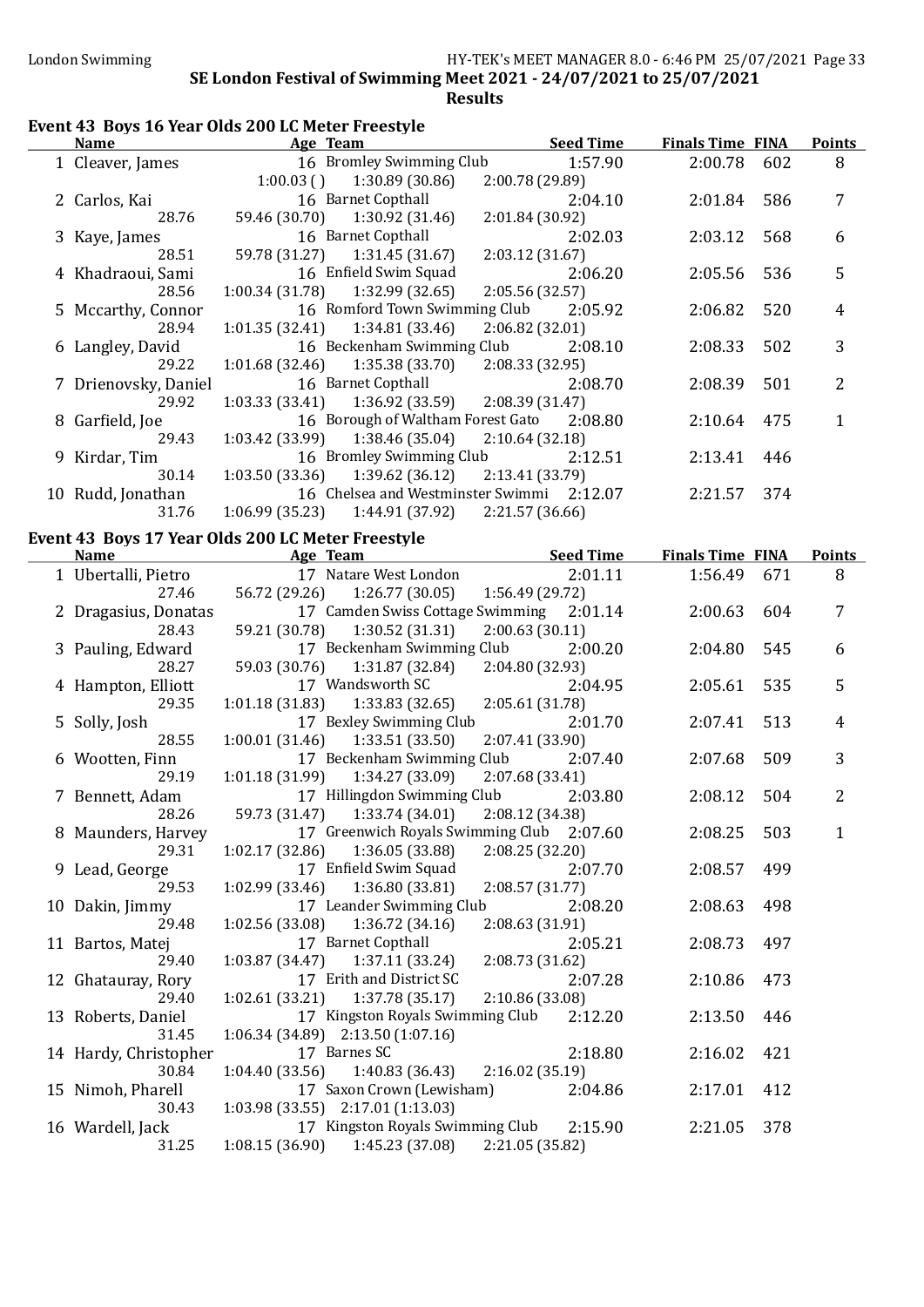#### Event 43 Boys 18 & Over 200 LC Meter Freestyle

| <b>Name</b>       | Age Team       |                                               |                 | <b>Seed Time</b> | <b>Finals Time FINA</b> |     | <b>Points</b> |
|-------------------|----------------|-----------------------------------------------|-----------------|------------------|-------------------------|-----|---------------|
| 1 Price, Archie   |                | 18 Barnet Copthall                            |                 | 1:55.93          | 1:57.64                 | 651 | 8             |
| 28.33             |                | 59.07 (30.74) 1:29.37 (30.30) 1:57.64 (28.27) |                 |                  |                         |     |               |
| 2 Rogers, Matthew |                | 21 Bromley Swimming Club                      |                 | 2:03.10          | 1:57.86                 | 648 |               |
| 27.02             |                | 56.91 (29.89) 1:27.40 (30.49)                 | 1:57.86 (30.46) |                  |                         |     |               |
| 3 Din, Aryaan     |                | 18 Chelsea and Westminster Swimmi 1:57.71     |                 |                  | 1:58.33                 | 640 | 6             |
| 27.31             |                | 57.11 (29.80) 1:27.78 (30.67) 1:58.33 (30.55) |                 |                  |                         |     |               |
| 4 Gencas, Daniel  |                | 18 Barking and Dagenham Aquatics              |                 | 1:58.30          | 1:59.51                 | 621 | 5             |
| 27.32             |                | 58.21 (30.89) 1:29.05 (30.84)                 | 1:59.51 (30.46) |                  |                         |     |               |
| 5 Hunt, Eddie     |                | 18 Natare West London                         |                 | 1:59.59          | 2:00.78                 | 602 | 4             |
| 28.09             |                | 59.61 (31.52) 1:30.47 (30.86)                 | 2:00.78 (30.31) |                  |                         |     |               |
| 6 Leberl, Timothy |                | 19 Beckenham Swimming Club                    |                 | 2:00.17          | 2:03.77                 | 559 | 3             |
| 28.79             |                | $1:00.20(31.41)$ $1:31.91(31.71)$             | 2:03.77(31.86)  |                  |                         |     |               |
| 7 Vazirani, Rohan |                | 20 Ealing Swimming Club                       |                 | 1:56.74          | 2:04.34                 | 552 | 2             |
| 28.00             |                | 58.65 (30.65) 1:30.93 (32.28)                 | 2:04.34(33.41)  |                  |                         |     |               |
| 8 Bowden, Piers   |                | 20 Ealing Swimming Club                       |                 | 1:59.53          | 2:04.76                 | 546 |               |
| 28.31             |                | $59.68(31.37)$ $1:30.86(31.18)$               | 2:04.76 (33.90) |                  |                         |     |               |
| 9 Rudd, Will      |                | 18 Chelsea and Westminster Swimmi 1:56.68     |                 |                  | 2:10.05                 | 482 |               |
| 28.47             | 1:00.21(31.74) | 1:34.58 (34.37)                               | 2:10.05(35.47)  |                  |                         |     |               |

# Event 44 Girls 15 Year Olds 100 LC Meter Backstroke

33.11 1:09.47 (36.36)

| <b>Name</b>           | Age Team                                            | <b>Seed Time</b> | <b>Finals Time FINA</b> |     | <b>Points</b>  |
|-----------------------|-----------------------------------------------------|------------------|-------------------------|-----|----------------|
| 1 Ricca, Lavinia      | 15 Natare West London                               | 1:09.27          | 1:09.56                 | 566 | 8              |
| 33.47                 | 1:09.56 (36.09)                                     |                  |                         |     |                |
| 2 O'Neill, Sophia     | 15 Orpington Ojays                                  | 1:10.60          | 1:12.40                 | 502 | 7              |
| 34.73                 | 1:12.40 (37.67)                                     |                  |                         |     |                |
| 3 Cottrell, Annabella | 15 Greenwich Royals Swimming Club                   | 1:11.30          | 1:12.55                 | 499 | 6              |
| 4 Grove, Thomasina    | 15 Chelsea and Westminster Swimmi                   | 1:10.36          | 1:12.59                 | 498 | 5              |
| 35.10                 | 1:12.59 (37.49)                                     |                  |                         |     |                |
| 5 Adelaja, Toluwani   | 15 Barnet Copthall                                  | 1:08.05          | 1:13.51                 | 480 | 4              |
| 34.78                 | 1:13.51(38.73)                                      |                  |                         |     |                |
| 6 Van Zyl, Kayla      | 15 Hillingdon Swimming Club                         | 1:10.60          | 1:13.62                 | 478 | 3              |
| 35.21                 | 1:13.62 (38.41)                                     |                  |                         |     |                |
| 7 Berkett, Tia        | 15 Teddington Swimming Club                         | 1:11.00          | 1:13.82                 | 474 | $\overline{2}$ |
| 35.14                 | 1:13.82 (38.68)                                     |                  |                         |     |                |
| 8 Hayes, Mabel        | 15 Anaconda Swimming Club                           | 1:11.50          | 1:14.16                 | 467 | 1              |
| 36.00                 | 1:14.16(38.16)                                      |                  |                         |     |                |
| 9 Kelly, Ava          | 15 Croydon Amphibians Swimming Cl                   | 1:11.90          | 1:14.52                 | 461 |                |
| 35.75                 | 1:14.52(38.77)                                      |                  |                         |     |                |
| 10 To, Jessica        | 15 Leander Swimming Club                            | 1:11.40          | 1:16.46                 | 426 |                |
| 38.05                 | 1:16.46(38.41)                                      |                  |                         |     |                |
| 11 Dewhurst, Annabel  | 15 Anaconda Swimming Club                           | 1:13.11          | 1:16.74                 | 422 |                |
| 37.60                 | 1:16.74(39.14)                                      |                  |                         |     |                |
| 12 Mcglinchey, Erica  | 15 Greenwich Royals Swimming Club                   | 1:15.20          | 1:17.00                 | 417 |                |
| 36.67                 | 1:17.00 (40.33)                                     |                  |                         |     |                |
| 13 Weekly, Katherine  | 15 Saxon Crown (Lewisham)                           | 1:11.51          | 1:17.72                 | 406 |                |
| 37.38                 | 1:17.72 (40.34)                                     |                  |                         |     |                |
| 14 De Alwis, Malika   | 15 Hillingdon Swimming Club                         | 1:15.10          | 1:17.81                 | 405 |                |
| 37.39                 | 1:17.81 (40.42)                                     |                  |                         |     |                |
| 15 Coles, Mia         | 15 Wandsworth SC                                    | 1:17.20          | 1:22.29                 | 342 |                |
| 40.52                 | 1:22.29 (41.77)                                     |                  |                         |     |                |
| 16 Mirembe, Jayla     | 15 Barking and Dagenham Aquatics                    | 1:25.30          | 1:28.36                 | 276 |                |
| 40.25                 | 1:28.36(48.11)                                      |                  |                         |     |                |
|                       | Event 44 Girls 16 Year Olds 100 LC Meter Backstroke |                  |                         |     |                |
| <b>Name</b>           | Age Team                                            | <b>Seed Time</b> | <b>Finals Time FINA</b> |     | <b>Points</b>  |
| 1 Magliocco, Emilia   | 16 Camden Swiss Cottage Swimming                    | 1:07.10          | 1:09.47                 | 569 | 8              |
|                       |                                                     |                  |                         |     |                |